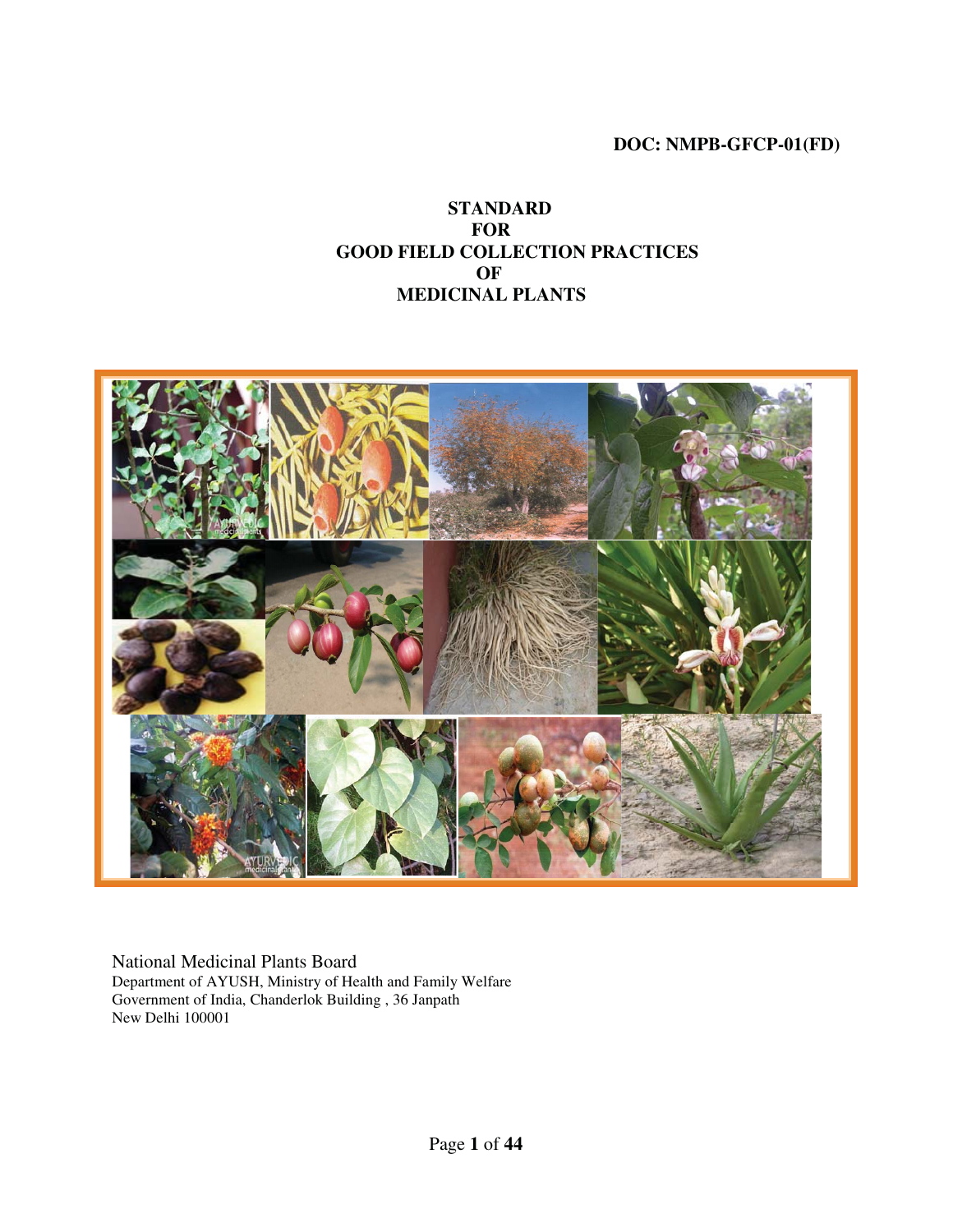## **0. FOREWORD**

0.1 India has a rich heritage of plant based healthcare systems like Ayurveda, Unani and Siddha with a very high degree of societal acceptance. The world is witnessing a change in the health seeking behavior as more and more people world over are seeking health remedies through the use of traditional and herbal medicines. There is a global upsurge in the use of traditional and complementary systems of medicine. This is primarily due to the fact that these systems of medicine, being largely plant based, are generally safe, efficacious and affordable. The increasing demand of natural/herbal products world over, therefore, creates a need not only for conserving medicinal plants but judicious utilization large potential in the service human kind as health care products. Over exploitation is leading to unsustainable collections from natural forests resulting in uncertain availability of a large number of medicinal plants species and their decline in the wild.

0.2 Forests have been the main source of the raw material used in the manufacture of Ayurveda, Siddha and Unani medicines. But concerns have been raised that unsustainable collection from the wild has resulted in a large number of species entering the red data book. Almost 90 percent of the raw materials of medicinal plants used by the manufacturing units are sourced from natural forests, often with little regard to environmental and social considerations, often resulting in harvest much in excess of sustainable limits.

0.3 The major challenges facing growth and outreach of the traditional/herbal medicinal products are their quality, safety and efficacy. This inter-alias is dependent on the quality of the raw material used in the manufacture of the finished product. It is for this reason that development of Good Field Collection Practices for medicinal plants will go a long way in improving the quality of the final products. The National Medicinal Plants Board (NMPB), Department of AYUSH has prepared India specific guidelines on Good Agriculture Practices (GAPs) on the pattern of Good Agriculture and Field Collection Practices (GACPs) developed by the World Health Organization (WHO) for medicinal plants.

0.4 In the preparation of this standard assistance has been taken from Good Agriculture and Field Collection Practices (GAFCPs) developed by the World Health Organization (WHO) in 2003 and Good Agricultural Practices enunciated by the GLOBALGAP Secretariat which is being implemented in over 80 countries.

0.5. The requirements given in this standard are subject to the following statutory and regulatory provisions:

- a) The Drugs and Cosmetics Act and Rules (as amended up through  $30<sup>th</sup>$  June 2005. New Delhi: Department of Health. 2005.Schedule T: Good Manufacturing Practices (GMPs) for Ayurveda, Siddha and Unani Medicines.
- b) The Ayurvedic Pharmacopoeia of India, 5 Volumes, Ministry of Health and Family Welfare, Govt. of India, New Delhi, 1989-2005
- c) The Siddha Pharmacopoeia of India, Part I(1), Ministry of Health and Family Welfare, Govt. of India, New Delhi, 2007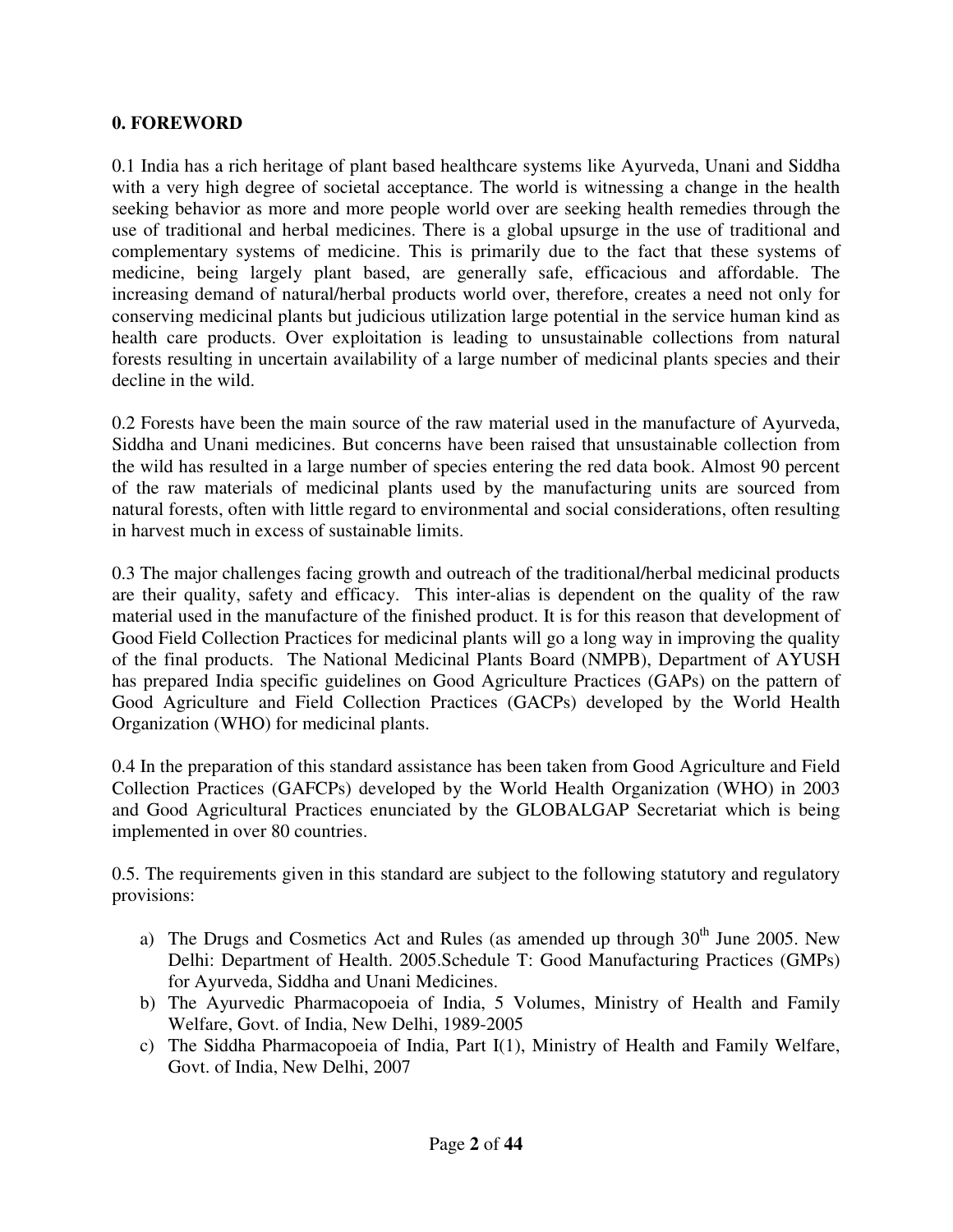- d) The Unani Pharmacopoeia of India, Part-I, Ministry of Health and Family Welfare, Govt. of India, New Delhi
- e) The Indian Forest Act, 1927
- f) Wild Life (Protection) Act, 1972
- g) Biological Diversity Act 2002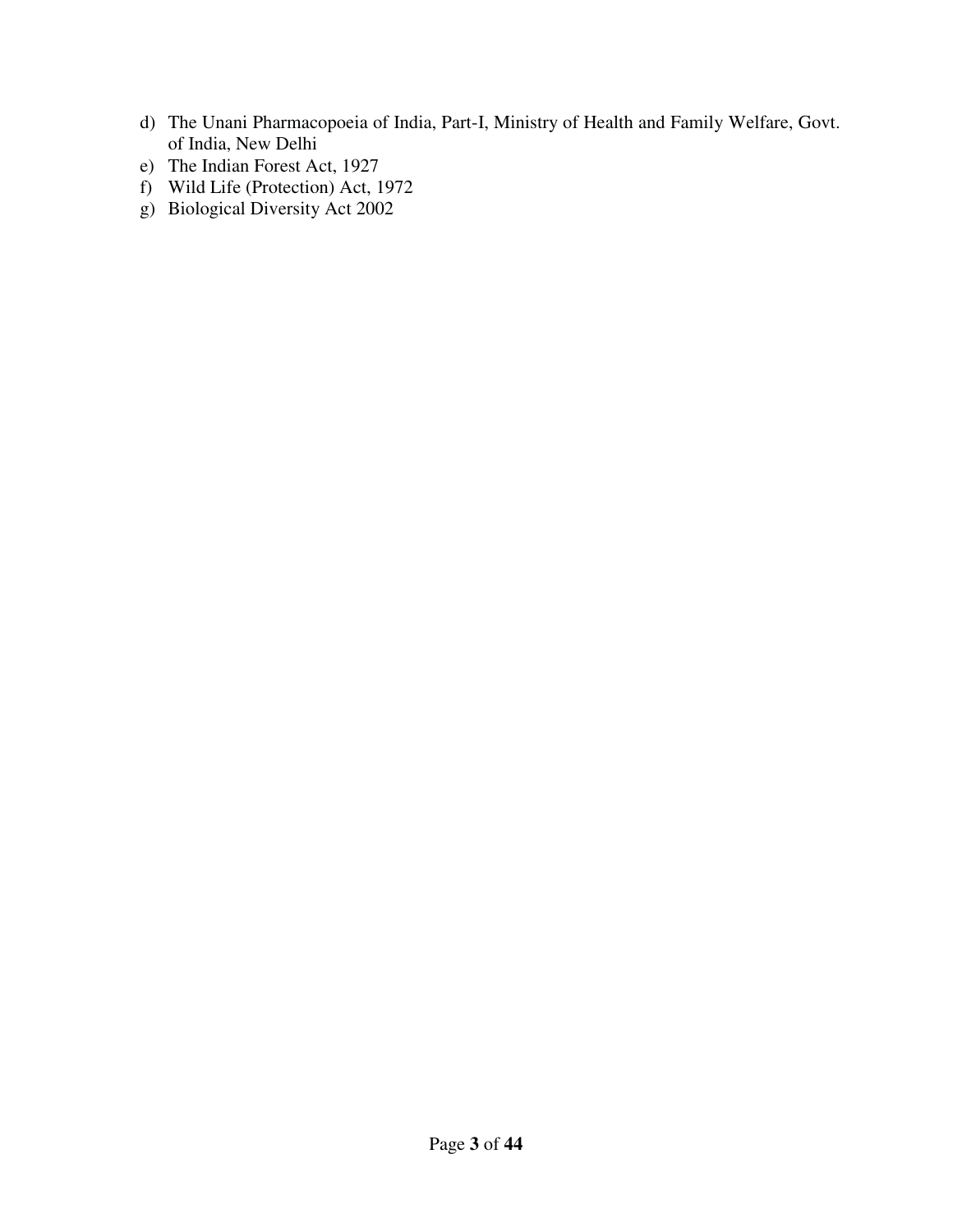# **1. SCOPE**

This standard covers Good Field Collection Practices for wild medicinal plants in sustainable manner and maintaining quality of produce used by all stakeholders.

This standard does not cover the requirements for Good Agricultural Practices (GAPs)

# **2. DEFINITIONS AND ABBREVIATIONS**

2.1 Definitions-For common understanding by the stakeholder in uniform manner, applicable terms have been defined and are given in Annex A

2.2 Abbreviations- Abbreviations used in this standard are given in Annex G

## 3. REQUIREMENTS

3.1 The standard provides requirements for Good Field Collection Practices on different aspects for harvesting and post harvest management of medicinal plants. The details of requirements is given in Table 01

# 4. APPRAISALS AND ASSESMENT

4.1The requirements stated in Table 01 shall be evaluated to establish that collectors comply with those requirements. An appraisal and assessment system has been developed. On evaluation of deficiencies that may appear in evaluation need to be resolved to establish compliance to the requirements. These deficiencies have been classified as:

**Critical**:When evidence shows that the grower has not complied with requirements in its documentation and implementation and which raises doubts on the operation and practice of GAP calling for an early correction and corrective actions within the time frame.

**Major:** When evidence suggests major break down in the implementation in certain elements of the criteria calling for the early corrective actions within a time frame

**Minor:**When evidence shows an isolated non-compliance to the GAP criteria and has negligible impact on the operation of the system and its results.

Note: Multiple Minor NCs with related impact on the operation of the system in one particular area may result in major NC

4.2 To develop a self-assessment against the criteria, a checklist has been developed and is given in Table 02. This will bring uniformity in evaluation of the system. This also indicates when a violation of a particular criteria leads to critical, major or minor nonconformities.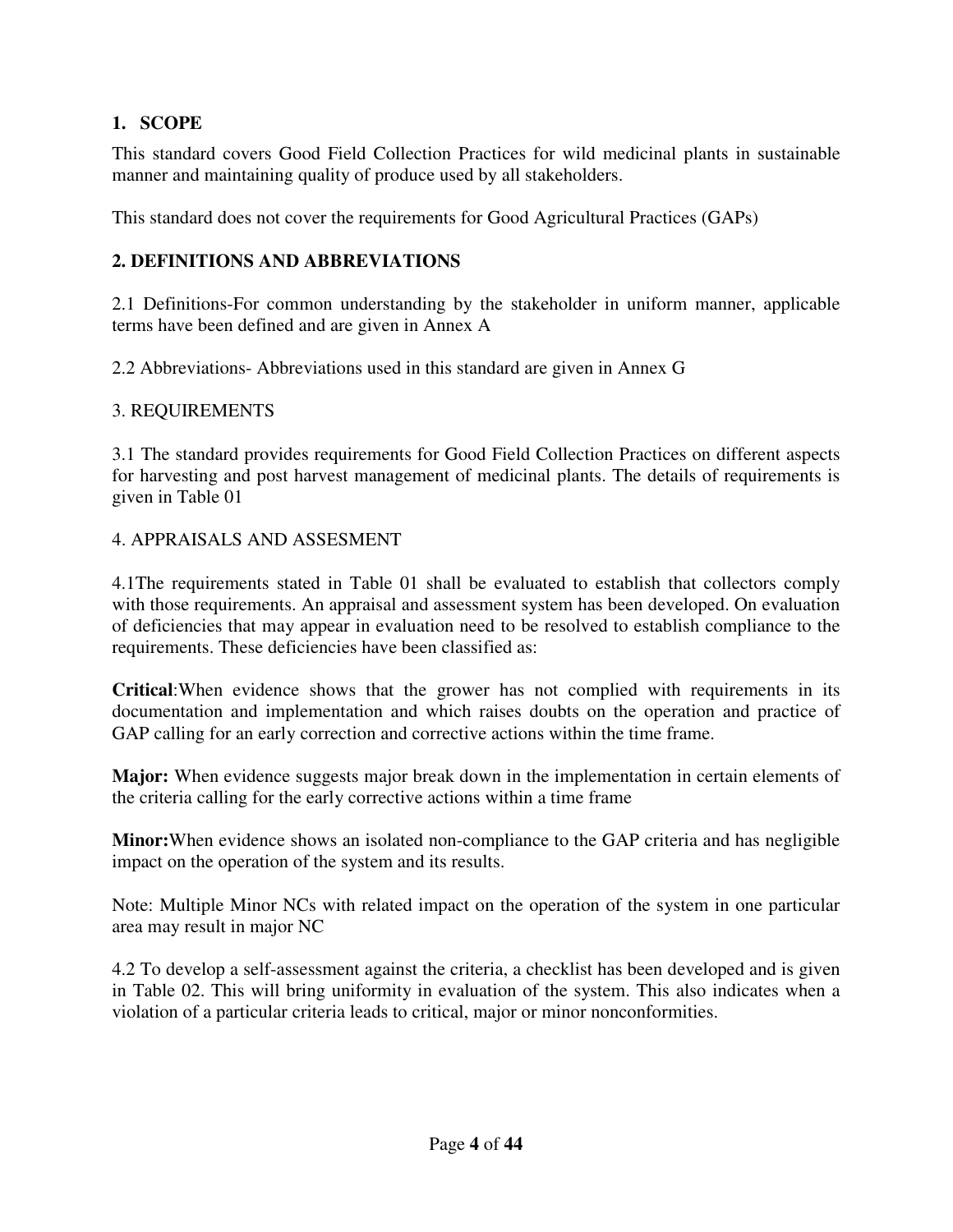| Paras          | Control criteria                                  | Compliance criteria                       | Level of   |
|----------------|---------------------------------------------------|-------------------------------------------|------------|
| $\mathbf{1}$   | <b>SITE SELECTION</b>                             |                                           | compliance |
| 1.1            | The site for collection of medicinal              | Information on exposure of the            | Major      |
|                | plant produce should be free from toxic           | collection place from insects,            |            |
|                | elements and from places not prone to             | chemicals, toxic gases, sewage,           |            |
|                | contamination                                     | automobiles etc., also from or near       |            |
|                |                                                   | anthills, industrial areas, sewage lines, |            |
|                |                                                   | crematoria, hospitals, mining sites,      |            |
|                |                                                   | public utilities, automobile workshops    |            |
| 1.2            | Are the sites close to road with heavy            | Harvested/collected from plants close     | Minor      |
|                | vehicular traffic?                                | to roadside as perpetual exposure to      |            |
|                |                                                   | vehicular exhaust renders the plant       |            |
|                |                                                   | and its produce unsuitable for human      |            |
|                |                                                   | consumption.                              |            |
| 1.3            | Does the site is known as a reliable              | Site survey report from an authorized     | Major      |
|                | source for the species intended to                | agency                                    |            |
|                | collect?                                          |                                           |            |
| 1.4            | Does the site have gregarious                     | Site survey report from an authorized     | Major      |
|                | populations of the intended species?              | agency                                    |            |
| $\overline{2}$ | <b>COMPLIANCE TO REGULATORY REQUIREMENT</b>       |                                           |            |
| 2.1            | <b>General</b>                                    |                                           |            |
| 2.1.1          | Are the collection, processing,                   | This needs compliance to laws enacted     | Critical   |
|                | storage and sale of medicinal plant               | by both Central and local                 |            |
|                | produce carried out in accordance                 | Governments (See Clause 0.5)              |            |
|                | with the existing laws                            |                                           |            |
| 2.1.2          | Are the collection, processing,                   | The various international treaties and    | Critical   |
|                | storage and sale of medicinal plant               | conventions related to conservation of    |            |
|                | produce carried out in accordance                 | biodiversity signed by India must be      |            |
|                | with the international treaties and               | respected while collecting any            |            |
| 2.2            | conventions signed by India                       | medicinal plant produce from the wild.    |            |
|                | <b>International regulation and</b><br>guidelines |                                           |            |
| 2.2.1          | Are the provisions laid down in the               | The collection managers and               | Critical   |
|                | CITES regulations adhered to while                | collectors should be imparted on the      |            |
|                | collecting any medicinal plant                    | provision of CITES and the regulation     |            |
|                | produce from the wild?.                           | copy must be available on site            |            |
| 2.2.2          | Are the collection managers and                   | Besides the regulatory authorities in     | Critical   |
|                | collectors of the medicinal plant                 | the country of import, local              |            |
|                | produce meant for export, honour                  | secretariats of CITES, IUCN and           |            |
|                | existing laws of the importing                    | TRAFFIC may be consulted for such         |            |
|                | countries?                                        | laws and regulations.                     |            |
| 2.3            | <b>National regulations</b>                       |                                           |            |
| 2.3.1.         | Whether the provisions of Indian                  | A register of regulations (ROR)           | Critical   |

# **TABLE 01 REQUIREMENTS AND EVALUATION CRITERIA**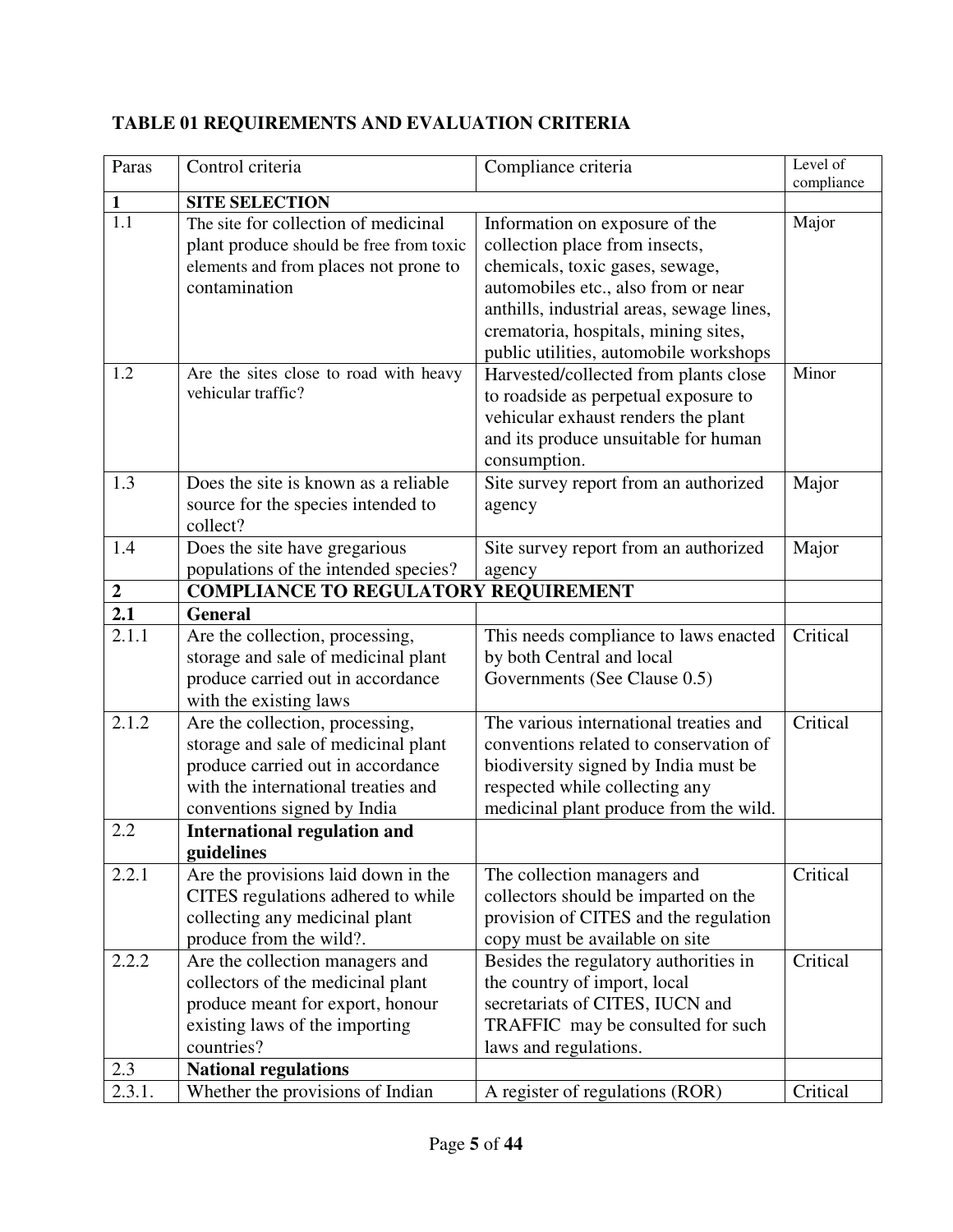| Paras | Control criteria                                                                                                                                                                                                                                                   | Compliance criteria                                                                                                                                                                                                                                                                                                                                                           | Level of   |
|-------|--------------------------------------------------------------------------------------------------------------------------------------------------------------------------------------------------------------------------------------------------------------------|-------------------------------------------------------------------------------------------------------------------------------------------------------------------------------------------------------------------------------------------------------------------------------------------------------------------------------------------------------------------------------|------------|
|       | Forest Act 1927, The Wildlife<br>(Protection) Act 1972, The Forest<br>(Conservation) Act 1980, The<br>Biological Diversity Act 2002, The<br>Scheduled Tribes & Other<br><b>Traditional Forest-Dwellers</b><br>(Recognition of Forest Rights) Act<br>2006 followed? | containing applicable provisions of<br>various Acts and Rules should be<br>available at site                                                                                                                                                                                                                                                                                  | compliance |
| 2.3.2 | Whether collectors and collection<br>managers keep themselves updated<br>about the provisions in such Acts,<br>Rules and abide by the conditions<br>laid down in them                                                                                              | Training and awareness records of<br>managers and collectors on regulatory<br>requirements                                                                                                                                                                                                                                                                                    | Major      |
| 2.3.3 | Whether managers and collectors are<br>aware of Export-import policy and<br>the negative list of export in order to<br>comply with the provisions laid<br>down in such policy documents?                                                                           | Existence of negative list of export<br>and policies on them                                                                                                                                                                                                                                                                                                                  | Major      |
| 2.4   | <b>Local regulations</b>                                                                                                                                                                                                                                           |                                                                                                                                                                                                                                                                                                                                                                               |            |
| 2.4.1 | Are the collectors/collection<br>managers aware of the local<br>regulations governing the collection,<br>transit and sale of the medicinal plant<br>produce in specific areas and abide<br>by them?                                                                | ROR of local regulations enacted by<br>states such as The Madhya Pradesh<br>Sustainable Harvesting Act 2005, The<br>Andhra Pradesh Red Sanders Wood<br>Possession Rules 1989, The HP Forest<br>Produce Transit (Land Routes) Rules,<br>1977, The Tamil Nadu Sandalwood<br>Transit Rules, 1967, and The<br>Maharashtra Forest Produce<br>(Regulation of Trade) Act, 1969. etc. | Critical   |
| 2.5   | <b>Permission for collections</b>                                                                                                                                                                                                                                  |                                                                                                                                                                                                                                                                                                                                                                               |            |
| 2.5.1 | the collectors/collection<br>Have<br>prior<br>written<br>taken<br>managers<br>permission<br>from<br>the<br>authorized<br>agency for collection, possession,<br>transit and sale of the medicinal plant<br>produce, when required under law?                        | The documentary proof of such Critical<br>permissions must be kept in safe<br>Such<br>custody.<br>medicinal<br>plant<br>produce, when traded,<br>must be<br>accompanied<br>appropriate<br>by<br>documentation in accordance with the<br>laws and regulations                                                                                                                  |            |
| 3     | HARVEST/COLLECTION MANAGEMENT                                                                                                                                                                                                                                      |                                                                                                                                                                                                                                                                                                                                                                               |            |
|       | Guidelines given in Annex B must be kept in mind                                                                                                                                                                                                                   |                                                                                                                                                                                                                                                                                                                                                                               |            |
| 3.1   | <b>Quality Considerations</b>                                                                                                                                                                                                                                      |                                                                                                                                                                                                                                                                                                                                                                               |            |
| 3.1.1 | Botanical authenticity of species:<br>Are the botanical identity (genus,<br>species etc) established before a<br>plant species are collected from the                                                                                                              | The species collected should be the<br>same as given in statutory documents<br>(See 0.5). Where ever prior testing is<br>done to authenticate the identity, the                                                                                                                                                                                                               | Critical   |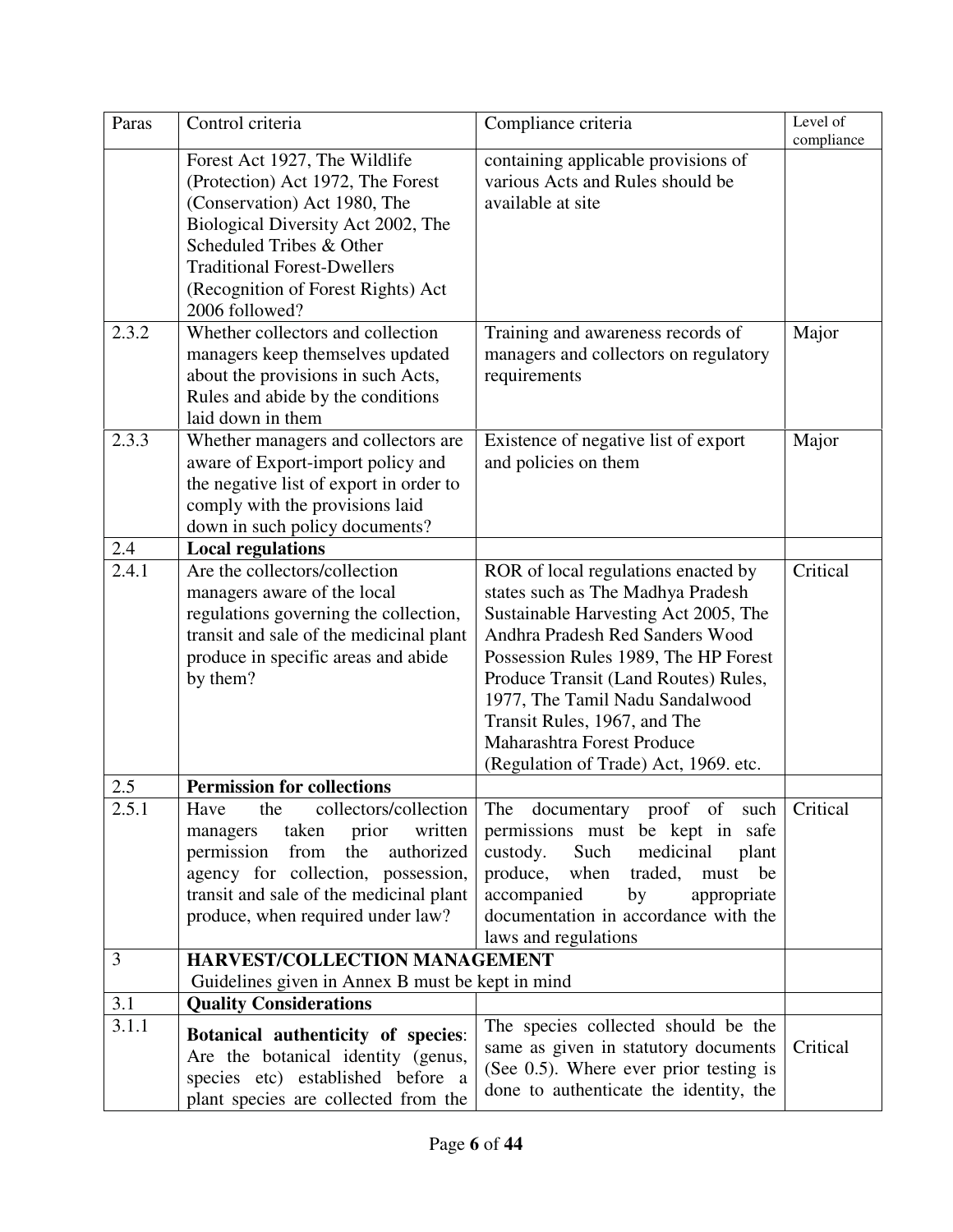| Paras | Control criteria                                                                                                                                                                                                                                                                                                              | Compliance criteria                                                                                                                                                                                                                                                                                                                                                                                                           | Level of       |
|-------|-------------------------------------------------------------------------------------------------------------------------------------------------------------------------------------------------------------------------------------------------------------------------------------------------------------------------------|-------------------------------------------------------------------------------------------------------------------------------------------------------------------------------------------------------------------------------------------------------------------------------------------------------------------------------------------------------------------------------------------------------------------------------|----------------|
|       | wild. Is the identity of the plant from<br>which the produce is being collected<br>verified and records maintained?                                                                                                                                                                                                           | voucher<br>specimens<br>should<br>be<br>preserved in an appropriate manner<br>along with the test reports                                                                                                                                                                                                                                                                                                                     | compliance     |
| 3.1.2 | authenticity of<br><b>Botanical</b><br>new<br>plants:                                                                                                                                                                                                                                                                         |                                                                                                                                                                                                                                                                                                                                                                                                                               | Major          |
|       | How the identity of new medicinal<br>plant species is collected, which does<br>not have any monographs in any of<br>the pharmacopoeias or reference<br>books maintained?                                                                                                                                                      | The identity of new medicinal plant<br>species should be established in<br>consultation with BSI or FRI or any<br>recognized<br>national<br>regional<br><b>or</b><br>herbaria.                                                                                                                                                                                                                                                |                |
| 3.1.3 | Collection<br>Field<br>Protocol<br>Is<br>available?                                                                                                                                                                                                                                                                           | An operating manual/collection<br>protocol applicable for the botanical<br>species should be made available at<br>the site for the collectors/collection<br>manager.Such manual/ protocol<br>should be drafted in the local language<br>using simple $\&$ instructional text.                                                                                                                                                 | Major          |
| 3.1.4 | <b>Collection of healthy plants</b><br>Are only healthy individuals of<br>desired plant species harvested<br>except when the medicinal value of<br>species<br>from<br>the<br>comes<br>such<br>associations as in the case of insect<br>galls, agar wood etc?                                                                  | Plants, which are infested with insects,<br>pests, fungi, bacteria or virus, should<br>be avoided<br>Criteria for selection of healthy plants<br>should be laid down well with specific<br>reference to the species- in the<br>Operation<br>Collection<br>manual/<br>protocol.                                                                                                                                                | Major          |
| 3.1.5 | Harvesting at right phenological<br>stage:<br>In order to ensure optimum quantity<br>the medicinal plant produce, is<br>harvesting<br>done<br>at<br>the<br>right<br>phenological developmental stage?                                                                                                                         | The collection time in terms of<br>phenological stage of plant species<br>along with dates and months for each<br>of biologically active substances in   medicinal plant must be documented (<br>See Annex F)                                                                                                                                                                                                                 | Critical       |
| 3.1.6 | <b>Weather conditions for collection:</b><br>harvesting done<br>under right<br>Is<br>weather condition?<br>When harvesting in wet conditions<br>becomes inevitable, do provisions<br>exist to dry the water content as soon<br>as possible from the produce?<br>Is the collection avoided during early<br>hours to avoid dew? | Harvesting should not be done during<br>rain, mist or exceptionally high humid<br>conditions, as this would encourage<br>fungal attack.<br>Collection should not be done during<br>early hours to avoid dew, unless it is a<br>specific need for any produce (e.g.<br>floral parts like stigmas and anthers<br>are better harvested under dew).<br>The field collection protocol related to<br>species should make a specific | Major<br>Minor |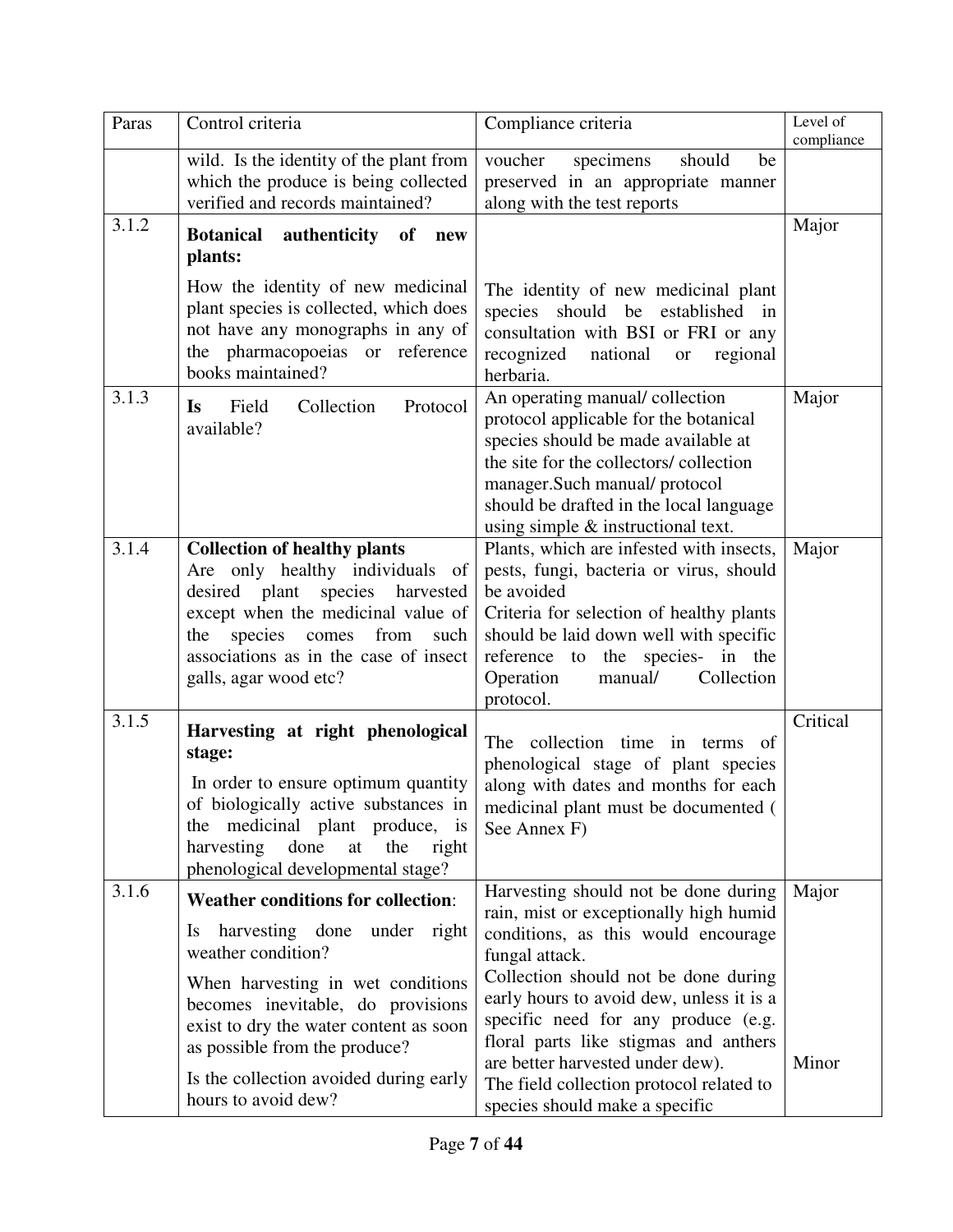| Paras | Control criteria                                                                                                                                                                                                                                                                                                                                                                                             | Compliance criteria                                                                                                                                                                                                                                                                                                                                                | Level of<br>compliance |
|-------|--------------------------------------------------------------------------------------------------------------------------------------------------------------------------------------------------------------------------------------------------------------------------------------------------------------------------------------------------------------------------------------------------------------|--------------------------------------------------------------------------------------------------------------------------------------------------------------------------------------------------------------------------------------------------------------------------------------------------------------------------------------------------------------------|------------------------|
|       |                                                                                                                                                                                                                                                                                                                                                                                                              | reference on a need basis, to ideal<br>weather conditions for collection.                                                                                                                                                                                                                                                                                          |                        |
| 3.1.7 | <b>Sorting of produce:</b>                                                                                                                                                                                                                                                                                                                                                                                   | When such a reference is made in the<br>protocol, appropriate records related to<br>the weather conditions prevailing on<br>the date of collection should be<br>maintained at the site.<br>There should be sorting and grading<br>procedure sort out from immature or                                                                                              | Major                  |
|       | Are the medicinal plant produce<br>sorted out from any immature or over<br>matured produce, which<br>may<br>downgrade the overall quality of the<br>lot?<br>When trading is based grades of<br>produce, is parameter of sorting and<br>grading defined objectively?                                                                                                                                          | over mature to maintain the overall<br>quality of the lot. Where trading of<br>different grades of produce is in<br>vogue, grading should also be done in<br>with<br>accordance<br>established<br>parameters. The basis of such grade-<br>should<br>defined<br>wise<br>sorting<br>be<br>objectively (e.g. diameter of roots, size<br>or weight of the fruit etc.). | Major                  |
| 3.1.8 | Foreign matter:                                                                                                                                                                                                                                                                                                                                                                                              |                                                                                                                                                                                                                                                                                                                                                                    |                        |
|       | Is care taken to avoid any accidental<br>mixing of foreign matter<br>with<br>medicinal plant produce such as soil<br>particles, organic matters like leaves,<br>stems, wood pieces or food articles<br>being inadvertently mixed?<br>Are collectors vigilant to avoid<br>and cross-contamination<br>mixing<br>with other medicinal plant produce<br>being<br>harvested<br>processed<br>or<br>simultaneously? | Procedure should exist to avoid any<br>accidental mixing with soil particles,<br>organic matters like leaves, stems,<br>wood pieces or food articles during the<br>harvesting<br>and<br>post<br>harvest<br>management. Also to avoid<br>any<br>mixing and cross-contamination with<br>other medicinal plant produce being<br>harvested or processed simultaneously | Major<br>Major         |
| 3.1.9 | <b>Mixing of Toxic weeds:</b>                                                                                                                                                                                                                                                                                                                                                                                | No toxic weeds growing in close                                                                                                                                                                                                                                                                                                                                    | Major                  |
|       | Are care taken to ensure that while<br>harvesting, no toxic weeds growing<br>in close vicinity get mixed with<br>medicinal plant produce?                                                                                                                                                                                                                                                                    | proximity get mixed with medicinal<br>plant produce while harvesting the<br>produce. Collectors should know the<br>phenotype of such weeds                                                                                                                                                                                                                         |                        |
| 3.2   | <b>Environmental Considerations</b>                                                                                                                                                                                                                                                                                                                                                                          |                                                                                                                                                                                                                                                                                                                                                                    |                        |
| 3.2.1 | <b>Conservation status of species:</b><br>Are Regulators (e.g. forest and wild<br>life field officials) and the collectors<br>aware of the current conservation                                                                                                                                                                                                                                              | The RET status of the plant species in<br>respective<br>should<br>the<br>areas<br>be<br>available and any existing regulation<br>applicable in the area of collection to<br>conserve such species should be                                                                                                                                                        | Critical               |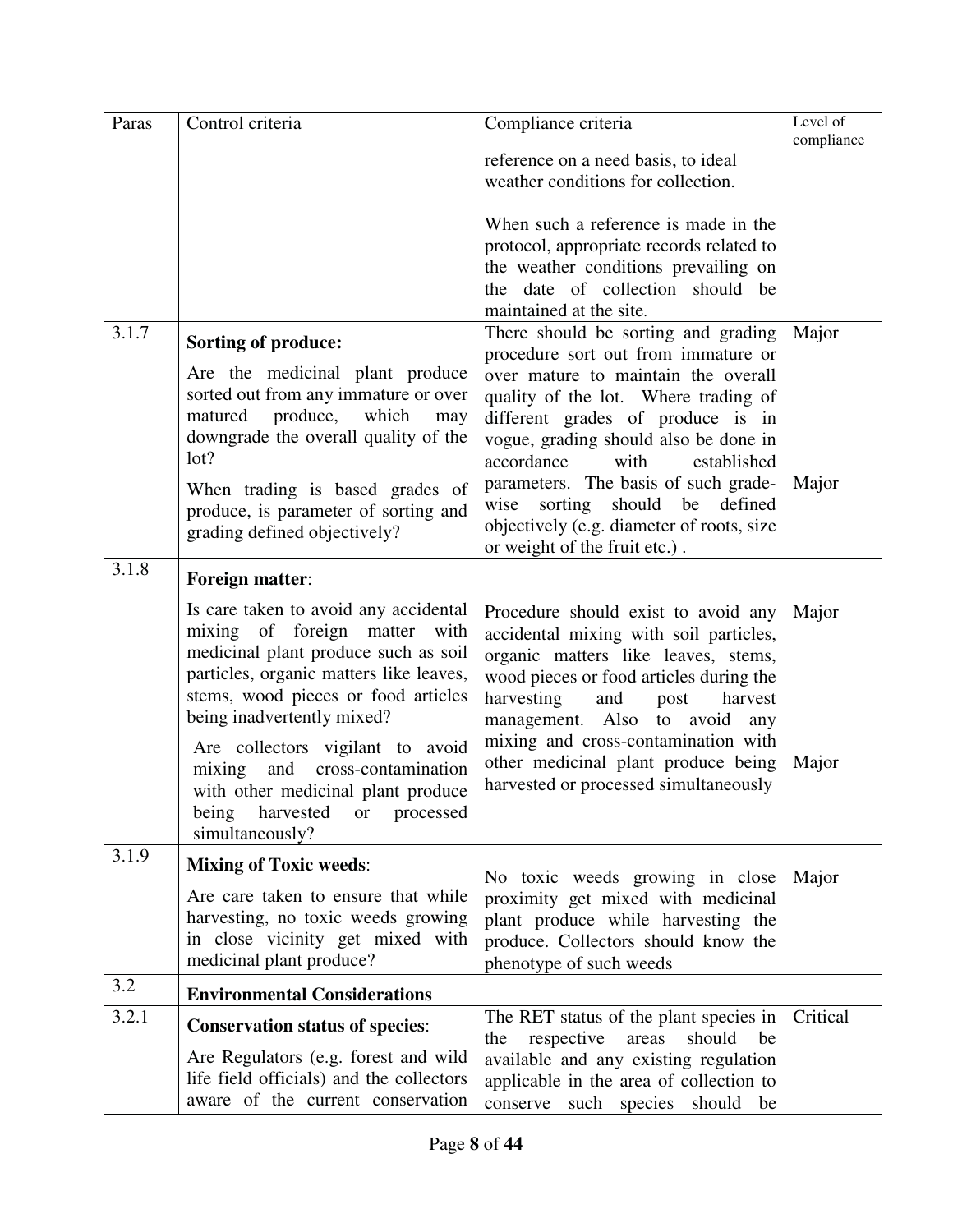| Paras   | Control criteria                                                                                                                                                                                       | Compliance criteria                                                                                                                                                                                                                                                                                                                  | Level of   |
|---------|--------------------------------------------------------------------------------------------------------------------------------------------------------------------------------------------------------|--------------------------------------------------------------------------------------------------------------------------------------------------------------------------------------------------------------------------------------------------------------------------------------------------------------------------------------|------------|
|         | status of the desired plant species?                                                                                                                                                                   | adhered to.                                                                                                                                                                                                                                                                                                                          | compliance |
| 3.2.2   | <b>Sensitive species:</b><br>Are collection managers aware of<br>endemic plant species available in<br>the areas of collection?                                                                        | The managers must adhere to the<br>existing<br>legal<br>and<br>ecological<br>prescriptions to ensure that the species<br>is not subjected to an increased threat.                                                                                                                                                                    | Major      |
| 3.2.3   | <b>Distribution of species:</b><br>Is quantity of collection of any plant<br>species in proportion<br>to<br>the<br>distribution of the species in the area<br>of collection?                           | Collection of a species should only be<br>done from areas where its frequency<br>of occurrence is sustainable.                                                                                                                                                                                                                       | Major      |
| 3.2.4   | <b>Regeneration of species:</b><br>medicinal<br>plant<br>Are<br>species<br>harvested within the limits of their<br>capacity for regeneration?                                                          | For sustainability, certain percentage<br>of medicinal plant population should<br>be left so as to allow the natural<br>regeneration. The population size to be<br>left may vary from species to species,<br>depending on the habit and intrinsic<br>regenerative capability of the species.<br>This information should be available | Major      |
| 3.2.5   | <b>Baseline Assessment&amp; Monitoring:</b>                                                                                                                                                            |                                                                                                                                                                                                                                                                                                                                      |            |
| 3.2.5a  | baseline<br>assessment done of<br>$\mathbf{I}$ s<br>availability of medicinal<br>plant<br>produce in the wild?                                                                                         | Based on the baseline data available,<br>the regular monitoring should be<br>carried out of availability of medicinal<br>plant produce in wild as a part of<br>routine management plan. Baseline<br>should<br>done<br>be<br>assessment<br>by<br>mathematical<br>adopting<br>models<br>including computer soft wares.                 | Major      |
| 3.2.5.b | Are assessments done on sustainable<br>level of harvest?                                                                                                                                               | The assessment should also be done<br>for sustainable level of harvesting for<br>each species at least for those likely to<br>be threatened in short durations.                                                                                                                                                                      | Major      |
| 3.2.6   | <b>Frequency of collection:</b>                                                                                                                                                                        |                                                                                                                                                                                                                                                                                                                                      |            |
|         | Are enough gaps left irrespective of<br>the demand of any medicinal plant<br>produce, in its collection cycle to<br>synchronize with the regeneration<br>cycle of the plant species or the<br>produce? | Enough gaps should be given for the<br>plant to recoup the harvested parts.<br>Data on<br>regeneration<br>cycle<br>and<br>collection cycle should be available.                                                                                                                                                                      | Minor      |
| 3.2.7   | Minimizing the harm to source<br>plant: While collecting the desired<br>plant parts such as leaves, fruits,                                                                                            | Cutting the branches to ease collection<br>of its bearings (fruits, leaves, flowers                                                                                                                                                                                                                                                  | Minor      |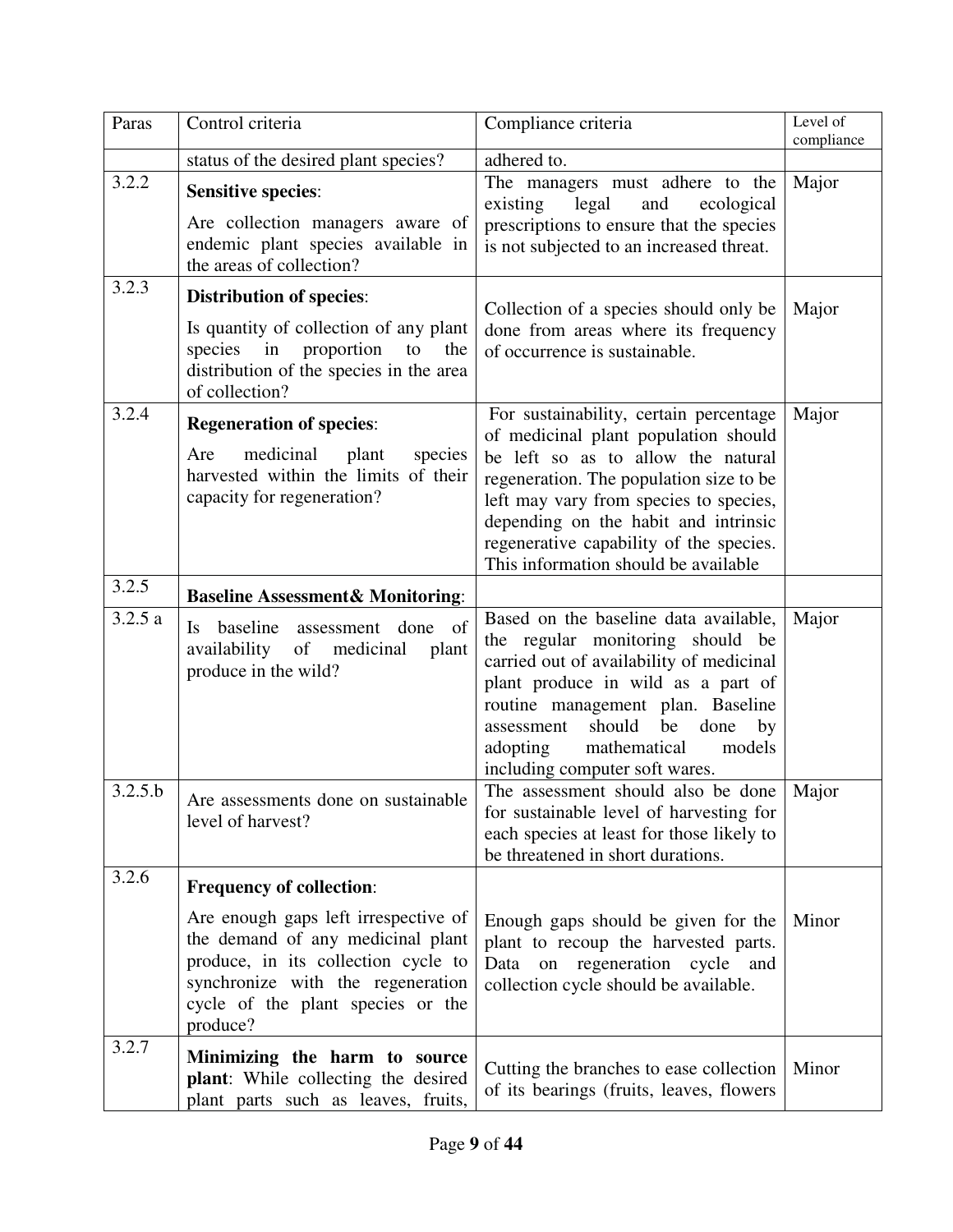| Paras   | Control criteria                                                                                                                                                                             | Compliance criteria                                                                                                                                                                                                                                                                                                                                                                                                                                                                                                                                                                       | Level of   |
|---------|----------------------------------------------------------------------------------------------------------------------------------------------------------------------------------------------|-------------------------------------------------------------------------------------------------------------------------------------------------------------------------------------------------------------------------------------------------------------------------------------------------------------------------------------------------------------------------------------------------------------------------------------------------------------------------------------------------------------------------------------------------------------------------------------------|------------|
|         | flowers, seeds etc. are efforts made<br>to minimize harm to the plant from<br>which<br>these<br>being<br>parts<br>are<br>harvested?                                                          | etc.) should not be attempted. Proper<br>guidelines should be available                                                                                                                                                                                                                                                                                                                                                                                                                                                                                                                   | compliance |
| 3.2.8   | <b>Habitat management:</b><br>While<br>collectors<br>harvesting,<br>do<br>ensure minimum damage to habitat<br>of<br>the<br>species<br>to<br>ensure<br>sustainability?                        | Guidelines should exist to minimize<br>damage to habitat of species especially<br>where roots or other underground<br>parts are to be harvested which result<br>in uprooting of the associated species<br>of no interest to collectors.<br>Care should be taken that climbers and<br>twiners while harvested cause least<br>disturbance<br>associated<br>to<br>plant<br>species. Certain species only occur in<br>specialized habitats (e.g. Acorus<br>calamus in waterlogged areas or<br>Bergenia<br>ciliata<br><b>Bergenia</b><br>syn.<br><i>ligulata</i> on rock crevices).            | Major      |
| 3.3     | <b>Social Considerations:</b>                                                                                                                                                                |                                                                                                                                                                                                                                                                                                                                                                                                                                                                                                                                                                                           |            |
| 3.3.1   | Local use of the species: Does the<br>organized collection of medicinal<br>plant produce from the wild affect<br>the bonafide rights and availability of<br>species for use by local people? | Local people enjoy certain bonafide<br>rights over the wild resources for food,<br>fodder, fuel wood, medicines, wild<br>craft, agricultural implements etc.<br>under the regulations.<br>Further, local healers in India collect<br>medicinal plant produce for use as raw<br>materials for their medicinal recipes<br>from forests. The organized collection<br>of medicinal plant produce from the<br>wild should not affect the availability<br>of species for use by local people.<br>(ISSC-MAP Criterion 4.1: Traditional<br>cultural<br>rights,<br>and<br>use, access<br>heritage) | Major      |
| 3.3.2   | <b>Equity</b>                                                                                                                                                                                |                                                                                                                                                                                                                                                                                                                                                                                                                                                                                                                                                                                           |            |
| 3.3.2.1 | Do the collectors of medicinal plant<br>produce get returns commensurate<br>with their efforts?                                                                                              | Provisions should be laid down for a<br>fair price mechanism for all the<br>species that are harvested in the area.                                                                                                                                                                                                                                                                                                                                                                                                                                                                       | Major      |
| 3.3.3.2 | Is there a mechanism evolved for a<br>fair and equitable benefit sharing that<br>are adhered to by all the stakeholders                                                                      | Mechanism for a fair and equitable<br>benefit sharing should be evolved and<br>adhered to by all the stakeholders of<br>medicinal plant produce as provided                                                                                                                                                                                                                                                                                                                                                                                                                               | Major      |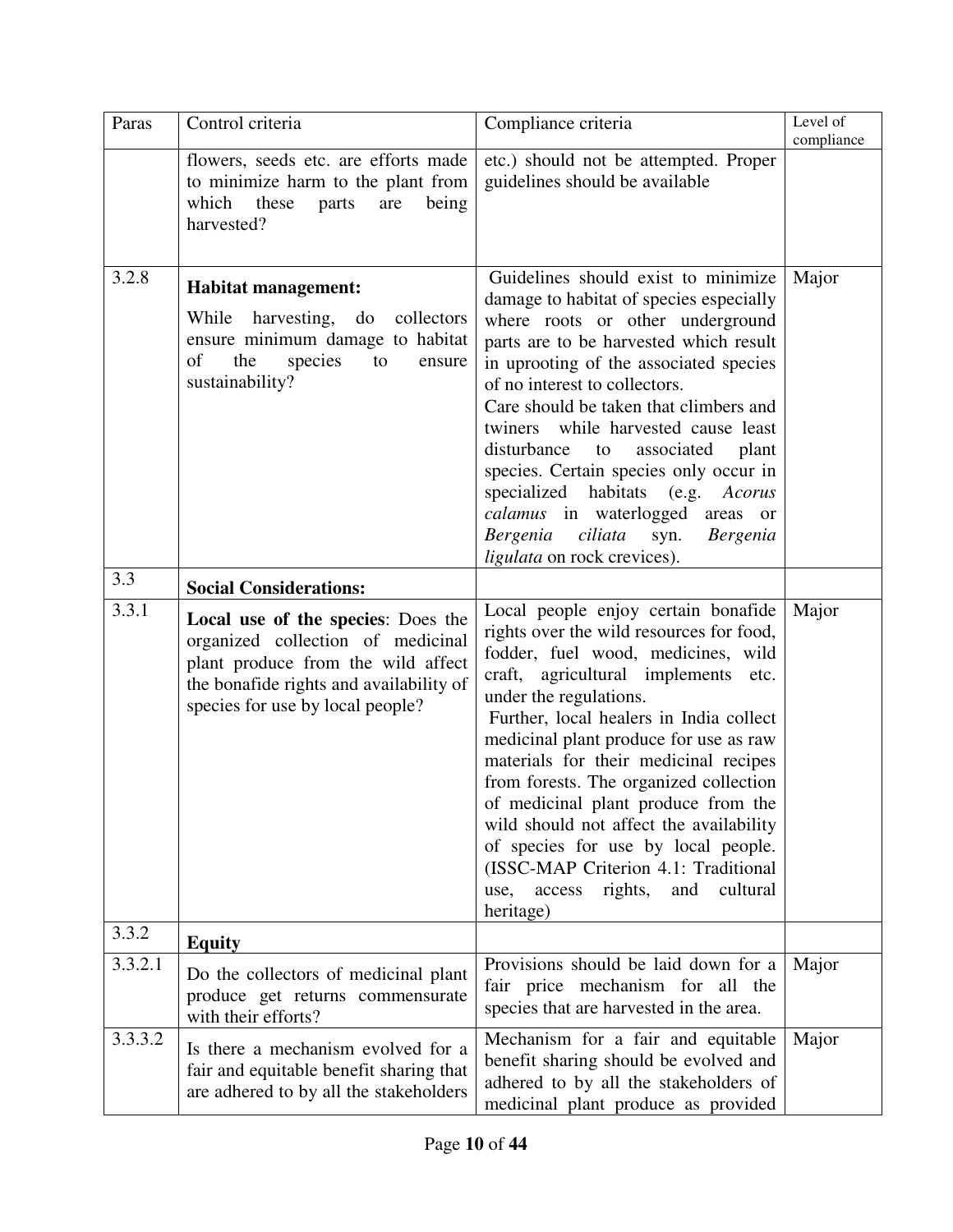| Paras | Control criteria                                                                                                                                                                                                                                                                                            | Compliance criteria                                                                                                                                                                                                                                                                                                                                                                                                                        | Level of<br>compliance |
|-------|-------------------------------------------------------------------------------------------------------------------------------------------------------------------------------------------------------------------------------------------------------------------------------------------------------------|--------------------------------------------------------------------------------------------------------------------------------------------------------------------------------------------------------------------------------------------------------------------------------------------------------------------------------------------------------------------------------------------------------------------------------------------|------------------------|
|       | of medicinal plant produce?                                                                                                                                                                                                                                                                                 | for in The Biological Diversity Act,<br>2002.                                                                                                                                                                                                                                                                                                                                                                                              |                        |
| 3.3.4 | <b>Cultural Considerations:</b> Are the<br>the<br>post-harvest<br>harvest<br>and<br>management of medicinal plant<br>produce carried out in accordance<br>with ethical codes and norms of local<br>community and the region in which<br>the activities take place and Due<br>respect given to these values? | like<br>Tulsi<br>Some<br>plant<br>species<br>(Ocimum spp.), Doorba (Cynodon<br>dactylon), Bael (Aegle marmelos),<br>Peepal ( <i>Ficus religiosa</i> ),<br>Mango<br>(Mangifera indica) etc. are attached<br>with social and religious values. Local<br>people may not allow these species to<br>be harvested. Due respect should be<br>given to such values during harvesting<br>and post harvest management of<br>medicinal plant produce. | Minor                  |
| 4     | POST HARVEST MANAGEMENT<br>be made to carry out primary processing in the proximity of the source.                                                                                                                                                                                                          | Guidelines given in Annex B must be kept in mind. In addition, the collectors<br>/ collection managers should be provided with a Manual/ Operative protocol<br>for all stages of post-harvest management. The manual / protocol should be<br>drafted in the local language using simple $\&$ instructional text. Efforts are to                                                                                                            |                        |
| 4.1   | <b>Cleaning</b>                                                                                                                                                                                                                                                                                             |                                                                                                                                                                                                                                                                                                                                                                                                                                            |                        |
| 4.1.1 | Are timely and right processing of<br>medicinal plant produce after it has<br>harvested takes place<br>been<br>to<br>preserve the quality and enhanced<br>shelf life of the produce?                                                                                                                        | Soil attached to the harvested produce<br>should be washed with potable water.<br>After preprocessing of scrapping,<br>peeling or brushing, the produce<br>should be washed with potable water<br>before drying.                                                                                                                                                                                                                           | Major                  |
| 4.2   | <b>Sorting</b>                                                                                                                                                                                                                                                                                              |                                                                                                                                                                                                                                                                                                                                                                                                                                            |                        |
| 4.2.1 | Are unrelated material stuck with<br>the produce removed?                                                                                                                                                                                                                                                   | Clean and remove any organic or<br>inorganic matter stuck to it, any part of<br>the mother plant that does not<br>constitute official medicinal plant<br>produce.                                                                                                                                                                                                                                                                          | Major                  |
| 4.2.2 | Are the harvested produce which is<br>morphologically thick, fleshy or of<br>bigger size, cut or sliced into small/<br>thin pieces to ensure proper drying of<br>the produce?                                                                                                                               | The produce should be cut into smaller<br>pieces in a manner that enhances the<br>drying while retaining the visual<br>appearance of the produce.                                                                                                                                                                                                                                                                                          | Major                  |
| 4.3   | Drying                                                                                                                                                                                                                                                                                                      |                                                                                                                                                                                                                                                                                                                                                                                                                                            |                        |
| 4.3.1 | Are the medicinal plant produce<br>properly dried before packing for<br>shipping or storage?                                                                                                                                                                                                                | The optimum moisture content of<br>medicinal plant produce should be<br>documented                                                                                                                                                                                                                                                                                                                                                         | Major                  |
| 4.3.2 | Where the delicate plant parts and                                                                                                                                                                                                                                                                          | Medicinal plant produce when in wet   Major                                                                                                                                                                                                                                                                                                                                                                                                |                        |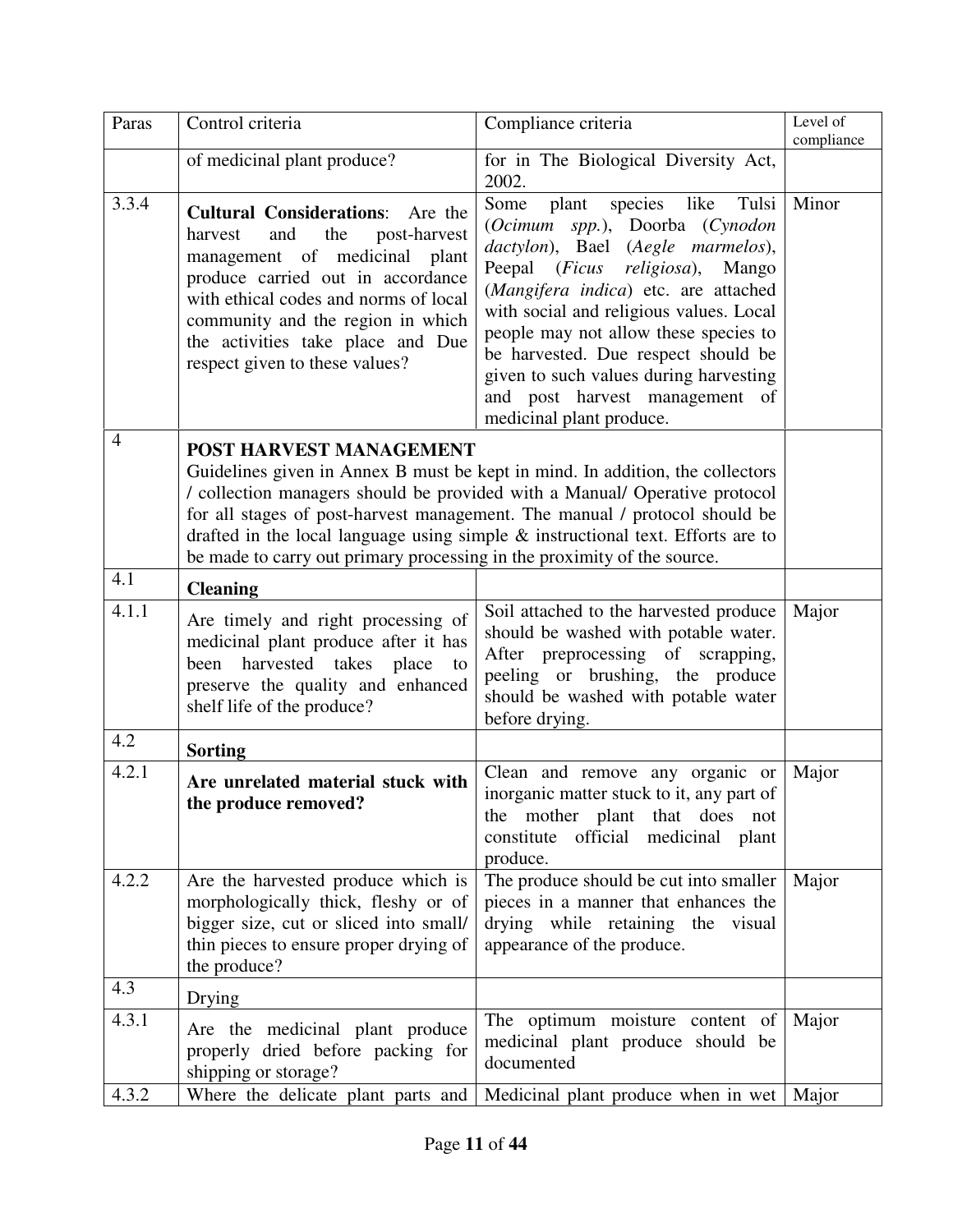| Paras | Control criteria                                                                                                                                                                                   | Compliance criteria                                                                                                                                                                                                                                                                                                                                 | Level of<br>compliance |
|-------|----------------------------------------------------------------------------------------------------------------------------------------------------------------------------------------------------|-----------------------------------------------------------------------------------------------------------------------------------------------------------------------------------------------------------------------------------------------------------------------------------------------------------------------------------------------------|------------------------|
|       | aromatic parts constitute the produce,<br>are they dried only under shade?                                                                                                                         | condition requiring drying in shade,<br>may be dried initially under sunlight to<br>get rid of external moisture, before<br>being transferred to shade.                                                                                                                                                                                             |                        |
| 4.3.3 | In case of open sun or air-drying, is<br>the medicinal plant produce spread<br>out in a thin layer?                                                                                                | The plant produce should be dried on<br>either on drying frame or on sheet of<br>cloth or tarpaulin and not on the<br>ground. The produce should be stirred<br>up or turned upside down at frequent<br>intervals to allow even and complete<br>drying and should be protected from<br>rain.                                                         | Minor                  |
| 4.3.4 | During drying cycles (sun drying or<br>shade drying), are care taken to move<br>the materials into covered/ partially<br>covered<br>spaces<br>during<br>evening<br>hours?                          | The produce during drying cycle<br>should move under the covered space<br>during evening hours. This practice<br>prevents undesirable exposure to night<br>fog, dew, unforeseen night drizzles<br>etc.                                                                                                                                              | Minor                  |
| 4.3.5 | When artificial means of drying like<br>oven or hot air used, is the procedure<br>standardized?                                                                                                    | The procedures must be standardized<br>and validated for their overall effect<br>on the quality before introduction at<br>field level. The temperature range and<br>time duration in such drying should be<br>recorded and documented.                                                                                                              | Major                  |
| 5     | PACKAGING AND STORAGE                                                                                                                                                                              |                                                                                                                                                                                                                                                                                                                                                     |                        |
| 5.1   | Packaging                                                                                                                                                                                          |                                                                                                                                                                                                                                                                                                                                                     |                        |
| 5.1.1 | Is the storage containers of medicinal<br>plant produce provide protection<br>from heat, humidity and temperature<br>and not contaminate the produce?                                              | Each category of produce requires<br>specific<br>packaging<br>needs.<br>The<br>Packaging option given in Annex C<br>should be<br>adopted. Under<br>no<br>circumstances, used bags for food<br>articles, construction articles such as<br>cement, sand or that of fertilizers or<br>other chemicals should be used for<br>packing medicinal produce. | Critical               |
| 5.1.2 | Is compaction/bale packing done<br>while handling material in bulk (like<br>Shankhapushpi,<br>Bhringaraj,<br>Bhumyamlaki<br>etc)<br>using,<br>by<br>manually/ mechanically operated<br>compactors? | Bale packing should be done. This<br>practice helps the communities in<br>minimizing<br>the<br>storage<br>area<br>requirement<br>reduce<br>and<br>also<br>transportation<br>Compactors<br>cost.<br>should be used where volume of<br>produce is high.                                                                                               | <b>Minor</b>           |
| 5.1.3 | Is each container of medicinal plant<br>produce labeled properly?                                                                                                                                  | The label should contain all the<br>required information of medicinal                                                                                                                                                                                                                                                                               | Major                  |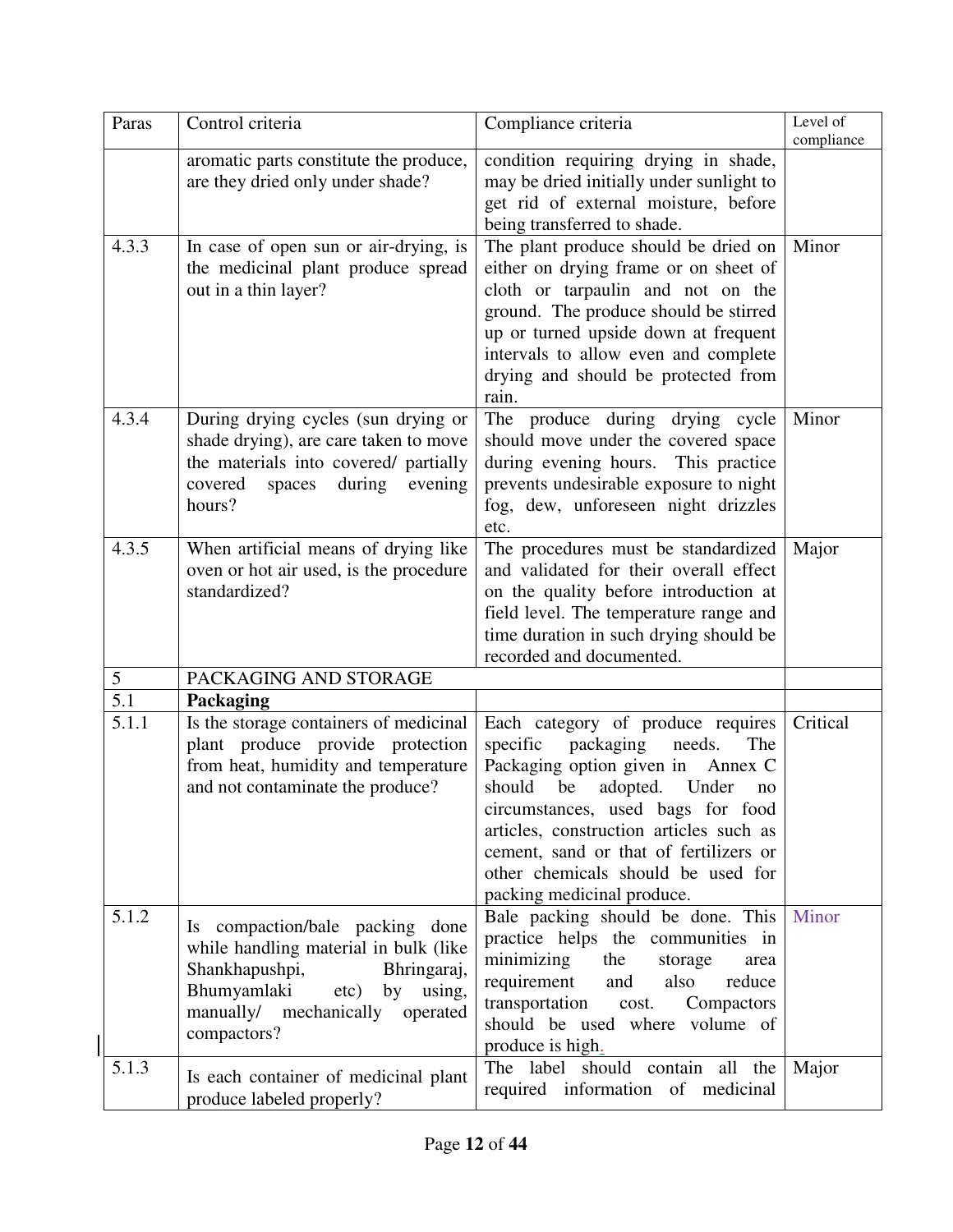| Paras | Control criteria                                                                                                                                                                                              | Compliance criteria                                                                                                                                                                                                                                                                                                                                                        | Level of<br>compliance |
|-------|---------------------------------------------------------------------------------------------------------------------------------------------------------------------------------------------------------------|----------------------------------------------------------------------------------------------------------------------------------------------------------------------------------------------------------------------------------------------------------------------------------------------------------------------------------------------------------------------------|------------------------|
|       |                                                                                                                                                                                                               | plant produce. A prototype label<br>given as Annex D should be followed.                                                                                                                                                                                                                                                                                                   |                        |
| 5.2   | <b>Storage</b>                                                                                                                                                                                                |                                                                                                                                                                                                                                                                                                                                                                            |                        |
| 5.2.1 | Are medicinal plant produce stored<br>dedicated<br>storehouse,<br>in<br>a<br>constructed in such a way as to avoid<br>entry of pest, birds and other animals<br>and are free from dampness, dirt and<br>dust? | Medicinal plant produce should never<br>be stored in open areas and in or near<br>cattle sheds and storage area should be<br>free from pests. The storehouse should<br>have provision for keeping approved,<br>rejected and untested lots separately<br>with appropriate signboards.                                                                                       | Major                  |
| 5.2.3 | Are sealed and labeled containers/<br>packages of medicinal plant produce<br>kept in cool and dry place and on<br>wooden pallets?                                                                             | Never stack the containers/ packages,<br>especially gunny bags, jute bags,<br>woven sacks, corrugated box etc.<br>directly on the floor.                                                                                                                                                                                                                                   | Major                  |
| 5.2.4 | Are storage management-receipt,<br>storage and issue/dispatch- properly<br>followed?                                                                                                                          | Dedicated areas for each species<br>should be clearly earmarked and<br>enough space should be left between<br>two species and different parts of same<br>species to ensure smooth movement of<br>persons and machine and to avoid any<br>cross-contamination. Containers<br>- of<br>two or more medicinal plant produces<br>should never be stacked one above the<br>other | Major                  |
| 5.2.5 | Whether each lot contains month of<br>collection on its label and FIFO<br>(First in first out) is followed for its<br>movement?.                                                                              | Month of Collection of each lot of the<br>produce must be marked on its label.<br>The<br>produce<br>should<br>be<br>supplied/consumed on FIFO basis to<br>minimize storage of old stock.                                                                                                                                                                                   | Critical               |
| 5.2.6 | Is there a provision for separate<br>climate (temperature and humidity)<br>facility<br>controlled<br>to<br>store<br>hygroscopic<br>material and volatile<br>material?                                         | There should be provision for separate<br>climate (temperature and humidity)<br>controlled facility to store hygroscopic<br>material and volatile material?                                                                                                                                                                                                                | Minor                  |
| 5.2.7 | Is inflammable produce like resins,<br>gum-resins, oils etc.<br>stored<br>at<br>isolated place in closed containers?                                                                                          | Inflammable<br>should<br>materials<br>be<br>clearly labeled on each container and<br>stored at isolated place in closed<br>containers                                                                                                                                                                                                                                      | Major                  |
| 6     | MACHINERY AND EQUIPMENT USED IN DIFFERENT OPERATIONS                                                                                                                                                          |                                                                                                                                                                                                                                                                                                                                                                            |                        |
| 6.1   | Are the measuring equipments<br>calibrated at prescribed schedules and<br>calibration certificates / records<br>maintained?                                                                                   | Calibration schedule should be available<br>and calibration record in line with the<br>schedule from the weights and measures<br>department or from an accredited                                                                                                                                                                                                          | Major                  |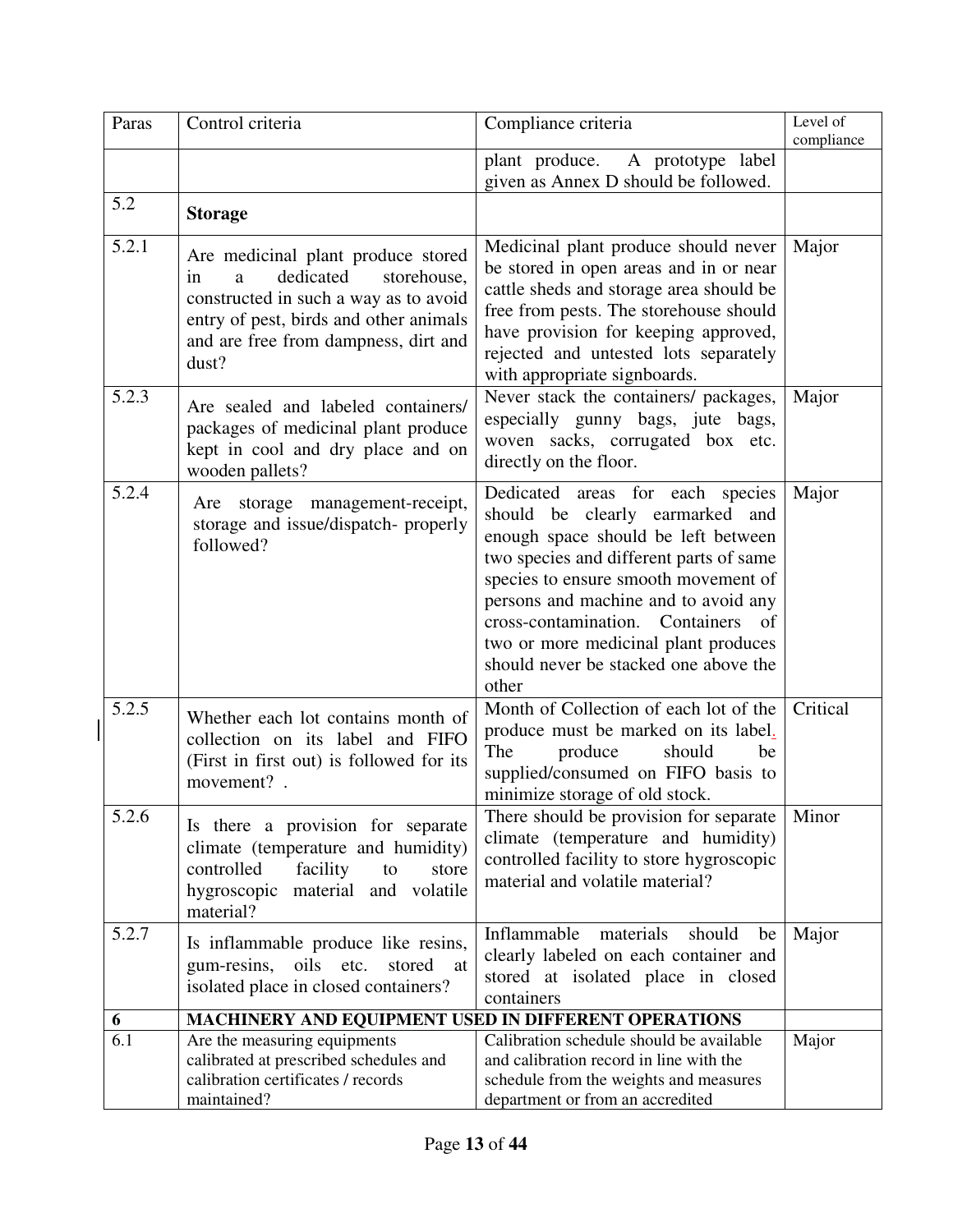| Paras          | Control criteria                                                                                                                                                                                                                                             | Compliance criteria                                                                                                                                                                                                                                                                                                                                                                                                                                 | Level of   |
|----------------|--------------------------------------------------------------------------------------------------------------------------------------------------------------------------------------------------------------------------------------------------------------|-----------------------------------------------------------------------------------------------------------------------------------------------------------------------------------------------------------------------------------------------------------------------------------------------------------------------------------------------------------------------------------------------------------------------------------------------------|------------|
|                |                                                                                                                                                                                                                                                              |                                                                                                                                                                                                                                                                                                                                                                                                                                                     | compliance |
| 6.2            | Are equipment used for digging,<br>cutting, sorting, peeling and any                                                                                                                                                                                         | calibration agency<br>The equipment used for digging,<br>cutting, sorting, peeling must be made                                                                                                                                                                                                                                                                                                                                                     | Critical   |
|                | other activity suitable and made of<br>nontoxic material?                                                                                                                                                                                                    | of a non-toxic material and should be<br>maintained in proper working<br>condition.                                                                                                                                                                                                                                                                                                                                                                 |            |
|                |                                                                                                                                                                                                                                                              | Equipment that pose a risk of metallic<br>contamination of the harvested crop<br>should be avoided                                                                                                                                                                                                                                                                                                                                                  |            |
| 6.3            | Are equipment and tools, especially<br>that come in contact with the produce<br>clean and free from any potential<br>contaminant like paint, lubricant etc.,<br>maintained in<br>and<br>are<br>proper<br>working condition to avoid cross-<br>contamination? | A maintenance cleaning schedule of<br>equipment and tools used should be<br>followed to ensure that parts of the<br>equipment coming in direct contact<br>with the produce, are clean and free<br>from any potential contaminant like<br>paint, lubricant etc. Tools that are<br>used<br>for<br>activities like<br>cutting,<br>shearing, spilling or peeling must be<br>thoroughly cleaned after use to avoid<br>cross-contamination<br>with<br>the | Major      |
| $\overline{7}$ | DOCUMENTATION FOR IDENTIFICATION AND TRACEABILITY                                                                                                                                                                                                            | remaining residues.                                                                                                                                                                                                                                                                                                                                                                                                                                 |            |
| 7.1            | <b>Identification</b>                                                                                                                                                                                                                                        |                                                                                                                                                                                                                                                                                                                                                                                                                                                     |            |
| 7.1.1          | Are packages/containers legibly labeled<br>with product name, plant part, month<br>and year of harvest and the name of<br>collection centre?                                                                                                                 | Each pack must be legibly marked with<br>details following trade practices/legal<br>requirements. Guidelines given in Annex<br>D                                                                                                                                                                                                                                                                                                                    | Major      |
| 7.2            | <b>Traceability</b>                                                                                                                                                                                                                                          |                                                                                                                                                                                                                                                                                                                                                                                                                                                     |            |
| 7.2.1          | Is the plant produce traceable to<br>collection center from where it has been<br>grown?                                                                                                                                                                      | There is a documented identification and<br>traceability system that allows the<br>produce to be traced back to the collection<br>center and area from where harvested and<br>tracked forward to the immediate<br>customer. Harvest information must link a<br>batch to the harvesting records                                                                                                                                                      | Critical   |
| 7.3            | Documentation                                                                                                                                                                                                                                                |                                                                                                                                                                                                                                                                                                                                                                                                                                                     |            |
| 7.3.1          | Is the basic information about the<br>plant species, area of collection, and<br>collection,<br>regulatory<br>time<br>of<br>information etc., captured?                                                                                                       | Document containing information, to<br>trace its identity, history, habitat, time<br>of collection, grade etc should be<br>An outline for recording<br>availble.<br>such passport data is given as Annex<br>E, which collectors can adopt.                                                                                                                                                                                                          | Critical   |
| 7.3.2          | Are all processes/events affecting<br>quality of produce maintained?                                                                                                                                                                                         | All records of processes or events such<br>as extreme conditions (e.g. drought)<br>during the harvest time that affect the                                                                                                                                                                                                                                                                                                                          | Major      |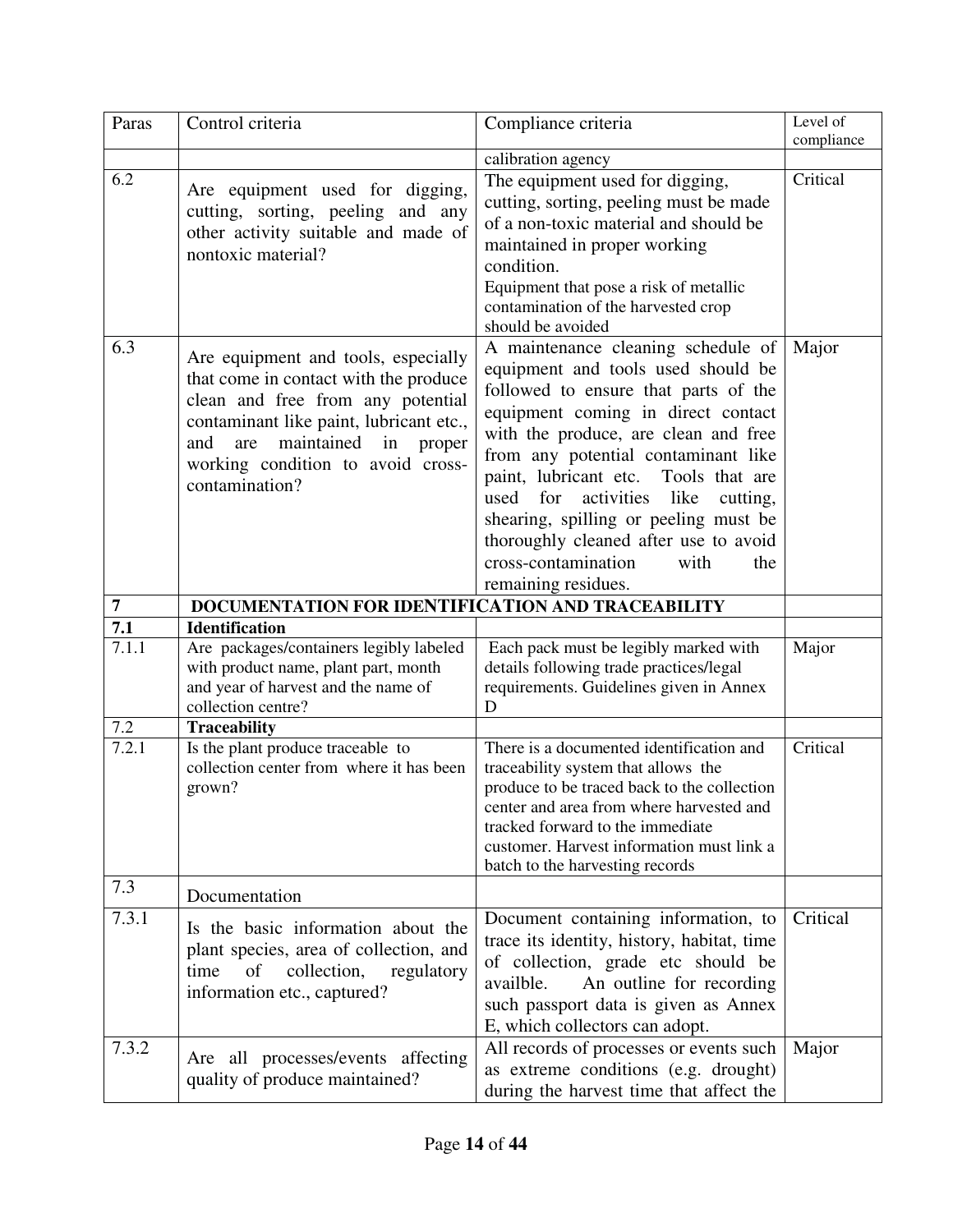| Paras | Control criteria                                                                                                                                                                                                                                                                                 | Compliance criteria                                                                                                                                                                                                                                                                                                                                                                                                                                            | Level of<br>compliance |
|-------|--------------------------------------------------------------------------------------------------------------------------------------------------------------------------------------------------------------------------------------------------------------------------------------------------|----------------------------------------------------------------------------------------------------------------------------------------------------------------------------------------------------------------------------------------------------------------------------------------------------------------------------------------------------------------------------------------------------------------------------------------------------------------|------------------------|
|       |                                                                                                                                                                                                                                                                                                  | quality of the produce should be<br>maintained.                                                                                                                                                                                                                                                                                                                                                                                                                |                        |
| 7.3.3 | different<br>documents<br>Are<br>on<br>agreements maintained?                                                                                                                                                                                                                                    | All agreements between collectors<br>(e.g. co-operative society, village<br>Panchayat etc.) with traders and<br>manufacturers should be available.                                                                                                                                                                                                                                                                                                             | Critical               |
| 7.3.4 | Are records of drying conditions and<br>temperature range for<br>artificial<br>drying maintained?                                                                                                                                                                                                | The record on drying conditions and<br>temperature range for artificial drying<br>available at the collection center.                                                                                                                                                                                                                                                                                                                                          | Major                  |
| 7.3.5 | Are documents of all permissions<br>taken from authorities maintained?                                                                                                                                                                                                                           | Proper records of permission/ permits<br>from authorities taken for harvesting,<br>processing or storage of plant produce,<br>proper records of such permits should<br>be maintained. These should be kept<br>safe custody and should<br>be<br>in<br>verification<br>available<br>for<br>by<br>regulators, traders and manufactures<br>and certification agencies.                                                                                             | Critical               |
| 8     | <b>TRAINING AND MONITORING</b>                                                                                                                                                                                                                                                                   |                                                                                                                                                                                                                                                                                                                                                                                                                                                                |                        |
| 8.1   | Training and capacity building:                                                                                                                                                                                                                                                                  |                                                                                                                                                                                                                                                                                                                                                                                                                                                                |                        |
| 8.1.1 | Are training on (i) medicinal plants<br>in general, (ii) good collection<br>and<br>procedure,<br>(iii)<br>hygiene<br>procedure to be followed imparted to<br>the collectors for ensuring the quality<br>collection produce<br>without<br>any<br>negative<br>impact<br>the<br>on<br>environment.? | Provision should be made to train the<br>collectors and maintaining records.<br>should<br>The<br>training<br>include<br>identification of species and their<br>produce,<br>understanding<br>of<br>phenological stages of plant, broad<br>internal (e.g. heart wood and sap<br>wood) and external structures (e.g.<br>rhytidome)<br>along<br>with<br>some<br>appreciation of natural processes like<br>pollination, regeneration etc, which<br>occur in nature. | Major                  |
| 8.1.2 | collectors<br>of<br>Are<br>aware<br>environmental impact of harvest of<br>medicinal plant produce?                                                                                                                                                                                               | Collectors should be made aware of<br>situations<br>of collections,<br>various<br>which can be detrimental to the habitat<br>and environment.<br>They should be<br>instructed on all the issues related to<br>of<br>environment<br>protection<br>and<br>conservation of plant species.                                                                                                                                                                         | Major                  |
| 9     | WORKERS HEALTH, SAFETY AND WELFARE                                                                                                                                                                                                                                                               |                                                                                                                                                                                                                                                                                                                                                                                                                                                                |                        |
| 9.1   | <b>Risk Assessments</b>                                                                                                                                                                                                                                                                          |                                                                                                                                                                                                                                                                                                                                                                                                                                                                |                        |
| 9.1.1 | Do the collectors have a written risk<br>assessment for safe and healthy working<br>conditions?                                                                                                                                                                                                  | The written risk assessment can be a<br>generic one but it must be appropriate for<br>conditions including risk from wild                                                                                                                                                                                                                                                                                                                                      | Major                  |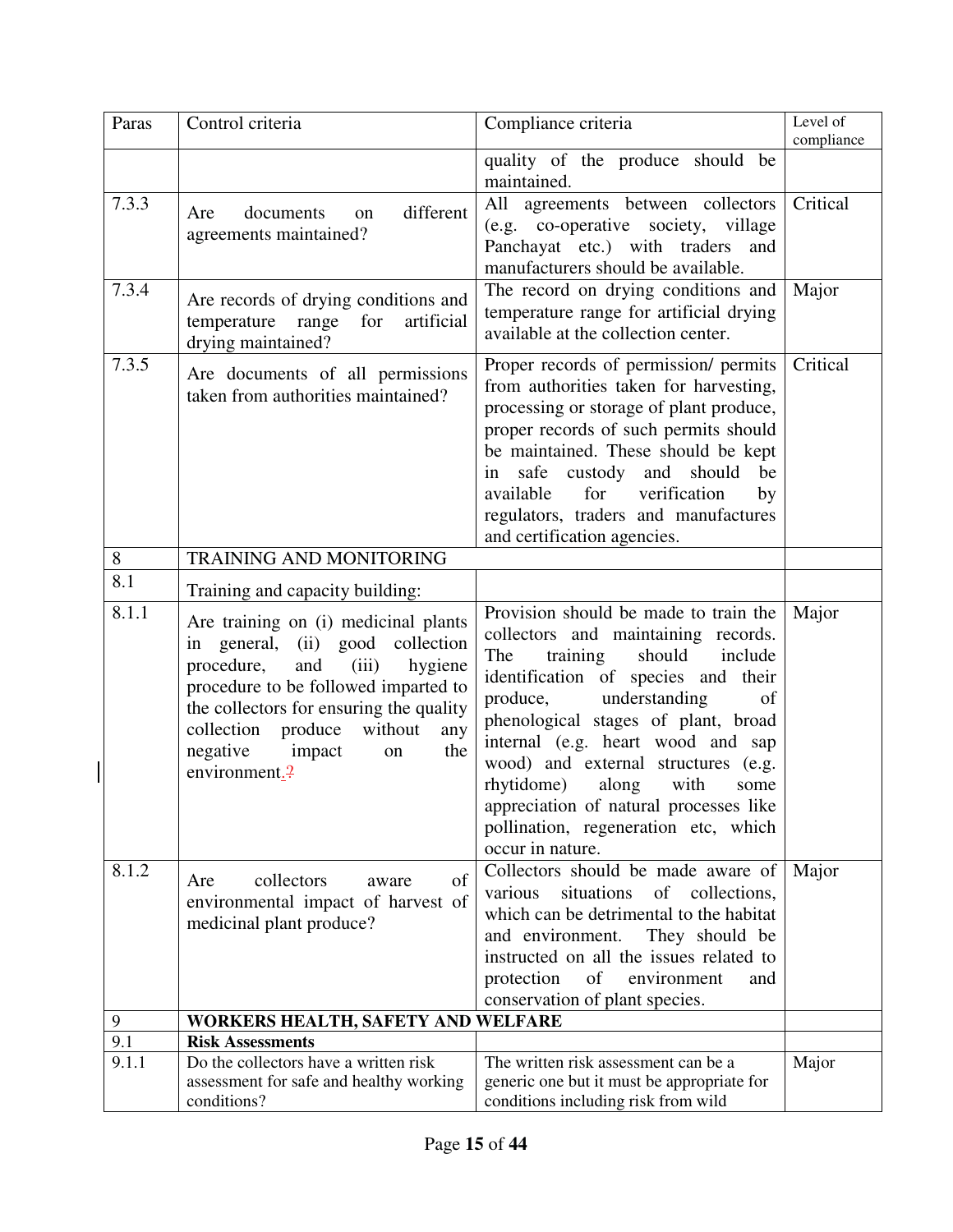| Paras  | Control criteria                                                                                                                                                                                | Compliance criteria                                                                                                                                                                                                                                                                                                                                                                                                                                                                                                       | Level $\overline{of}$<br>compliance |
|--------|-------------------------------------------------------------------------------------------------------------------------------------------------------------------------------------------------|---------------------------------------------------------------------------------------------------------------------------------------------------------------------------------------------------------------------------------------------------------------------------------------------------------------------------------------------------------------------------------------------------------------------------------------------------------------------------------------------------------------------------|-------------------------------------|
|        |                                                                                                                                                                                                 | animals. The risk assessment must be<br>reviewed and updated when changes in<br>the geographical area                                                                                                                                                                                                                                                                                                                                                                                                                     |                                     |
| 9.1.2  | Do the collectors have a written health,<br>safety and hygiene policy and<br>procedures?                                                                                                        | The health, safety and hygiene policy<br>must at least include the points identified<br>in the risk assessment. This could include<br>accident and emergency procedures,<br>hygiene procedures, dealing with any<br>identified risks in the working situation,<br>etc                                                                                                                                                                                                                                                     | Major                               |
| 9.1.3. | Is the health Status of Collectors<br>assessed?                                                                                                                                                 | Persons having allergies to natural<br>ingredients such as pollens, plant<br>exudates, and aromas should avoid<br>collection from the wild. Those with<br>open wounds, inflammations and skin<br>infections should keep away from the<br>areas, where primary processing is<br>taking place.                                                                                                                                                                                                                              | Major                               |
| 9.2    | <b>Training on health and safety</b>                                                                                                                                                            |                                                                                                                                                                                                                                                                                                                                                                                                                                                                                                                           |                                     |
| 9.2.1  | Have collectors and staff received<br>adequate health and safety training and<br>are they instructed according to the risk<br>assessment?                                                       | Collectors can demonstrate competency in<br>responsibilities and tasks through visual<br>observation. If at time of inspection there<br>are no activities, there must be evidence<br>of instructions.                                                                                                                                                                                                                                                                                                                     | Major                               |
| 9.2.2  | Is there always an appropriate number of<br>persons (at least one person) trained in<br>first aid present on each collection<br>centre whenever collection activities are<br>being carried out? | There is always at least one person trained<br>in First Aid present on the collection<br>centre whenever collection activities are<br>being carried out.                                                                                                                                                                                                                                                                                                                                                                  | Major                               |
| 9.3    | <b>Hazards and First Aid</b>                                                                                                                                                                    |                                                                                                                                                                                                                                                                                                                                                                                                                                                                                                                           |                                     |
| 9.3.1  | Do accident and emergency procedures<br>exist; are they visually displayed and<br>communicated to all persons associated<br>with the collection activities?                                     | Permanent accident handling procedures<br>must be clearly displayed in accessible<br>and visible location(s). These instructions<br>are available in the predominant language.<br>The procedures must identify the<br>following:<br>- Collection center address<br>- contact person(s)<br>- An up-to-date list of relevant phone<br>numbers (police, ambulance, hospital,<br>access to emergency health care.<br>- Location of fire extinguisher in the go<br>down and office.<br>- How to report accidents or incidents. | Major                               |
| 9.3.2  | Are potential hazards clearly identified<br>by warning signs and placed where<br>appropriate?                                                                                                   | Permanent and legible signs must indicate<br>potential hazards. Warning signs must be<br>present in local language.                                                                                                                                                                                                                                                                                                                                                                                                       | Minor                               |
| 9.4    | <b>Protective Clothing/Equipment</b>                                                                                                                                                            |                                                                                                                                                                                                                                                                                                                                                                                                                                                                                                                           |                                     |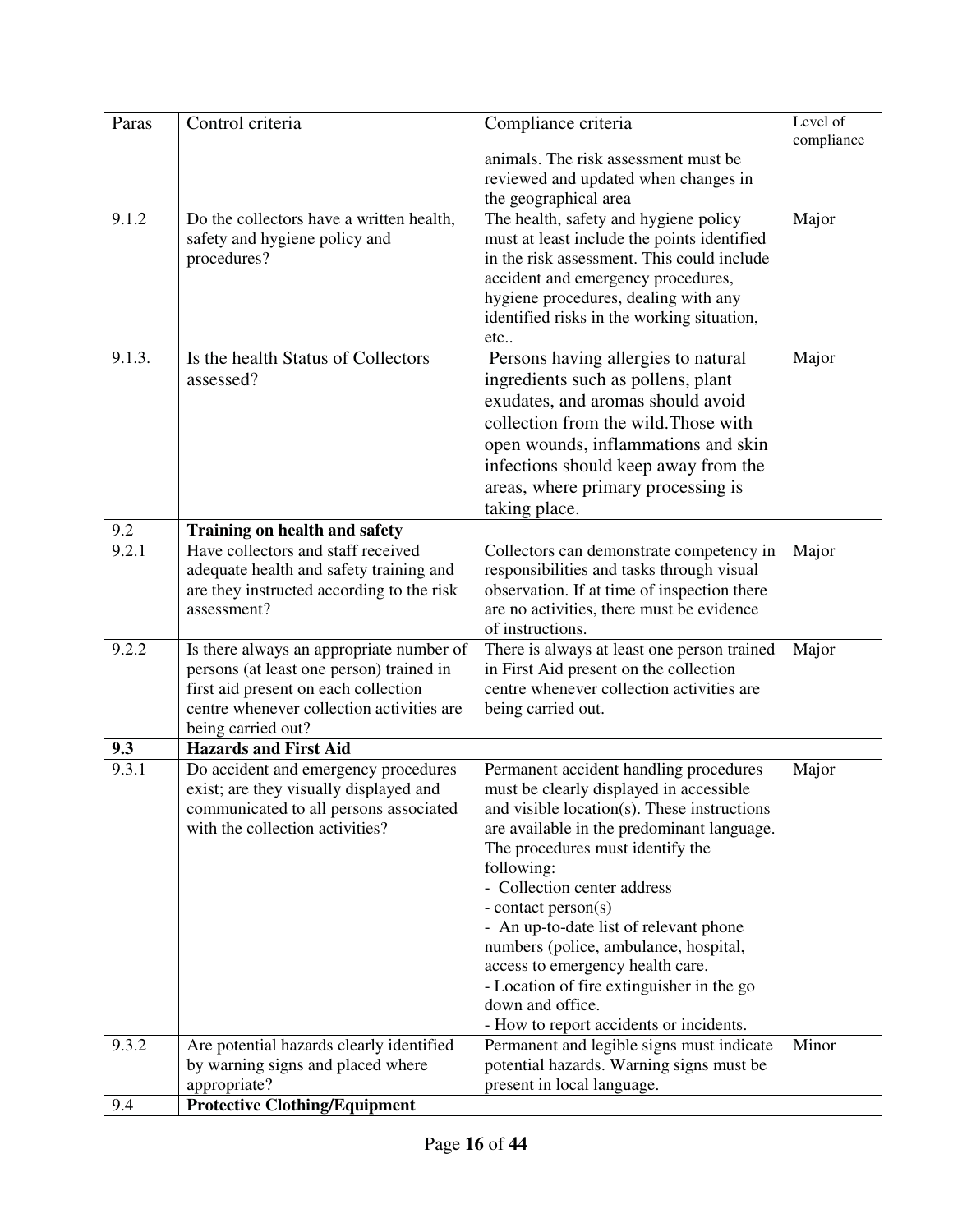| Paras | Control criteria                                                                                                                                                                                      | Compliance criteria                                                                                                                                                                                                                                                                                                                                                                       | Level of<br>compliance |
|-------|-------------------------------------------------------------------------------------------------------------------------------------------------------------------------------------------------------|-------------------------------------------------------------------------------------------------------------------------------------------------------------------------------------------------------------------------------------------------------------------------------------------------------------------------------------------------------------------------------------------|------------------------|
|       | Are collectors provided with suitable<br>protective clothing in accordance with<br>legal requirements and/or label<br>instructions or as authorized by a<br>competent authority?                      | Collectors should wear appropriate<br>personal protective equipments like<br>safety shoes, gloves, and eye & nose<br>protection while collecting produce<br>from wild habitats which enable label<br>instructions and/or legal requirements<br>and/or requirements as authorized by a<br>competent authority to be complied with<br>are available, used and in a good state of<br>repair. | Major                  |
| 10    | RECORD KEEPING AND INTERNAL SELF-ASSESSMENT/ INTERNAL<br><b>INSPECTION</b>                                                                                                                            |                                                                                                                                                                                                                                                                                                                                                                                           |                        |
| 10.1  | Are all records requested during the<br>external inspection accessible and kept<br>for a minimum period of time of two<br>years, unless a longer requirement is<br>stated in specific control points? | Collection centers keep up to date records<br>for a minimum of two years from the date<br>of first inspection, unless legally required<br>to do so for a longer period.                                                                                                                                                                                                                   | Major                  |
| 10.2  | Does the manager take responsibility to<br>undertake a minimum of one internal<br>self-assessment per year against the<br>requirements of this standard?                                              | There is documentary evidence that<br>internal self-assessment under<br>responsibility of the producer has been<br>carried out and are recorded annually                                                                                                                                                                                                                                  | Major                  |
| 10.3  | Are effective corrective actions taken as<br>a result of non-conformances detected<br>during the internal self-assessment?                                                                            | Effective corrective actions are<br>documented and have been implemented.                                                                                                                                                                                                                                                                                                                 | Major                  |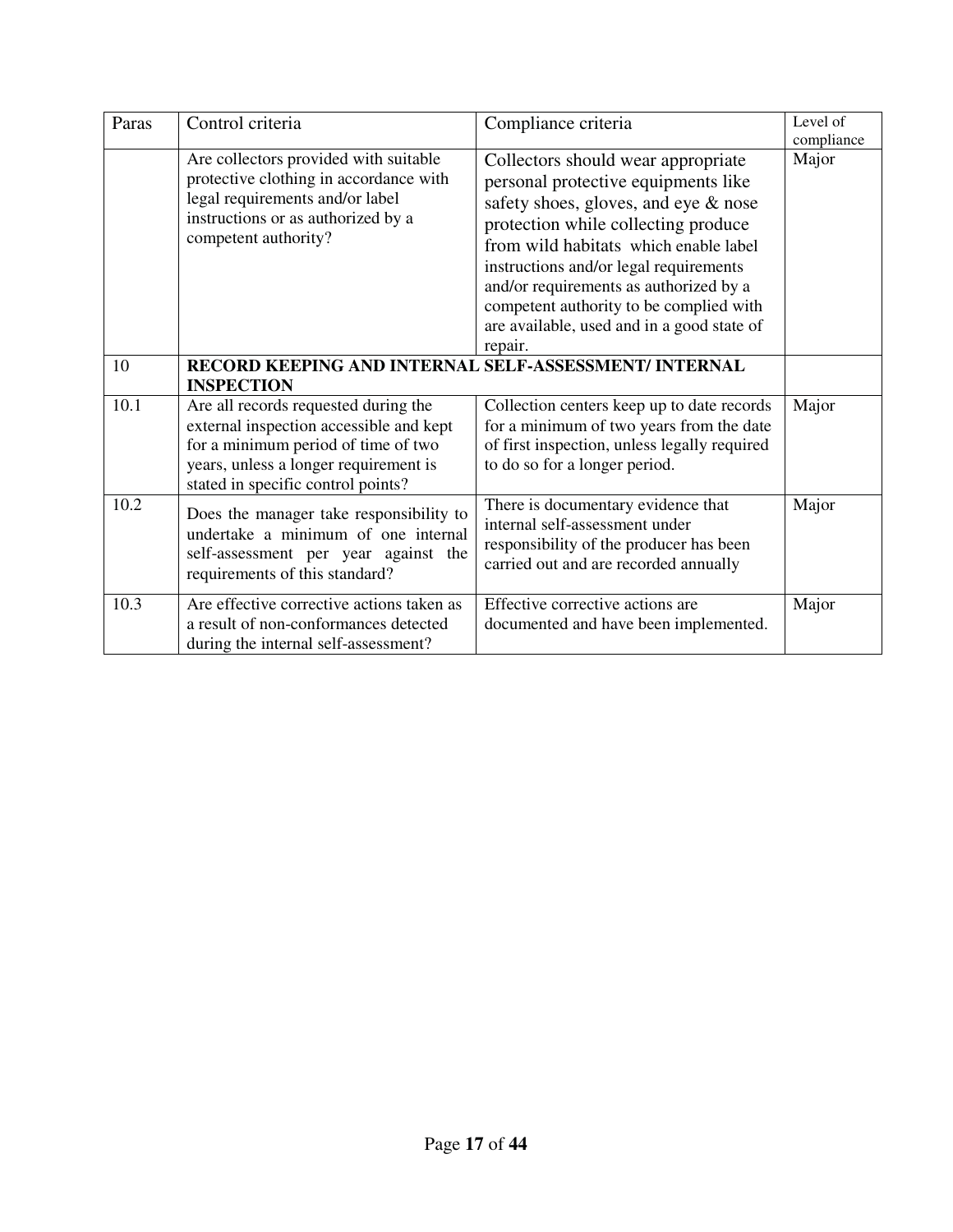# TABLE 02 CHECKLISTS FOR SELF-ASSESSMENT

| Paras          | Control criteria                                                                                                                                                                                                                               | Level of   | Compliance |                |         |
|----------------|------------------------------------------------------------------------------------------------------------------------------------------------------------------------------------------------------------------------------------------------|------------|------------|----------------|---------|
|                |                                                                                                                                                                                                                                                | compliance | Yes        | N <sub>o</sub> | Remarks |
| $\mathbf{1}$   | <b>SITE SELECTION</b>                                                                                                                                                                                                                          |            |            |                |         |
| 1.1            | The site for collection of medicinal<br>plant produce should be free from toxic<br>elements and from places not prone to<br>contamination                                                                                                      | Major      |            |                |         |
| 1.2            | Are the sites close to road with heavy<br>vehicular traffic?                                                                                                                                                                                   | Minor      |            |                |         |
| 1.3            | Does the site is known as a reliable<br>source for the species intended to<br>collect?                                                                                                                                                         | Major      |            |                |         |
| 1.4            | Does the site have gregarious<br>populations of the intended species?                                                                                                                                                                          | Major      |            |                |         |
| $\overline{2}$ | <b>COMPLIANCE TO REGULATORY REQUIREMENT</b>                                                                                                                                                                                                    |            |            |                |         |
| 2.1            | <b>General</b>                                                                                                                                                                                                                                 |            |            |                |         |
| 2.1.1          | Are the collection, processing,<br>storage and sale of medicinal plant<br>produce carried out in accordance<br>with the existing laws                                                                                                          | Critical   |            |                |         |
| 2.1.2          | Are the collection, processing,<br>storage and sale of medicinal plant<br>produce carried out in accordance<br>with the international treaties and<br>conventions signed by India                                                              | Critical   |            |                |         |
| 2.2            | <b>International regulation and</b>                                                                                                                                                                                                            |            |            |                |         |
|                | guidelines                                                                                                                                                                                                                                     |            |            |                |         |
| 2.2.1          | Are the provisions laid down in the<br>CITES regulations adhered to while<br>collecting any medicinal plant<br>produce from the wild?.                                                                                                         | Critical   |            |                |         |
| 2.2.2          | Are the collection managers and<br>collectors of the medicinal plant<br>produce meant for export, honour<br>existing laws of the importing<br>countries?                                                                                       | Critical   |            |                |         |
| 2.3            | <b>National regulations</b>                                                                                                                                                                                                                    |            |            |                |         |
| 2.3.1.         | Whether the provisions of Indian<br>Forest Act 1927, The Wildlife<br>(Protection) Act 1972, The Forest<br>(Conservation) Act 1980, The<br>Biological Diversity Act 2002, The<br>Scheduled Tribes & Other<br><b>Traditional Forest-Dwellers</b> | Critical   |            |                |         |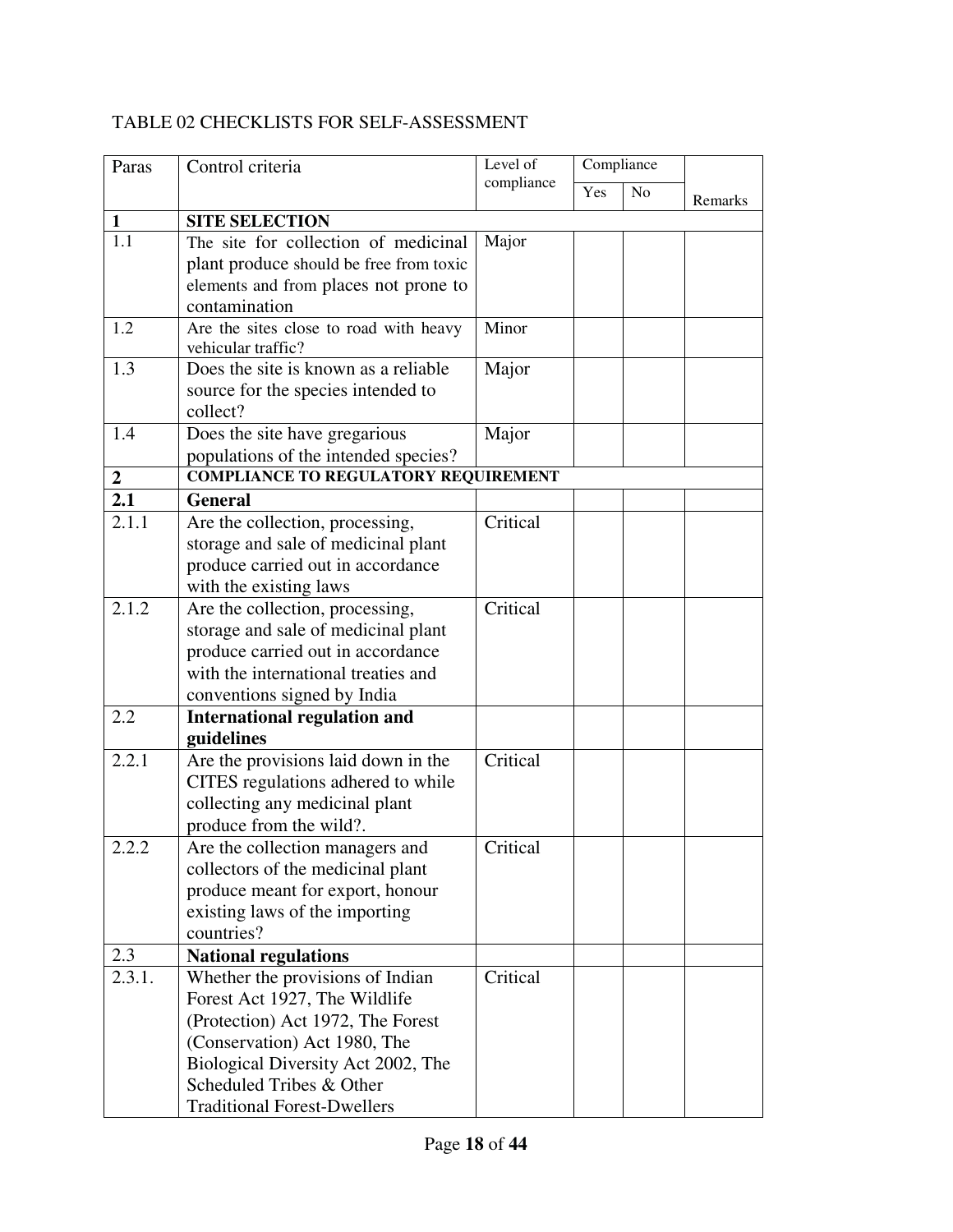| Paras | Control criteria                                                         | Level of   | Compliance |                |         |
|-------|--------------------------------------------------------------------------|------------|------------|----------------|---------|
|       |                                                                          | compliance | Yes        | N <sub>o</sub> | Remarks |
|       | (Recognition of Forest Rights) Act                                       |            |            |                |         |
|       | 2006 followed?                                                           |            |            |                |         |
| 2.3.2 | Whether collectors and collection                                        | Major      |            |                |         |
|       | managers keep themselves updated                                         |            |            |                |         |
|       | about the provisions in such Acts,                                       |            |            |                |         |
|       | Rules and abide by the conditions                                        |            |            |                |         |
|       | laid down in them                                                        |            |            |                |         |
| 2.3.3 | Whether managers and collectors are                                      | Major      |            |                |         |
|       | aware of Export-import policy and                                        |            |            |                |         |
|       | the negative list of export in order to                                  |            |            |                |         |
|       | comply with the provisions laid                                          |            |            |                |         |
|       | down in such policy documents?                                           |            |            |                |         |
| 2.4   | <b>Local regulations</b>                                                 |            |            |                |         |
| 2.4.1 | Are the collectors/collection                                            | Critical   |            |                |         |
|       | managers aware of the local                                              |            |            |                |         |
|       | regulations governing the collection,                                    |            |            |                |         |
|       | transit and sale of the medicinal plant                                  |            |            |                |         |
|       | produce in specific areas and abide                                      |            |            |                |         |
|       | by them?                                                                 |            |            |                |         |
| 2.5   | <b>Permission for collections</b>                                        |            |            |                |         |
| 2.5.1 | collectors/collection<br>Have<br>the                                     | Critical   |            |                |         |
|       | taken prior<br>written<br>managers                                       |            |            |                |         |
|       | the<br>permission from<br>authorized                                     |            |            |                |         |
|       | agency for collection, possession,                                       |            |            |                |         |
|       | transit and sale of the medicinal plant                                  |            |            |                |         |
|       | produce, when required under law?                                        |            |            |                |         |
| 3     | HARVEST/COLLECTION MANAGEMENT                                            |            |            |                |         |
| 3.1   | <b>Quality Considerations</b>                                            |            |            |                |         |
| 3.1.1 |                                                                          |            |            |                |         |
|       | Botanical authenticity of species:<br>Are the botanical identity (genus, | Critical   |            |                |         |
|       | species etc) established before a                                        |            |            |                |         |
|       | plant species are collected from the                                     |            |            |                |         |
|       | wild. Is the identity of the plant from                                  |            |            |                |         |
|       | which the produce is being collected                                     |            |            |                |         |
|       | verified and records maintained?                                         |            |            |                |         |
| 3.1.2 |                                                                          | Major      |            |                |         |
|       | <b>Botanical</b><br>authenticity of<br>new                               |            |            |                |         |
|       | plants:                                                                  |            |            |                |         |
|       | How the identity of new medicinal                                        |            |            |                |         |
|       | plant species is collected, which does                                   |            |            |                |         |
|       | not have any monographs in any of                                        |            |            |                |         |
|       | the pharmacopoeias or reference                                          |            |            |                |         |
|       | books maintained?                                                        |            |            |                |         |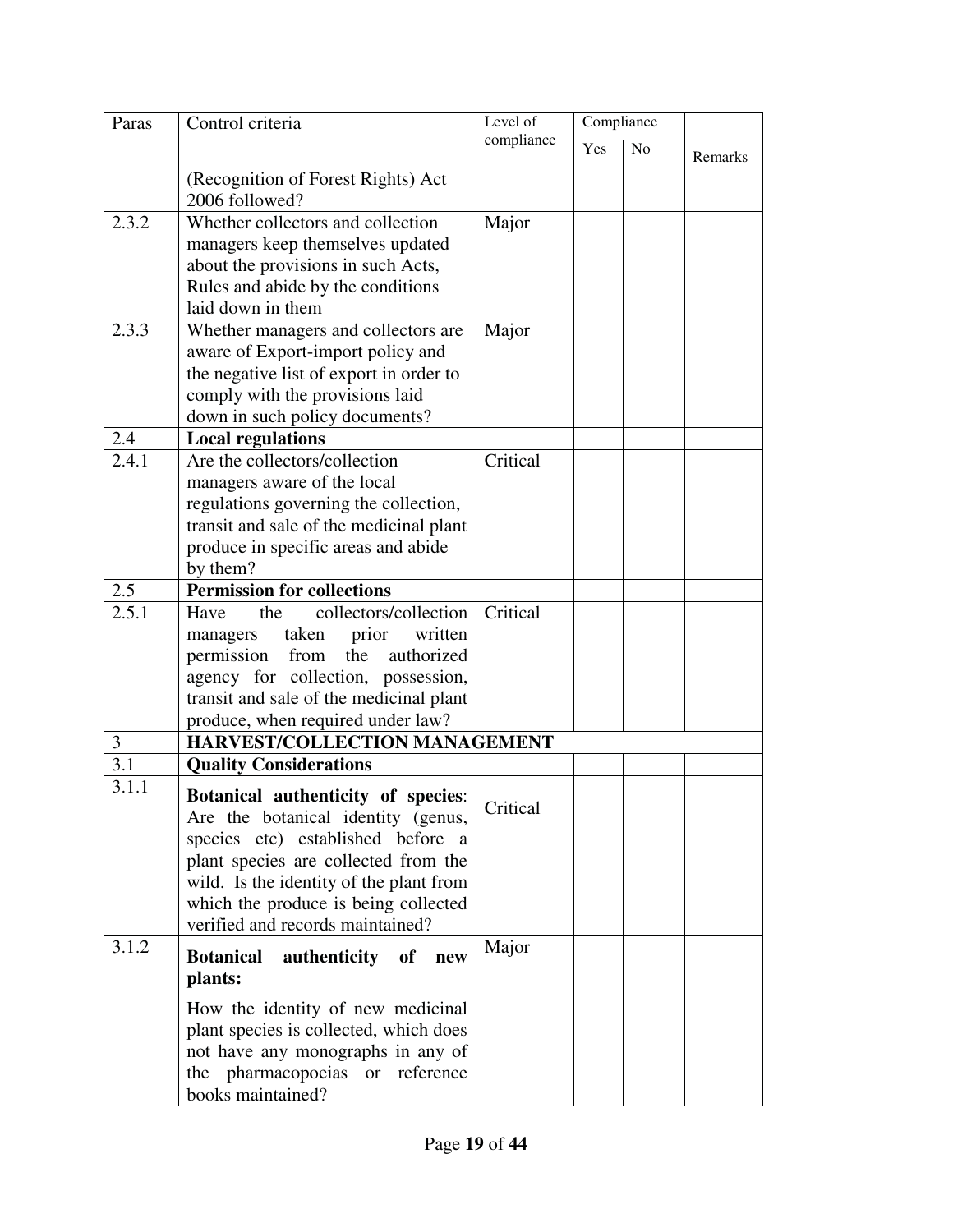| Paras | Control criteria                                                                                                                                                                                                                                                           | Level of<br>compliance | Compliance |                |         |
|-------|----------------------------------------------------------------------------------------------------------------------------------------------------------------------------------------------------------------------------------------------------------------------------|------------------------|------------|----------------|---------|
|       |                                                                                                                                                                                                                                                                            |                        | Yes        | N <sub>o</sub> | Remarks |
| 3.1.3 | Field Collection Protocol<br>Is a set of the set of the set of the set of the set of the set of the set of the set of the set of the set of the set of the set of the set of the set of the set of the set of the set of the set of the set of the set of t<br>available?  | Major                  |            |                |         |
| 3.1.4 | <b>Collection of healthy plants</b><br>Are only healthy individuals of<br>desired plant species harvested<br>except when the medicinal value of<br>the species comes from such<br>associations as in the case of insect<br>galls, agar wood etc?                           | Major                  |            |                |         |
| 3.1.5 | Harvesting at right phenological<br>stage:<br>In order to ensure optimum quantity<br>of biologically active substances in<br>the medicinal plant produce, is<br>harvesting done at<br>the<br>right                                                                         | Critical               |            |                |         |
| 3.1.6 | phenological developmental stage?<br><b>Weather conditions for collection:</b>                                                                                                                                                                                             | Major                  |            |                |         |
|       | Is harvesting done under right<br>weather condition?<br>When harvesting in wet conditions<br>becomes inevitable, do provisions<br>exist to dry the water content as soon<br>as possible from the produce?<br>Is the collection avoided during early<br>hours to avoid dew? | Minor                  |            |                |         |
|       |                                                                                                                                                                                                                                                                            |                        |            |                |         |
| 3.1.7 | <b>Sorting of produce:</b>                                                                                                                                                                                                                                                 | Major                  |            |                |         |
|       | Are the medicinal plant produce<br>sorted out from any immature or<br>over matured produce, which may<br>downgrade the overall quality of the<br>lot?<br>When trading is based grades of                                                                                   | Major                  |            |                |         |
|       | produce, is parameter of sorting and<br>grading defined objectively?                                                                                                                                                                                                       |                        |            |                |         |
| 3.1.8 | Foreign matter:                                                                                                                                                                                                                                                            |                        |            |                |         |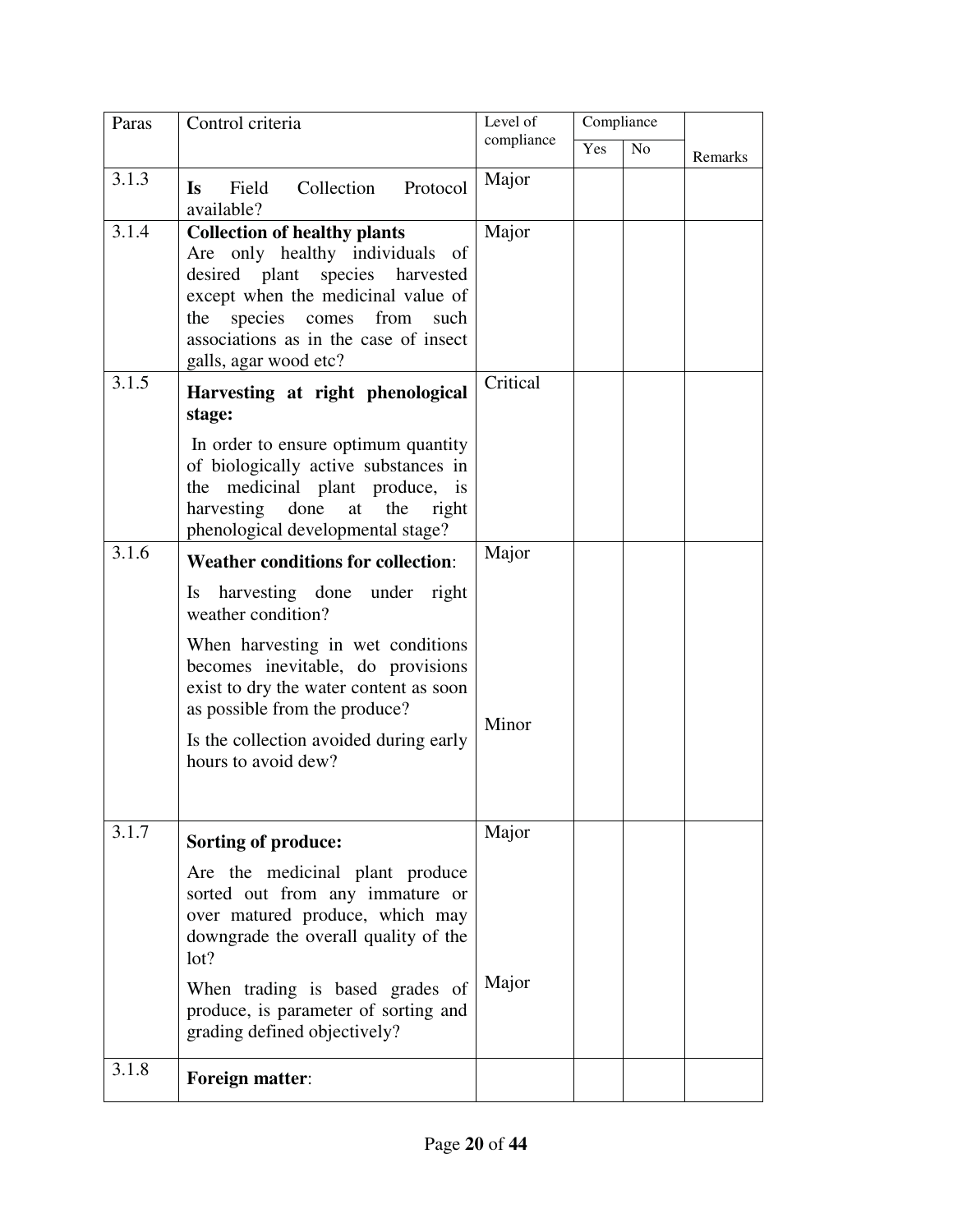| Paras  | Control criteria                                                                                                                                                                                                               |            | Compliance |                |         |
|--------|--------------------------------------------------------------------------------------------------------------------------------------------------------------------------------------------------------------------------------|------------|------------|----------------|---------|
|        |                                                                                                                                                                                                                                | compliance | Yes        | N <sub>o</sub> | Remarks |
|        | Is care taken to avoid any accidental<br>mixing of foreign matter with<br>medicinal plant produce such as soil<br>particles, organic matters like leaves,<br>stems, wood pieces or food articles<br>being inadvertently mixed? | Major      |            |                |         |
|        | Are collectors vigilant to avoid<br>mixing and cross-contamination<br>with other medicinal plant produce<br>being<br>harvested or processed<br>simultaneously?                                                                 | Major      |            |                |         |
| 3.1.9  | <b>Mixing of Toxic weeds:</b>                                                                                                                                                                                                  | Major      |            |                |         |
|        | Are care taken to ensure that while<br>harvesting, no toxic weeds growing<br>in close vicinity get mixed with<br>medicinal plant produce?                                                                                      |            |            |                |         |
| 3.2    | <b>Environmental Considerations</b>                                                                                                                                                                                            |            |            |                |         |
| 3.2.1  | <b>Conservation status of species:</b>                                                                                                                                                                                         | Critical   |            |                |         |
|        | Are Regulators (e.g. forest and wild<br>life field officials) and the collectors<br>aware of the current conservation<br>status of the desired plant species?                                                                  |            |            |                |         |
| 3.2.2  | <b>Sensitive species:</b>                                                                                                                                                                                                      | Major      |            |                |         |
|        | Are collection managers aware of<br>endemic plant species available in<br>the areas of collection?                                                                                                                             |            |            |                |         |
| 3.2.3  | <b>Distribution of species:</b>                                                                                                                                                                                                | Major      |            |                |         |
|        | Is quantity of collection of any plant<br>proportion<br>species<br>in<br>to<br>the<br>distribution of the species in the area<br>of collection?                                                                                |            |            |                |         |
| 3.2.4  | <b>Regeneration of species:</b>                                                                                                                                                                                                | Major      |            |                |         |
|        | medicinal<br>plant<br>species<br>Are<br>harvested within the limits of their<br>capacity for regeneration?                                                                                                                     |            |            |                |         |
| 3.2.5  | <b>Baseline Assessment&amp; Monitoring:</b>                                                                                                                                                                                    |            |            |                |         |
| 3.2.5a | of<br>baseline<br>Is<br>assessment<br>done                                                                                                                                                                                     | Major      |            |                |         |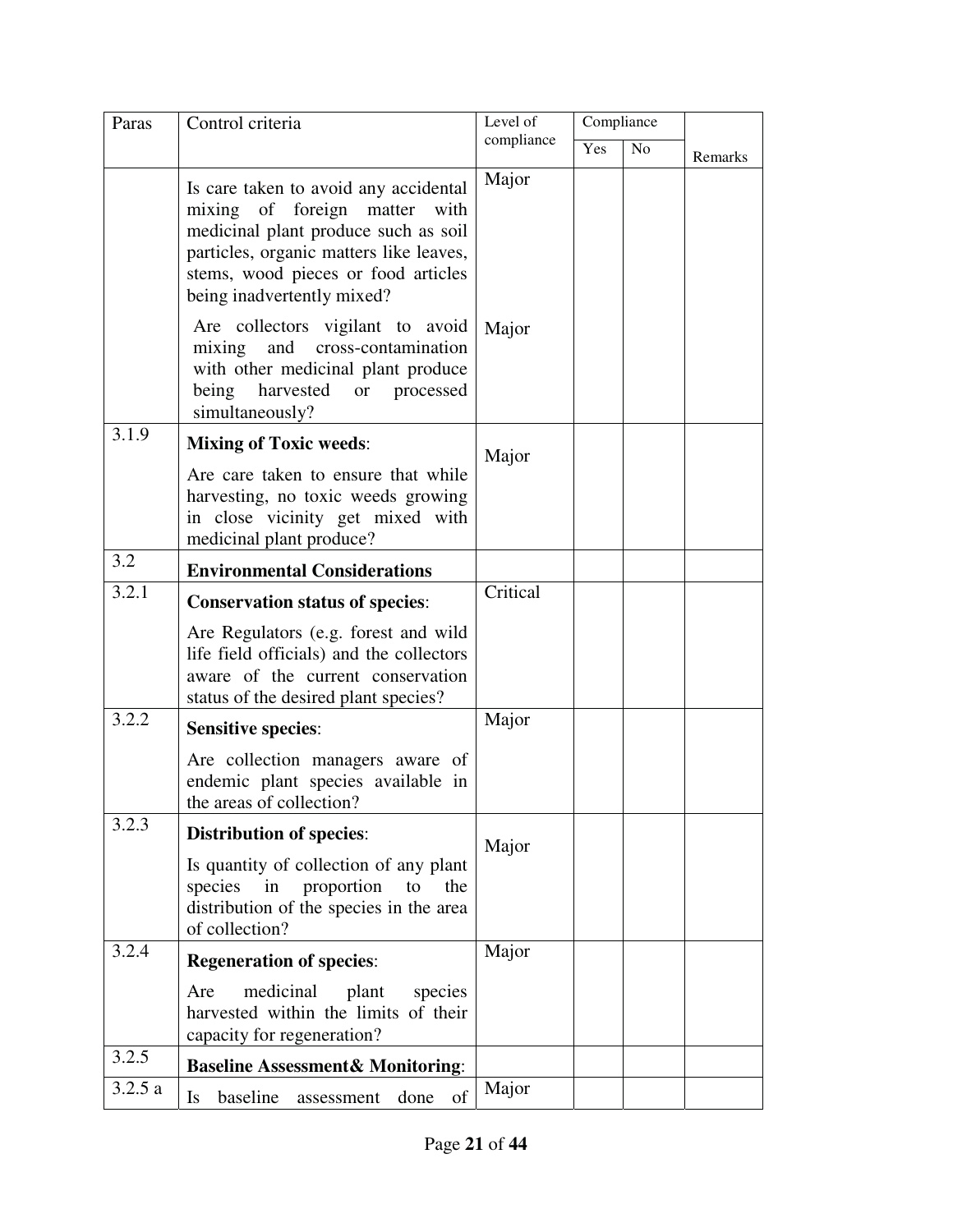| Paras   | Control criteria                                                                                                                                                                                                                          | Level of   | Compliance |                |         |
|---------|-------------------------------------------------------------------------------------------------------------------------------------------------------------------------------------------------------------------------------------------|------------|------------|----------------|---------|
|         |                                                                                                                                                                                                                                           | compliance | Yes        | N <sub>o</sub> | Remarks |
|         | availability of medicinal plant<br>produce in the wild?                                                                                                                                                                                   |            |            |                |         |
| 3.2.5.b | Are assessments done on sustainable<br>level of harvest?                                                                                                                                                                                  | Major      |            |                |         |
| 3.2.6   | <b>Frequency of collection:</b>                                                                                                                                                                                                           |            |            |                |         |
|         | Are enough gaps left irrespective of<br>the demand of any medicinal plant<br>produce, in its collection cycle to<br>synchronize with the regeneration<br>cycle of the plant species or the<br>produce?                                    | Minor      |            |                |         |
| 3.2.7   | Minimizing the harm to source<br>plant: While collecting the desired<br>plant parts such as leaves, fruits,<br>flowers, seeds etc. are efforts made<br>to minimize harm to the plant from<br>which these parts are<br>being<br>harvested? | Minor      |            |                |         |
| 3.2.8   | Habitat management:                                                                                                                                                                                                                       | Major      |            |                |         |
|         | While harvesting, do collectors<br>ensure minimum damage to habitat<br>the<br>of<br>species<br>to<br>ensure<br>sustainability?                                                                                                            |            |            |                |         |
| 3.3     | <b>Social Considerations:</b>                                                                                                                                                                                                             |            |            |                |         |
| 3.3.1   | Local use of the species: Does the<br>organized collection of medicinal<br>plant produce from the wild affect<br>the bonafide rights and availability of<br>species for use by local people?                                              | Major      |            |                |         |
| 3.3.2   | <b>Equity</b>                                                                                                                                                                                                                             |            |            |                |         |
| 3.3.2.1 | Do the collectors of medicinal plant<br>produce get returns commensurate<br>with their efforts?                                                                                                                                           | Major      |            |                |         |
| 3.3.3.2 | Is there a mechanism evolved for a<br>fair and equitable benefit sharing that<br>are adhered to by all the stakeholders<br>of medicinal plant produce?                                                                                    | Major      |            |                |         |
| 3.3.4   | <b>Cultural Considerations:</b><br>Are the                                                                                                                                                                                                | Minor      |            |                |         |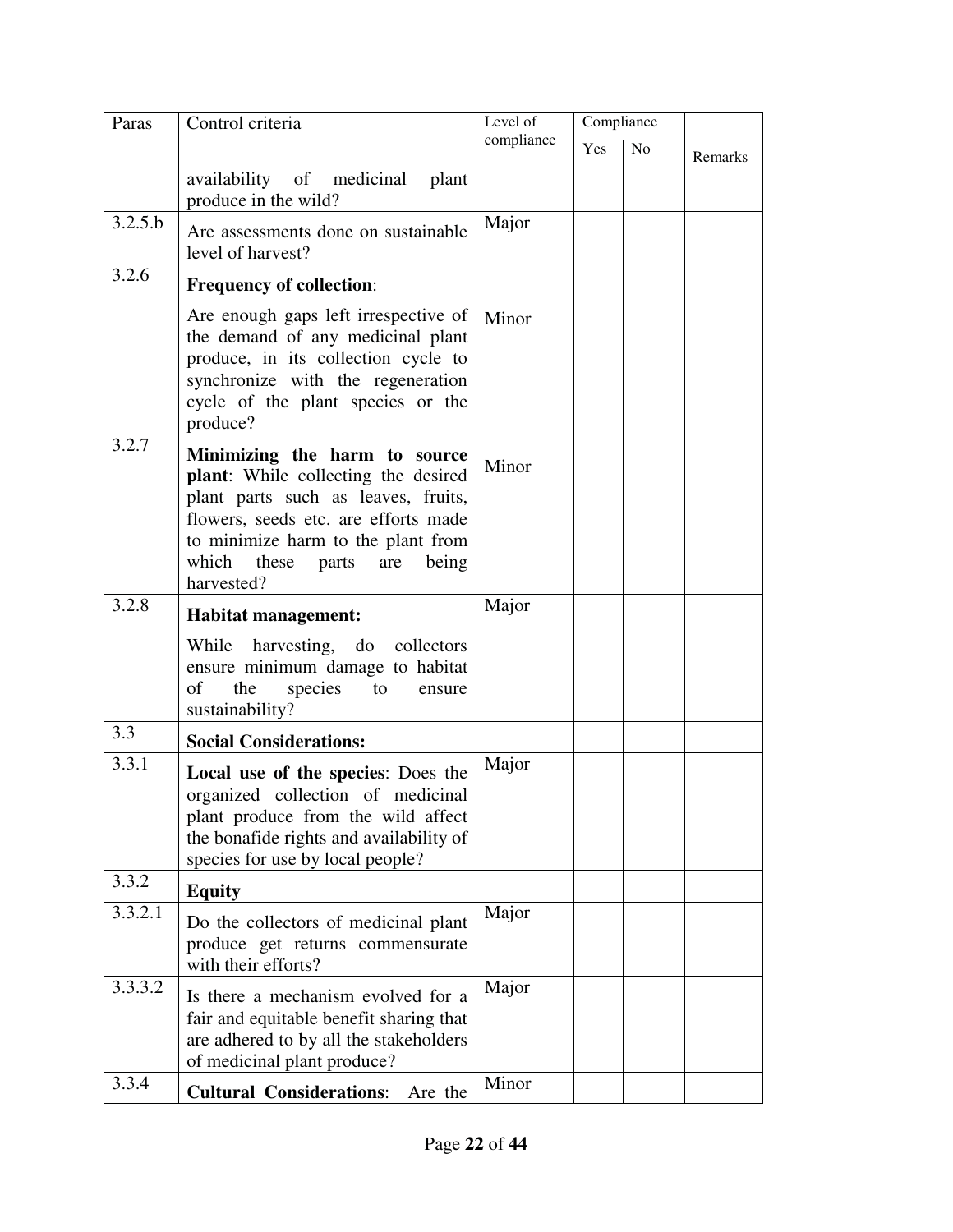| Paras          | Control criteria                                                                                                                                                                                                                                                 | Level of   | Compliance |                |         |
|----------------|------------------------------------------------------------------------------------------------------------------------------------------------------------------------------------------------------------------------------------------------------------------|------------|------------|----------------|---------|
|                |                                                                                                                                                                                                                                                                  | compliance | Yes        | N <sub>o</sub> | Remarks |
|                | harvest<br>and<br>the<br>post-harvest<br>management of medicinal plant<br>produce carried out in accordance<br>with ethical codes and norms of local<br>community and the region in which<br>the activities take place and Due<br>respect given to these values? |            |            |                |         |
| $\overline{4}$ | <b>POST HARVEST MANAGEMENT</b>                                                                                                                                                                                                                                   |            |            |                |         |
| 4.1            | <b>Cleaning</b>                                                                                                                                                                                                                                                  |            |            |                |         |
| 4.1.1          | Are timely and right processing of<br>medicinal plant produce after it has<br>harvested takes<br>place<br>been<br>to<br>preserve the quality and enhanced<br>shelf life of the produce?                                                                          | Major      |            |                |         |
| 4.2            | <b>Sorting</b>                                                                                                                                                                                                                                                   |            |            |                |         |
| 4.2.1          | Are unrelated material stuck with<br>the produce removed?                                                                                                                                                                                                        | Major      |            |                |         |
| 4.2.2          | Are the harvested produce which is<br>morphologically thick, fleshy or of<br>bigger size, cut or sliced into small/<br>thin pieces to ensure proper drying of<br>the produce?                                                                                    | Major      |            |                |         |
| 4.3            | Drying                                                                                                                                                                                                                                                           |            |            |                |         |
| 4.3.1          | Are the medicinal plant produce<br>properly dried before packing for<br>shipping or storage?                                                                                                                                                                     | Major      |            |                |         |
| 4.3.2          | Where the delicate plant parts and<br>aromatic parts constitute the produce,<br>are they dried only under shade?                                                                                                                                                 | Major      |            |                |         |
| 4.3.3          | In case of open sun or air-drying, is<br>the medicinal plant produce spread<br>out in a thin layer?                                                                                                                                                              | Minor      |            |                |         |
| 4.3.4          | During drying cycles (sun drying or<br>shade drying), are care taken to move<br>the materials into covered/ partially<br>covered<br>spaces<br>during evening<br>hours?                                                                                           | Minor      |            |                |         |
| 4.3.5          | When artificial means of drying like<br>oven or hot air used, is the procedure<br>standardized?                                                                                                                                                                  | Major      |            |                |         |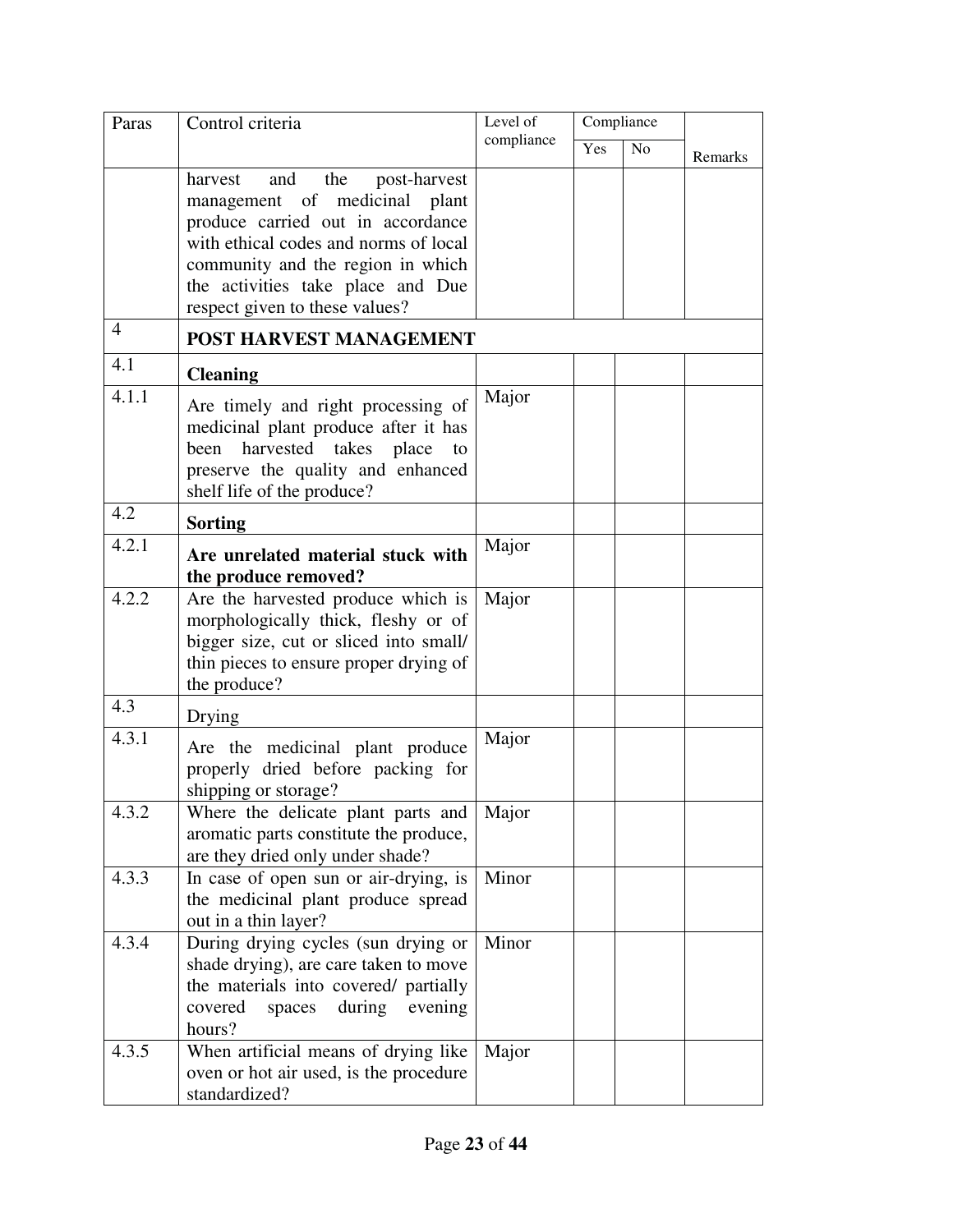| Paras          | Control criteria                                                                                                                                                                                              | Level of   | Compliance |                |         |
|----------------|---------------------------------------------------------------------------------------------------------------------------------------------------------------------------------------------------------------|------------|------------|----------------|---------|
|                |                                                                                                                                                                                                               | compliance | Yes        | N <sub>o</sub> | Remarks |
| 5 <sup>5</sup> | PACKAGING AND STORAGE                                                                                                                                                                                         |            |            |                |         |
| 5.1            | Packaging                                                                                                                                                                                                     |            |            |                |         |
| 5.1.1          | Is the storage containers of medicinal<br>plant produce provide protection<br>from heat, humidity and temperature<br>and not contaminate the produce?                                                         | Critical   |            |                |         |
| 5.1.2          | compaction/bale packing done<br>Is.<br>while handling material in bulk (like<br>Shankhapushpi,<br>Bhringaraj,<br>Bhumyamlaki<br>etc)<br>by<br>using,<br>manually/ mechanically<br>operated<br>compactors?     | Minor      |            |                |         |
| 5.1.3          | Is each container of medicinal plant<br>produce labeled properly?                                                                                                                                             | Major      |            |                |         |
| 5.2            | <b>Storage</b>                                                                                                                                                                                                |            |            |                |         |
| 5.2.1          | Are medicinal plant produce stored<br>dedicated<br>storehouse,<br>in<br>a<br>constructed in such a way as to avoid<br>entry of pest, birds and other animals<br>and are free from dampness, dirt and<br>dust? | Major      |            |                |         |
| 5.2.3          | Are sealed and labeled containers/<br>packages of medicinal plant produce<br>kept in cool and dry place and on<br>wooden pallets?                                                                             | Major      |            |                |         |
| 5.2.4          | Are storage management-receipt,<br>storage and issue/dispatch- properly<br>followed?                                                                                                                          | Major      |            |                |         |
| 5.2.5          | Whether each lot contains month of<br>collection on its label and FIFO<br>(First in first out) is followed for its<br>movement?.                                                                              | Critical   |            |                |         |
| 5.2.6          | Is there a provision for separate<br>climate (temperature and humidity)<br>controlled<br>facility<br>to<br>store<br>hygroscopic<br>material and volatile<br>material?                                         | Minor      |            |                |         |
| 5.2.7          | Is inflammable produce like resins,                                                                                                                                                                           | Major      |            |                |         |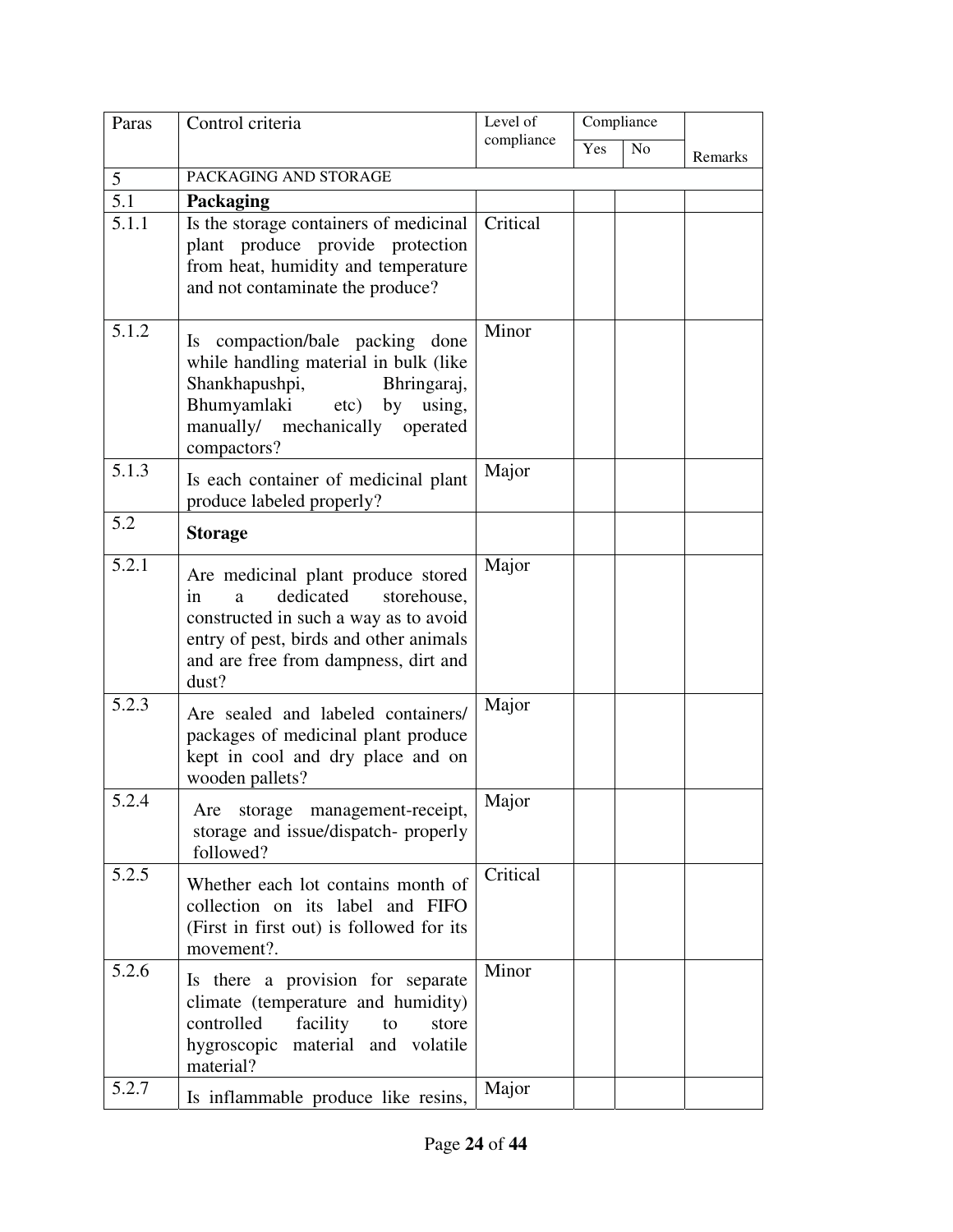| Paras | Control criteria                                                                                                                                                                                                                                   | Level of<br>Compliance |     |    |         |
|-------|----------------------------------------------------------------------------------------------------------------------------------------------------------------------------------------------------------------------------------------------------|------------------------|-----|----|---------|
|       |                                                                                                                                                                                                                                                    | compliance             | Yes | No | Remarks |
|       | oils etc. stored<br>gum-resins,<br>at<br>isolated place in closed containers?                                                                                                                                                                      |                        |     |    |         |
| 6     | MACHINERY AND EQUIPMENT USED IN DIFFERENT OPERATIONS                                                                                                                                                                                               |                        |     |    |         |
| 6.1   | Are the measuring equipments<br>calibrated at prescribed schedules and<br>calibration certificates / records<br>maintained?                                                                                                                        | Major                  |     |    |         |
| 6.2   | Are equipment used for digging,<br>cutting, sorting, peeling and any<br>other activity suitable and made of<br>nontoxic material?                                                                                                                  | Critical               |     |    |         |
| 6.3   | Are equipment and tools, especially<br>that come in contact with the<br>produce clean and free from any<br>potential contaminant like paint,<br>lubricant etc., and are maintained in<br>proper working condition to avoid<br>cross-contamination? | Major                  |     |    |         |
| 7     | DOCUMENTATION FOR IDENTIFICATION AND TRACEABILITY                                                                                                                                                                                                  |                        |     |    |         |
| 7.1   | <b>Identification</b>                                                                                                                                                                                                                              |                        |     |    |         |
| 7.1.1 | Are packages/containers legibly labeled<br>with product name, plant part, month<br>and year of harvest and the name of<br>collection centre?                                                                                                       | Major                  |     |    |         |
| 7.2   | <b>Traceability</b>                                                                                                                                                                                                                                |                        |     |    |         |
| 7.2.1 | Is the plant produce traceable to<br>collection center from where it has been<br>grown?                                                                                                                                                            | Critical               |     |    |         |
| 7.3   | Documentation                                                                                                                                                                                                                                      |                        |     |    |         |
| 7.3.1 | Is the basic information about the<br>plant species, area of collection, and<br>collection,<br>time<br>of<br>regulatory<br>information etc., captured?                                                                                             | Critical               |     |    |         |
| 7.3.2 | Are all processes/events affecting<br>quality of produce maintained?                                                                                                                                                                               | Major                  |     |    |         |
| 7.3.3 | different<br>documents<br>Are<br><sub>on</sub><br>agreements maintained?                                                                                                                                                                           | Critical               |     |    |         |
| 7.3.4 | Are records of drying conditions and<br>artificial<br>for<br>temperature<br>range<br>drying maintained?                                                                                                                                            | Major                  |     |    |         |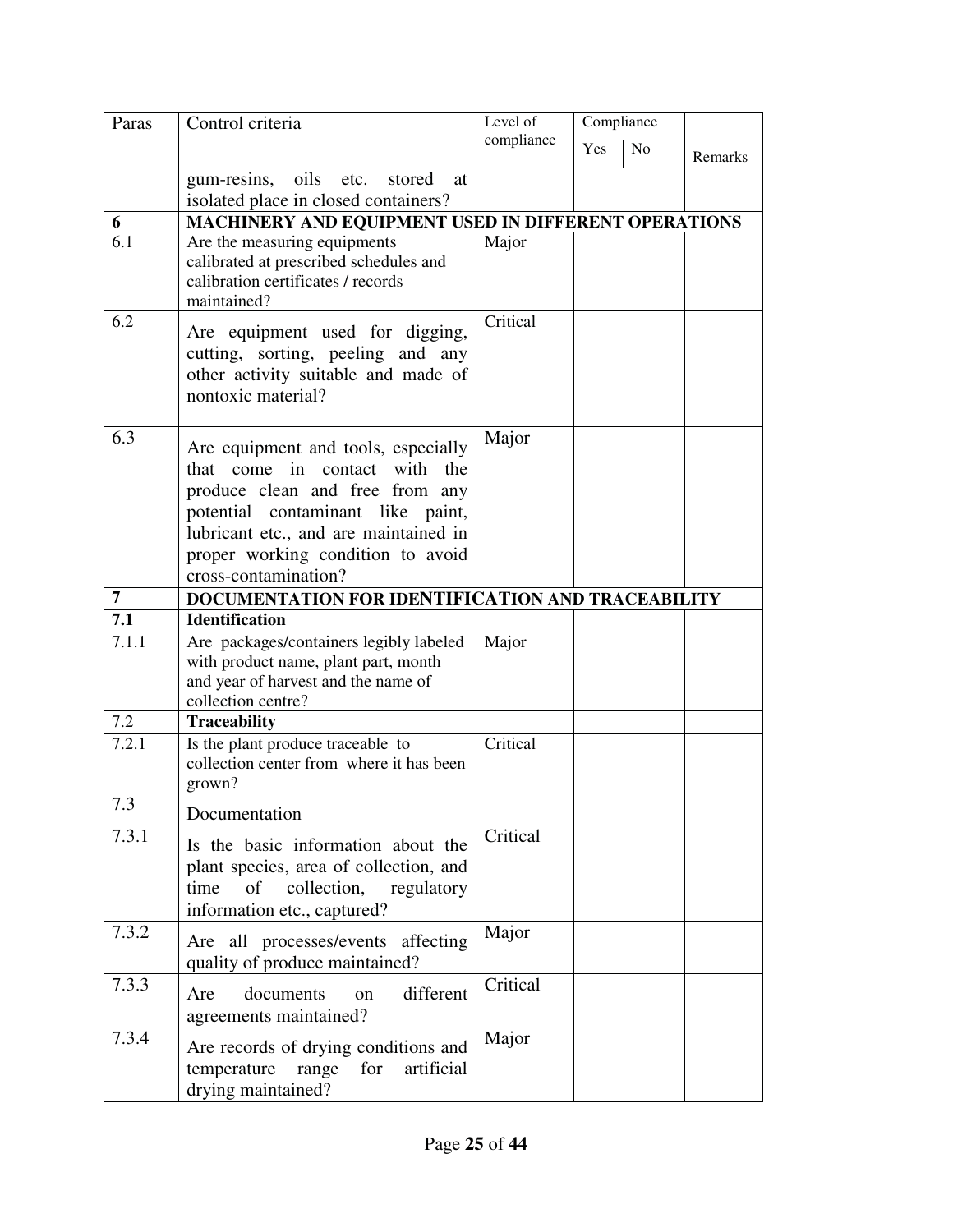| Paras  | Control criteria                                                                                                                                                                                                                                                              | Level of   | Compliance |                |         |
|--------|-------------------------------------------------------------------------------------------------------------------------------------------------------------------------------------------------------------------------------------------------------------------------------|------------|------------|----------------|---------|
|        |                                                                                                                                                                                                                                                                               | compliance | Yes        | N <sub>o</sub> | Remarks |
| 7.3.5  | Are documents of all permissions                                                                                                                                                                                                                                              | Critical   |            |                |         |
|        | taken from authorities maintained?                                                                                                                                                                                                                                            |            |            |                |         |
| 8      | <b>TRAINING AND MONITORING</b>                                                                                                                                                                                                                                                |            |            |                |         |
| 8.1    | Training and capacity building:                                                                                                                                                                                                                                               |            |            |                |         |
| 8.1.1  | Are training on (i) medicinal plants<br>in general, (ii) good collection<br>procedure, and<br>(iii)<br>hygiene<br>procedure to be followed imparted to<br>the collectors for ensuring the quality<br>collection produce without<br>any<br>negative impact on the environment. | Major      |            |                |         |
| 8.1.2  | of<br>collectors<br>Are<br>aware<br>environmental impact of harvest of<br>medicinal plant produce?                                                                                                                                                                            | Major      |            |                |         |
| 9      | WORKERS HEALTH, SAFETY AND WELFARE                                                                                                                                                                                                                                            |            |            |                |         |
| 9.1    | <b>Risk Assessments</b>                                                                                                                                                                                                                                                       |            |            |                |         |
| 9.1.1  | Do the collectors have a written risk<br>assessment for safe and healthy working<br>conditions?                                                                                                                                                                               | Major      |            |                |         |
| 9.1.2  | Do the collectors have a written health,<br>safety and hygiene policy and<br>procedures?                                                                                                                                                                                      | Major      |            |                |         |
| 9.1.3. | Is the health Status of Collectors<br>assessed?                                                                                                                                                                                                                               | Major      |            |                |         |
| 9.2    | <b>Training on health and safety</b>                                                                                                                                                                                                                                          |            |            |                |         |
| 9.2.1  | Have collectors and staff received<br>adequate health and safety training and<br>are they instructed according to the risk<br>assessment?                                                                                                                                     | Major      |            |                |         |
| 9.2.2  | Is there always an appropriate number of<br>persons (at least one person) trained in<br>first aid present on each collection<br>centre whenever collection activities are<br>being carried out?                                                                               | Major      |            |                |         |
| 9.3    | <b>Hazards and First Aid</b>                                                                                                                                                                                                                                                  |            |            |                |         |
| 9.3.1  | Do accident and emergency procedures<br>exist; are they visually displayed and<br>communicated to all persons associated<br>with the collection activities?                                                                                                                   | Major      |            |                |         |
| 9.3.2  | Are potential hazards clearly identified<br>by warning signs and placed where<br>appropriate?                                                                                                                                                                                 | Minor      |            |                |         |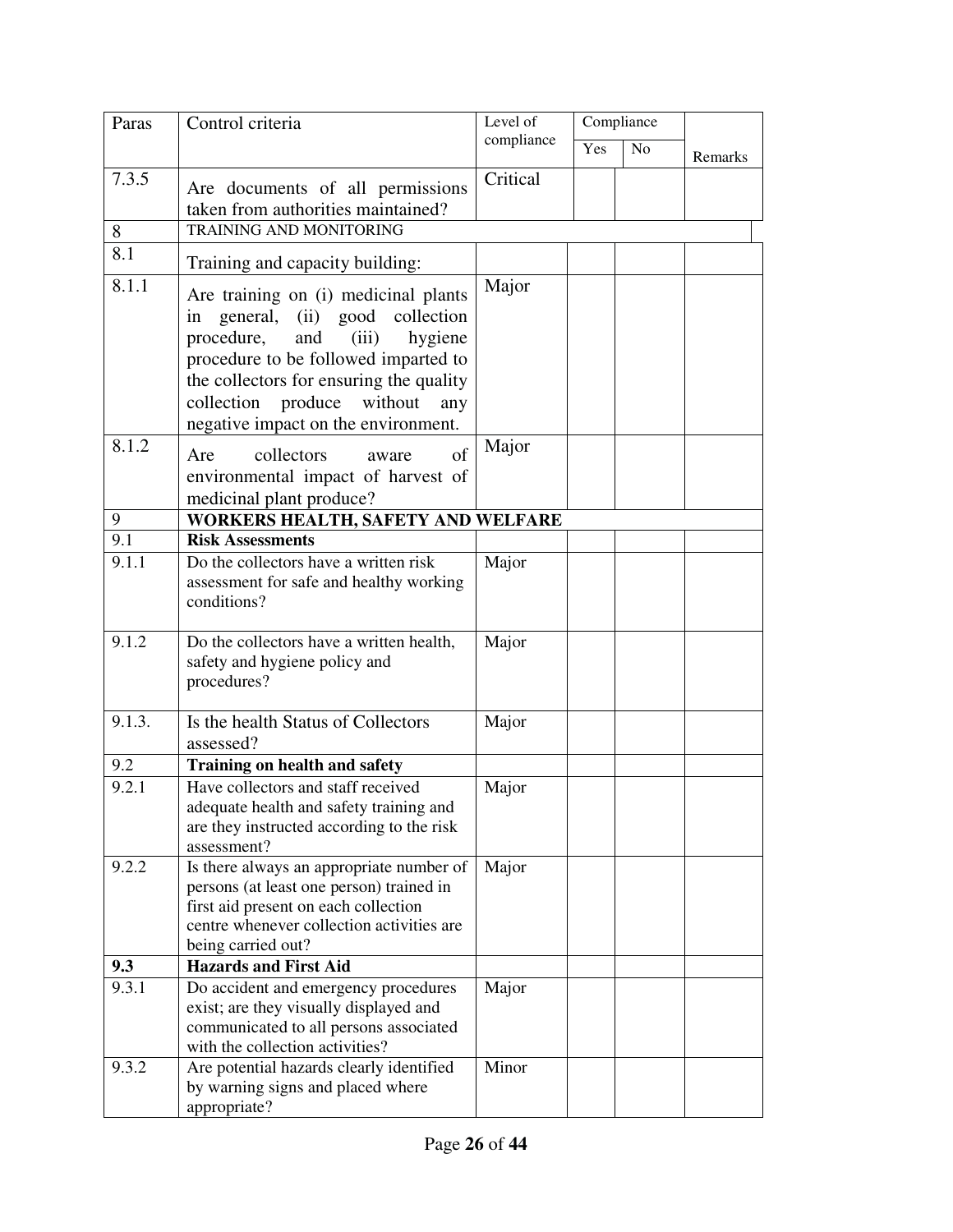| Paras | Control criteria                                                                                                                                                                                      | Level of   |     | Compliance     |         |
|-------|-------------------------------------------------------------------------------------------------------------------------------------------------------------------------------------------------------|------------|-----|----------------|---------|
|       |                                                                                                                                                                                                       | compliance | Yes | N <sub>o</sub> | Remarks |
| 9.4   | <b>Protective Clothing/Equipment</b>                                                                                                                                                                  |            |     |                |         |
|       | Are collectors provided with suitable<br>protective clothing in accordance with<br>legal requirements and/or label<br>instructions or as authorized by a<br>competent authority?                      | Major      |     |                |         |
| 10    | RECORD KEEPING AND INTERNAL SELF-ASSESSMENT/ INTERNAL<br><b>INSPECTION</b>                                                                                                                            |            |     |                |         |
| 10.1  | Are all records requested during the<br>external inspection accessible and kept<br>for a minimum period of time of two<br>years, unless a longer requirement is<br>stated in specific control points? | Major      |     |                |         |
| 10.2  | Does the manager take responsibility to<br>undertake a minimum of one internal<br>self-assessment per year against the<br>requirements of this standard?                                              | Major      |     |                |         |
| 10.3  | Are effective corrective actions taken as<br>a result of non-conformances detected<br>during the internal self-assessment?                                                                            | Major      |     |                |         |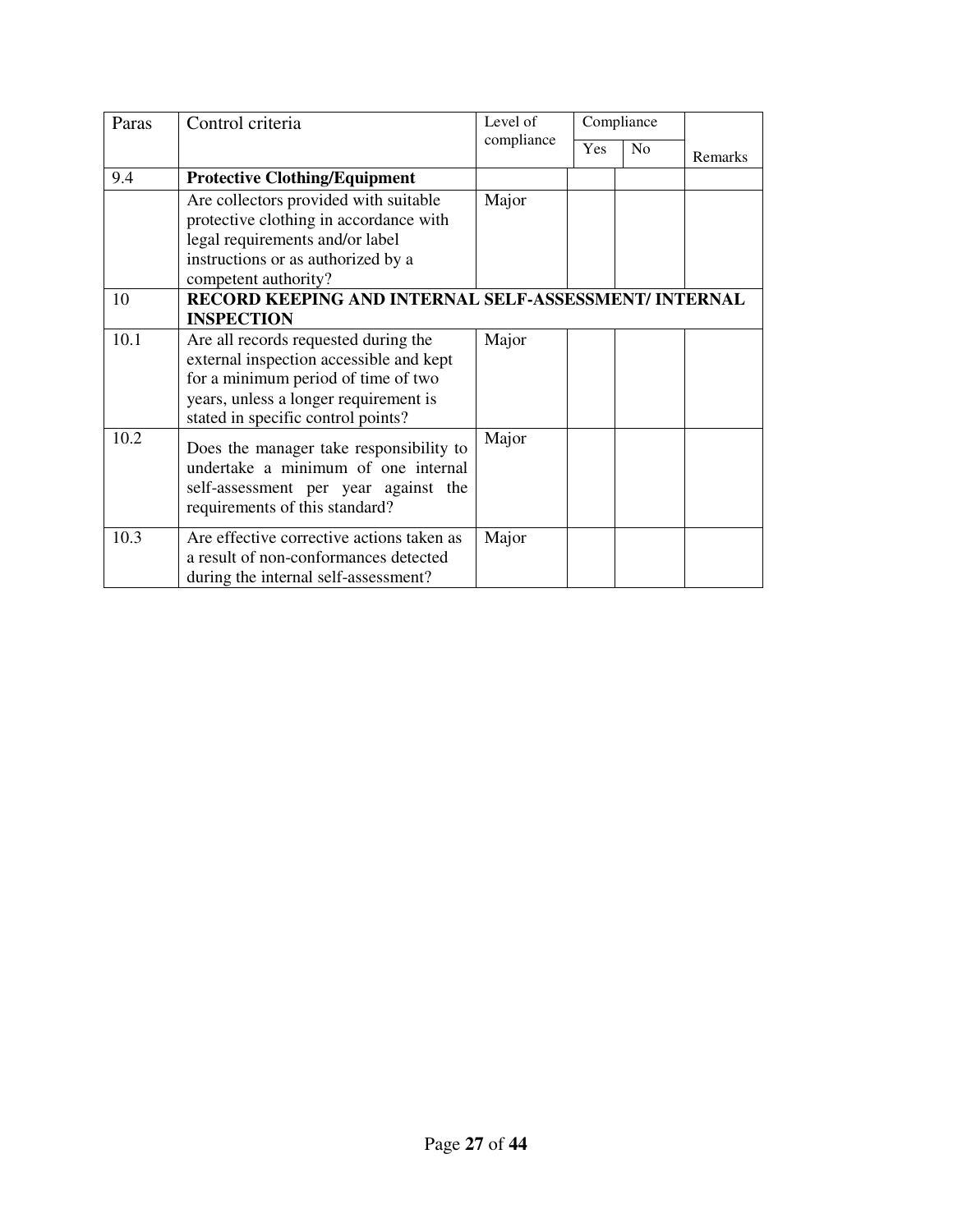## **DEFINITIONS OF THE TERMS USED IN THIS STANDARD**

- 1. **Chemotype:** Plants of the same species that is chemically different but otherwise indistinguishable.
- 2. C**ollector:** Any person who harvests the medicinal plant produce from any live or dead medicinal plant species as part of his livelihood or for trade.
- 3. C**ontamination:** The undesired inclusion of impurities of biological or non-biological origin into or onto medicinal plant produces during harvesting, processing, drying, packaging, storage or transport.
- 4. C**ross-contamination:** Contamination of medicinal plant produce with any other produce during harvesting, processing, drying, packaging, storage or transport.
- 5. F**oreign Matter:** Any matter found with medicinal plant produce, other than the medicinal plant produce itself. This also includes parts of the same medicinal plant other than the officially accepted plant part or parts.
- 6. **Genotype:** The genetic constitution (the genome) of a cell, an individual or an organism or Phenotypically dissimilar species with minor mutation when identify through DNA profiling or genotypes.
- 7. **Good Field Collection Practices** The Good field collection practices for medicinal plant produce are practices that ensure proper quality of the produce while maintaining sustainable collection of wild medicinal plants.
- 8. Herbal Formulation<sup>1</sup>: Herbal preparation obtained by subjecting the medicinal plants produce to treatments like – extraction, distillation, fractionation, purification, concentration, fermentation and blending. These include comminuted or powdered herbal drugs, tinctures, extracts, essential oils, expressed juices and processed exudates. Herbal formulation may be food, dietary supplement, medicine or a cosmetic preparation.
- 9. M**anufacturer:** A company or individual producing herbal formulations or extracts or active compounds using medicinal plant produce as the source material for such products.
- 10. M**edicinal Plant**: Any plant species including fungi, algae, lichen, fern, which is entirely or partly used, either alone or in combination, for therapeutic benefit or maintenance of health in humans, animals or both.
- 11. M**edicinal Plant Produce**: Any plant material whole, fragmented or cut, usually dried but rarely fresh, obtained from a medicinal plant species, used for further preparation of

-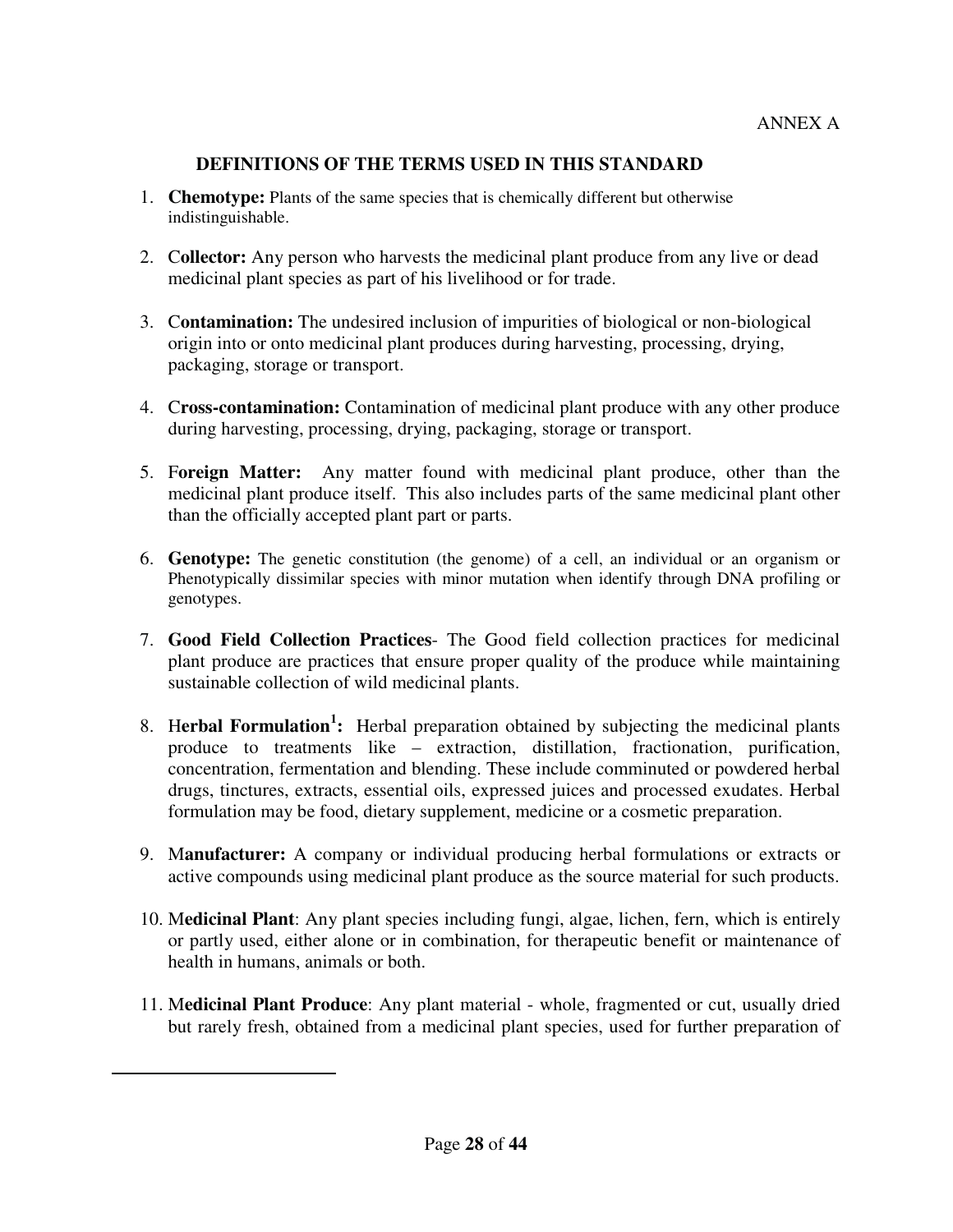products or sold commercially. This includes but is not restricted to - whole plant, root, leaves, stem, wood, bark, fruit, seeds, flower, floral parts, exudates, gum and resin.

- 12. **Phenotype:** The physical appearance of an organism as distinguished from its Genetic wakeup.
- 13. P**henological Stage**: Various phases of growth and development of plant in relation to season and microclimate of the habitat.
- 14. P**ost-harvest Management:** Handling of the medicinal plant produce after it has been harvested from the mother plant until it is ready for the sale or further use.
- 15. P**rimary Processing:** Washing, cutting, sorting, peeling, squeezing, brushing, drying and grading or any other such activity performed in making the medicinal plant produce usable.
- 16. S**tandard Operating Procedure (SOP):** A written document having instructions for performing any operation.
- 17. S**ustainable utilization of medicinal plants:** The use of wild medicinal plants, in a way and at a rate that does not lead to the long-term decline of the species, thereby maintaining its potential to meet the needs and aspirations of present as well as the future generations .
- 18. S**ustainable Harvesting**: The use of plant resources at such levels of harvesting and in such ways that the plants are able to continue to supply the desired produce in perpetuity.
- 19. W**ild Medicinal Plant**: Any medicinal plant growing in wild either on its own or as part of systematic propagation and any other resource management interventions.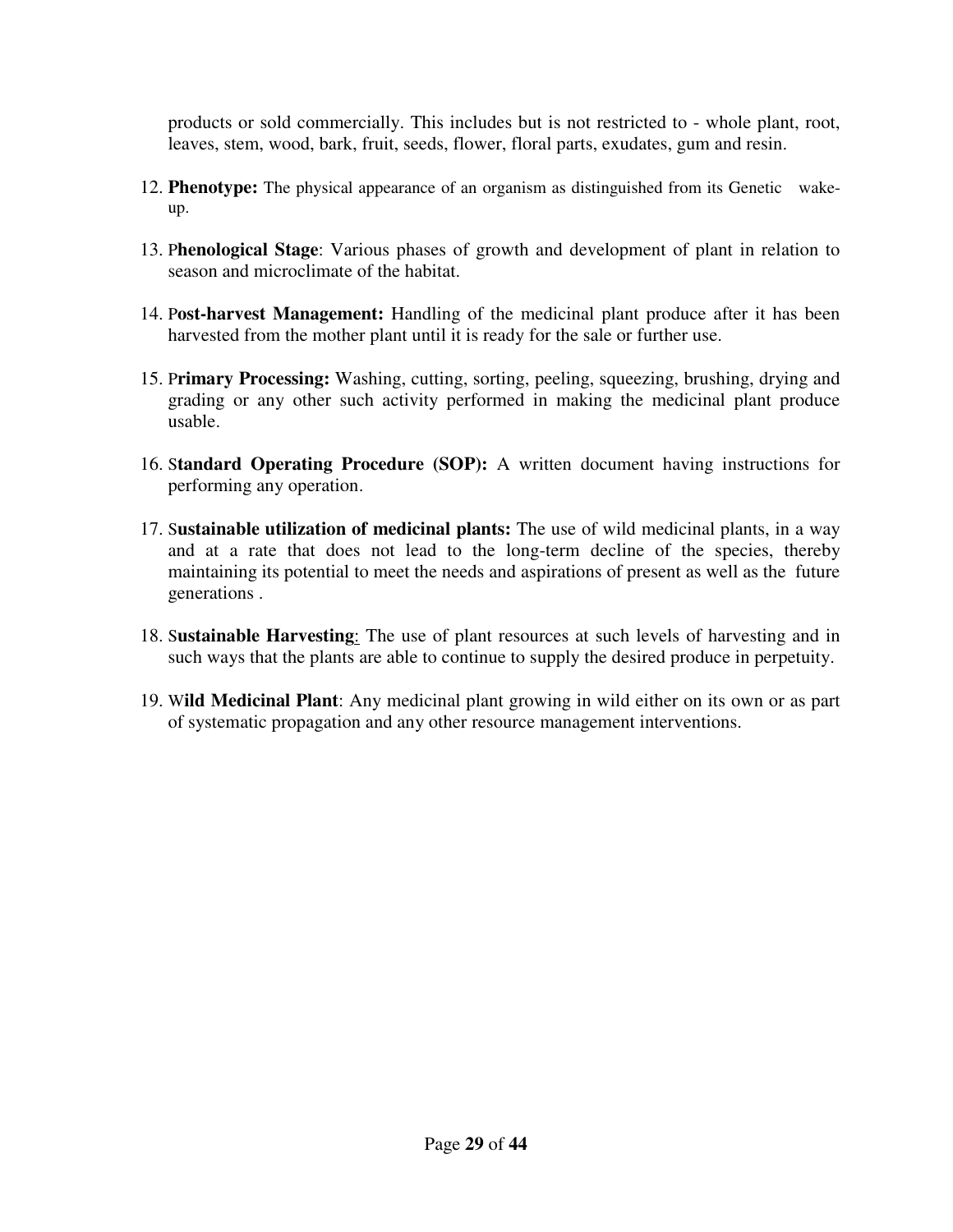# **GUIDELINES FOR COLLECTION AND POST-HARVEST MANAGEMENT OF VARIOUS CATEGORIES OF MEDICINAL PLANT PRODUCE**

The whole plant is used as a medicinal plant produce only in a few cases. Often it is one or more part like root, bark, stem, leaves, flowers, fruits, seeds of the species, which constitute the officially accepted produce. While the general guidelines for harvesting and post-harvest management are applicable to any collected part, the specific plant parts need additional care, Annex E.

Ancient science, like Ayurveda, recommends collecting different parts of the plants in different seasons. This was perhaps done keeping in view the optimum activity of herbs when harvested at a specific season. Further, collecting the parts from the plant at a season when it causes the minimum harm to the plant is also important.

It is recommended that a detailed SOP should be written for each category of produce in order to minimize the harm to nature and to optimize the quality of the produce. Some of the important points, which need to be taken care of while harvesting various categories, are given below.

#### **5.1. Underground parts**

- 6.1.1 The roots of annual plants must be dug when the plants are well developed and mature.
- 6.1.2 Roots of perennials should be harvested late in the fall or early in the spring. Roots of biennial should be collected in either the fall of the first year or spring of the second year.
- 6.1.3 The root material that is rich in essential oils should be handled carefully to prevent bruising of the epidermis, where the oils typically reside, which could result in loss of essential oil or its degradation.
- 6.1.4 Unless otherwise required for any specific species, underground parts like roots and rhizomes should be collected only after the seed shedding. It also facilitates regeneration of species.
- 6.1.5 Where taproot is the desired produce and needs to be uprooted, harm to other plant species in the vicinity should be minimized. Underground parts should be collected with minimum possible digging by using appropriate tools.
- 6.1.6 When roots of species that are propagated vegetatively in nature are collected, enough underground part should be left at site to allow regeneration.
- 6.1.7 It must be ensured that underground parts are thoroughly washed and thereafter dried to reduce the moisture content before packing the produce.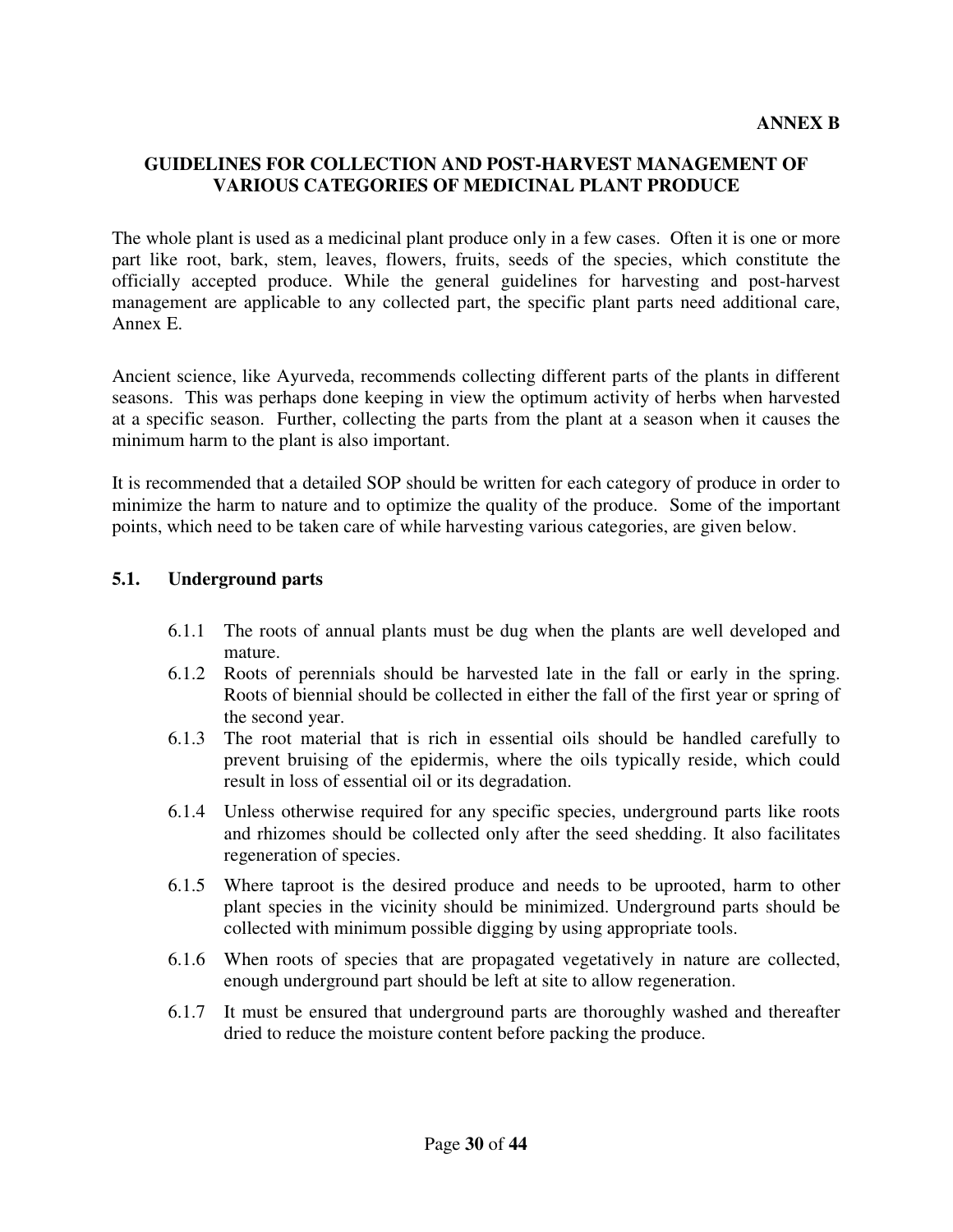#### **6.2 Annual herbs/ Whole plants**

- 6.2.1 When collecting whole herbaceous plant, or its aerial parts, the harvesting should be done at flower bud or flowering stage but prior to any visual decline in any of the plant parts.
- 6.2.2 Whole population in a given area should never be harvested. Adequate population should be left in nature for regeneration to facilitate future collections.
- 6.2.3 Use of mathematical procedures including computer software to estimate collection of individuals from a population may be resorted when target area is large to ensure even harvesting throughout the habitat.
- 6.2.4 Annuals, especially small herbs, creepers, grasses are more prone to contamination as well as cross-contamination. It is easier to sort the annuals immediately after the collection rather than after drying.
- 6.2.5 Aromatic plants and delicate parts like pistils or stamens of the other plants should not be dried in direct sunlight. If these are collected in wet conditions, they should be shifted to the shade as soon as the external moisture has been removed.

#### **6.3 Stem Bark**

- 6.3.2 Stem bark should not be harvested when the tree is under new growth (like spring season)
- 6.3.3 As far as possible, the bark should be collected from mature branches of the trees leaving the main trunk intact. Bark from entire branch or trunk should not be taken at one time.
- 6.3.4 Girdling of trees or branches by removing the bark all the way around should not be done, unless the tree is to be felled for other purposes like, timber. Bark should be stripped longitudinally (partially along the length of the stem) to allow smooth conduction of water and nutrients.
- 6.3.5 Stem bark should not be collected again from same tree unless adequate time has been allowed for it to be reformed completely. It should not be collected from immature trees or branches
- 6.3.6 The rhytidome (outer dead bark) should be removed except where it is the usable part of the produce
- 6.3.7 The bark should be split in pieces of appropriate size to ensure complete drying
- 6.3.8 Unless otherwise required in specific cases, barks should be dried in direct sunlight

#### 6.4 **Stem or wood**

6.4.2 Only select mature branches of a tree or shrub should be harvested at a time. The branches from the same plant should not be harvested every year. Where the trunk is used as medicinal produce, the main axis should be harvested.

#### Page **31** of **44**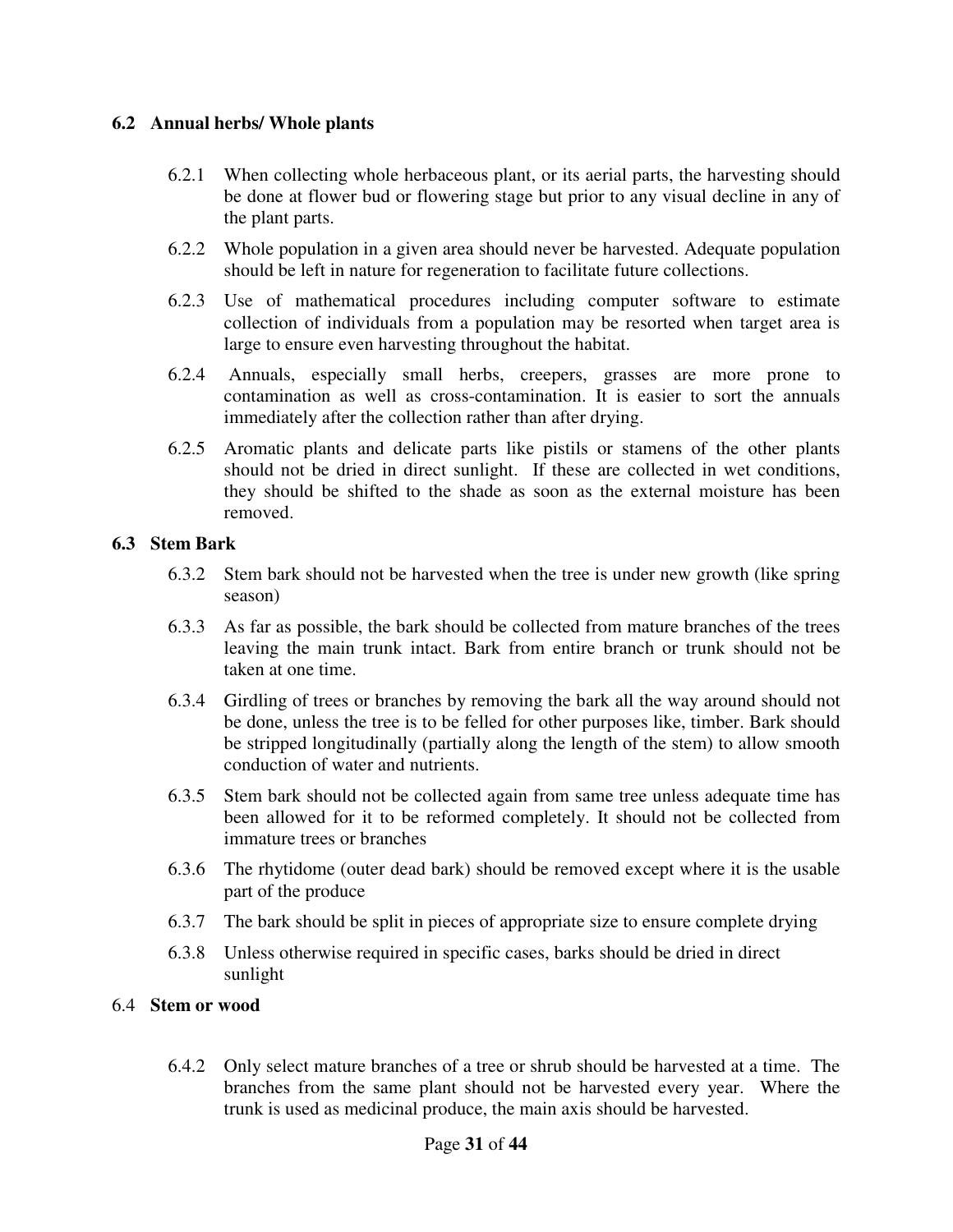- 6.4.3 The produce should be cut in smaller pieces to facilitate faster drying, packaging and storage of the produce. In case of wood, the material can be made into small chips or shavings to facilitate drying and packaging.
- 6.4.4 Unless otherwise required in specific cases, stems and woods should be dried in direct sunlight.

# **6.5 Leaves**

- 6.5.1 The leaves of herbaceous plants should be collected before their flowering, unless otherwise specified. As far as possible, leaves should be collected from mature trees. Where bio-active contents in the leaves do not fluctuate with age, the collection could be extended to later stage also.
- 6.5.2 The source plant should not be ripped off the leaves completely. Certain percentage of leaves should be left to ensure normal physiological processes of the plant.
- 6.5.3 Trees, shrubs or their branches should not be chopped to facilitate the collection of otherwise inaccessible leaves.
- 6.5.4 Tender leaves should not be harvested unless they constitute the officially recognized produce. Leaves turned pale, those infected, deficient and unhealthy should be discarded.
- 6.5.5 Generally leaves should not be dried in direct sunlight, unless they have external moisture, in which case they may initially be dried in direct sunlight for some time and be shifted to shade or indirect sunlight as soon as the external moisture is wiped dry. The produce should be turned periodically while drying to facilitate faster and even drying.
- 6.5.6 Packing of the leaves should be done after ensuring the complete drying. Even a small amount of moisture present in some leaves, may invite fungal contamination and spoilage of whole lot.
- 6.5.7 Leaf material rich in essential oil must be handled carefully to avoid bruising of the leaves that could result in loss of essential oil or its degradation.
- 6.5.8 The leaves should be harvested during the season when growth and leaf production is the highest.
- 6.5.9 When environmental conditions are stressful for the plants leaf harvesting should be postponed or should be harvested in less quantity.
- 6.5.10 If the leaf size is decreasing the rate of harvest should be lowered as it indicates stressful condition.
- 6.5.11 If the plant size in a population appears to be decreasing, even if vegetative sprouting is increasing (i.e. the population is becoming dense), the rate of harvest should be lowered.
- 6.5.12 The rate of harvest should be decreased if there is heavy pressure from grazing, fire or other incidents that may negatively affect the plants.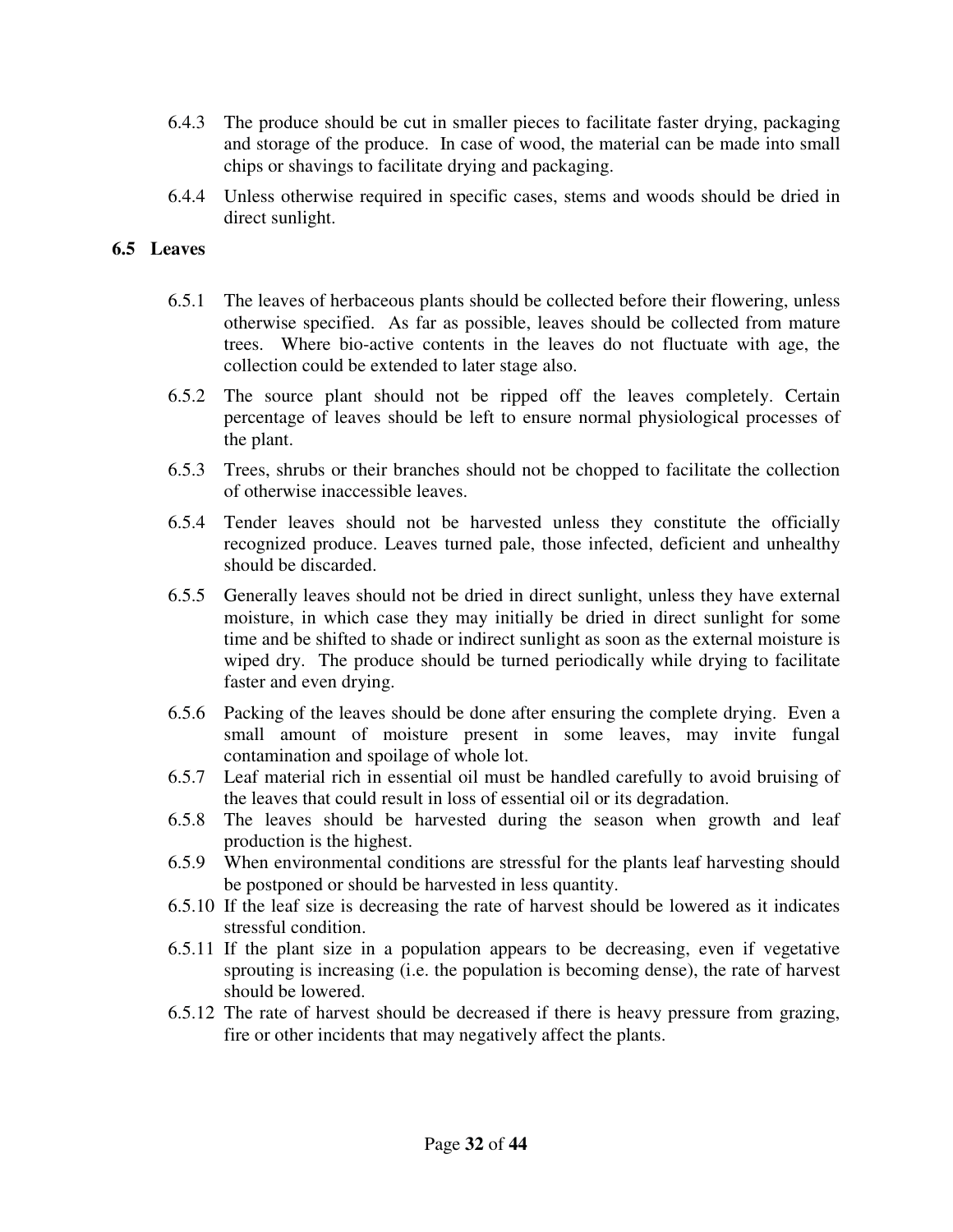## **6.6 Flower and floral parts**

- 6.6.1 Flowers must be harvested (or if specified, flowering tops) when they have just opened or shortly afterwards to capture its aroma.
- 6.6.2 The flower buds must be collected before the buds open and in early morning hours. In this case the departure of insects must be encouraged by shaking the materials.
- 6.6.3 The flowers rich in essential oils must be handled carefully to prevent bruising that could result in essential oil degradation.
- 6.6.4 All the flowers from perennials like shrubs, trees and climbers should not be harvested completely. Similarly, flowers from a complete population of annual plants should not be collected at a time. Enough flowers must be left over the plants to allow the natural process of pollination, fertilization, fruit/seed formation and dispersal.
- 6.6.5 Floral parts like stigma, anthers, petals etc should be collected at appropriate time of their maturity to ensure the availability of desired active substance.
- 6.6.6 The delicate flowers and floral parts should not be dried in direct sun light. Flowers that are fleshy (like *Madhuca indica*) may be initially dried in sun to get rid of surface moisture and shifted to shade or indirect sunlight afterward.
- 6.6.7 Medicinal plant produce consisting of flowers and floral parts should be packed in moisture resistant well-protected containers, away from direct sun light.

## **6.7 Fruits and seeds**

- 6.7.1 Fruits and seeds should be collected only on maturity unless immature ones constitute the medicinal produce (e.g. *Emblica officinalis*, *Aegle marmelos*) except the fruit of family Apiaceae that dehisce on drying should also be collected before maturation .
- 6.7.2 In case of shrubs and trees, all the fruits from individual plant should not be collected at a time leaving behind a few healthy ones for further multiplication of the species. Similarly, the whole population of annuals should not be ripped off all the fruits and seeds at a time.
- 6.7.3 Trees, shrubs or their branches should not be cut for ease of collection of fruits and seeds
- 6.7.4 Immature, infected and deformed fruits should be separated and discarded appropriately
- 6.7.5 If the medicinal plant produce consists of fresh fruits (e.g. *Phyllanthus emblica*) the same should be transported to cold storage or pulping units immediately after harvesting.
- 6.7.6 Wherever required, seeds should be removed completely from the fruit rind before they are traded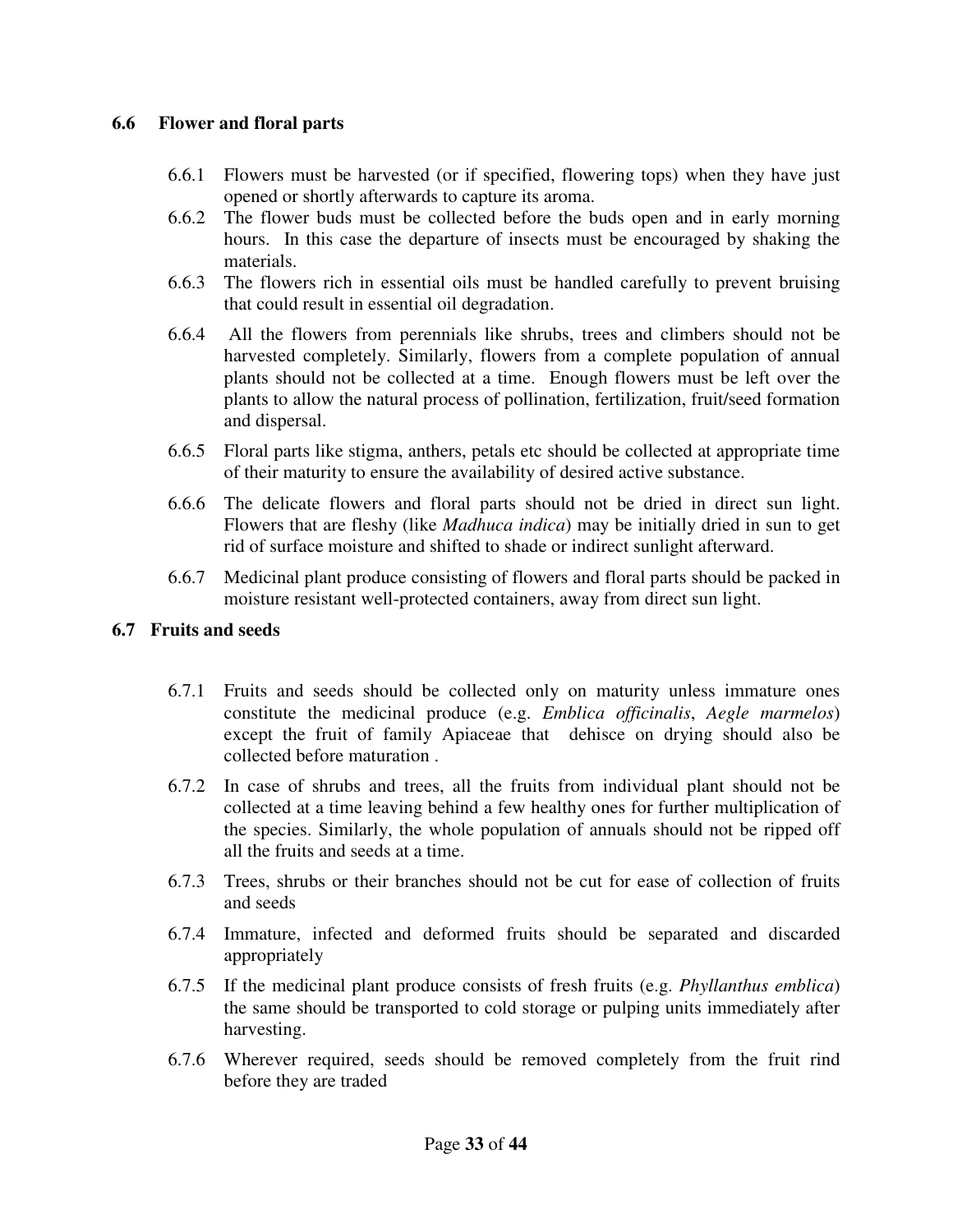- 6.7.7 As per the need of the produce, fruits may be split or cut into small pieces to facilitate drying and packaging
- 6.7.8 Complete drying of fruits should be ensured before they are packed. Randomly selected individuals fruits should be dissected to ensure that there is no inherent moisture left.

# **6.8 Gums and resins**

- 6.8.1 Collectors/collection managers should ensure minimum harm to the mother plant while collecting the exudates. Only a few small longitudinal incisions should be made to collect the exudates and the exposed parts should be treated appropriately to avoid any fungal or bacterial infestation after the exudates has been collected.
- 6.8.2 Incisions, too close to the ground, easily approachable by the cattle and wild animals, should be avoided. The collection container should be designed in a way to prevent rain, bird droppings and any other such possible contaminations.
- 6.8.3 Where there is a likelihood of some foreign matter being mixed with the collect gums and resins, it should be carefully removed.
- 6.8.4 Source tree or shrub should be allowed appropriate recovery period before collecting the exudates again from them
- 6.8.5 Most of the gums and resins, being inflammable, should be packed in appropriate containers and stored at isolated places. The containers of resins like Damar (*Shorea robusta*) and Saral (*Pinus longifolia*) should be labeled as "Inflammable Material", while on transit and storage.
- 6.8.6 No fire should be ignited near the base of the tree to increase gum/resin flow.
- 6.8.7 Younger trees should not be tapped. The girth of the trees has to be decided below which tapping of gum/resin will not be allowed.
- 6.8.8 Flow of gum is more in hot weather. Therefore, tapping in such species, should be done between June-October.
- 6.8.9 Long sharp cut blazes are best as they give pure resin/gum and the bark heals faster. Irregular cuts add impurities to the resin. Long cuts are better as they provide more area for exudation and heal faster. Square and round cuts take longer time to heal as the distance between the two walls is more.
- 6.8.10 Sharp knives or chisels can be used to make blazes.
- 6.8.11 Instead of letting the gum or resin solidify on the bark, it is better to fix a collection trough e.g. coconut shell, hollow bamboo etc.
- 6.8.12 On the same tree more than one blaze is made, these should be staggered for optimum exudation. After 3 years of tapping, sufficient rest should be given to the tree to rejuvenate from the injury.

# **6.9 Others (Galls, Lac etc.)**

- 6.9.1 Galls should be collected only from stipulated species (Karkatshringi from *Pistacia intergerrima.*).
- **6.9.2** Collectors must ensure that no live insects are present inside the galls Post harvest management of galls should be done at an isolated place and the content should be packed and stored appropriately so as to avoid possible infestation of other produce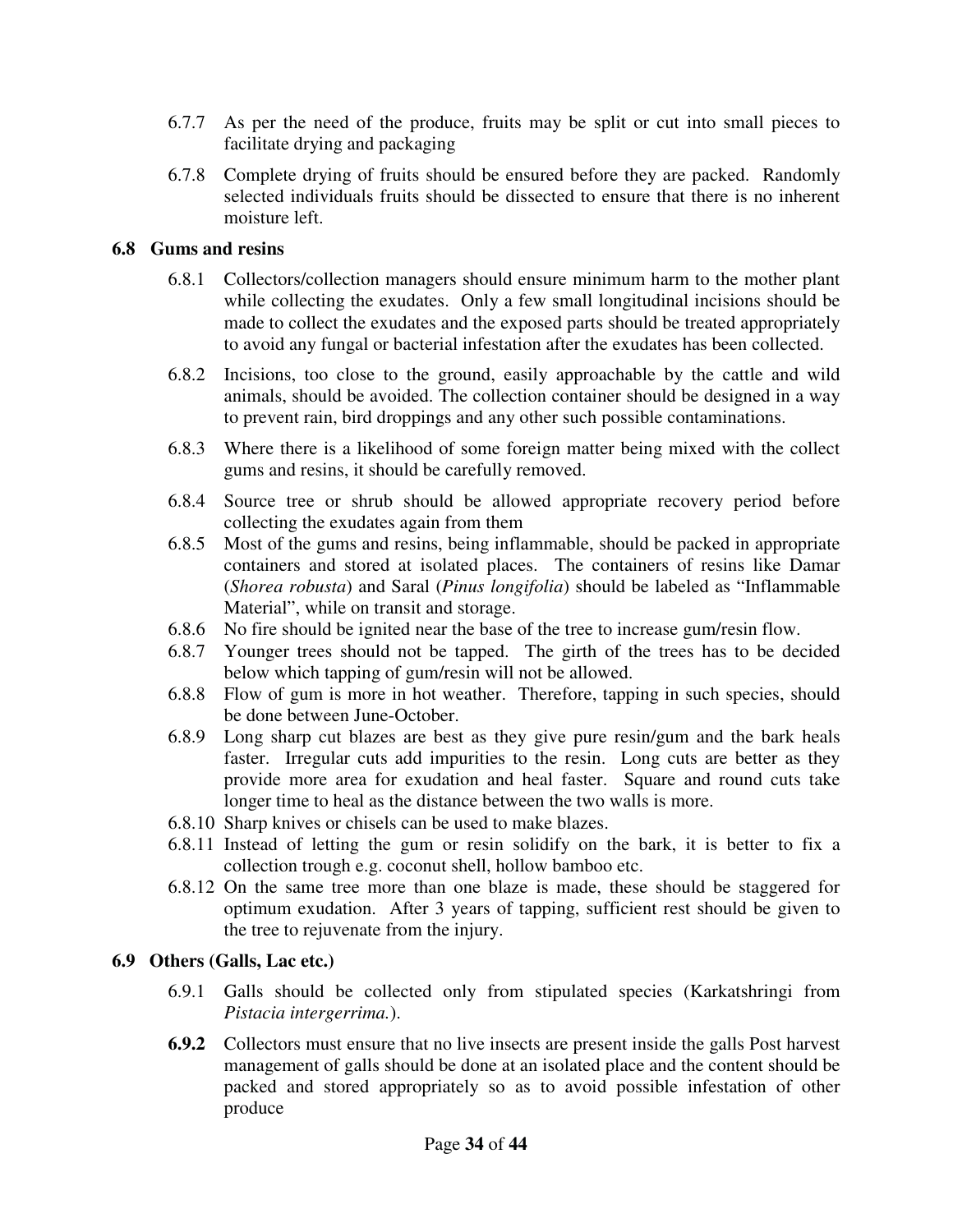# **RECOMMENDED PACKAGING FOR MEDICINAL PRODUCE**

| <b>Type of the Produce</b>                   | <b>Packaging Options</b>                            |
|----------------------------------------------|-----------------------------------------------------|
| Woody in nature – roots, stem, wood,         | 1. Gunny Bags                                       |
| woody bark etc.                              | Jute Bags<br>2.                                     |
|                                              | <b>Woven Sacks</b><br>3.                            |
| Annual whole herbs, creepers, twiners,       | 1. Woven sacks with low density liner               |
| leaves, etc.                                 | 2.<br>Jute bags                                     |
| Fleshy materials-fleshy rhizomes (e.g.       | Jute bags with high gauge polyethylene liners<br>1. |
| Shatavari), fruit rinds (Kokum butter) of    | Woven sacks with high gauge polyethylene<br>2.      |
| flowers (Mahua)                              | liners                                              |
| Delicate flowers and floral parts – Anthers, | Corrugated box with polyethylene liners<br>1.       |
| Stigma, Petals etc.                          | Card-board box with woven sacks<br>2.               |
| Gums and resins                              | 1. Air-tight Plastic drums                          |
|                                              | 2.<br>Corrugated box with polyethylene liners       |
| Aromatic plant produces                      | 1. Air tight High Density Polyethylene (HDPE)       |
|                                              | containers                                          |
|                                              | Fiber board drums with polyethylene liners<br>2.    |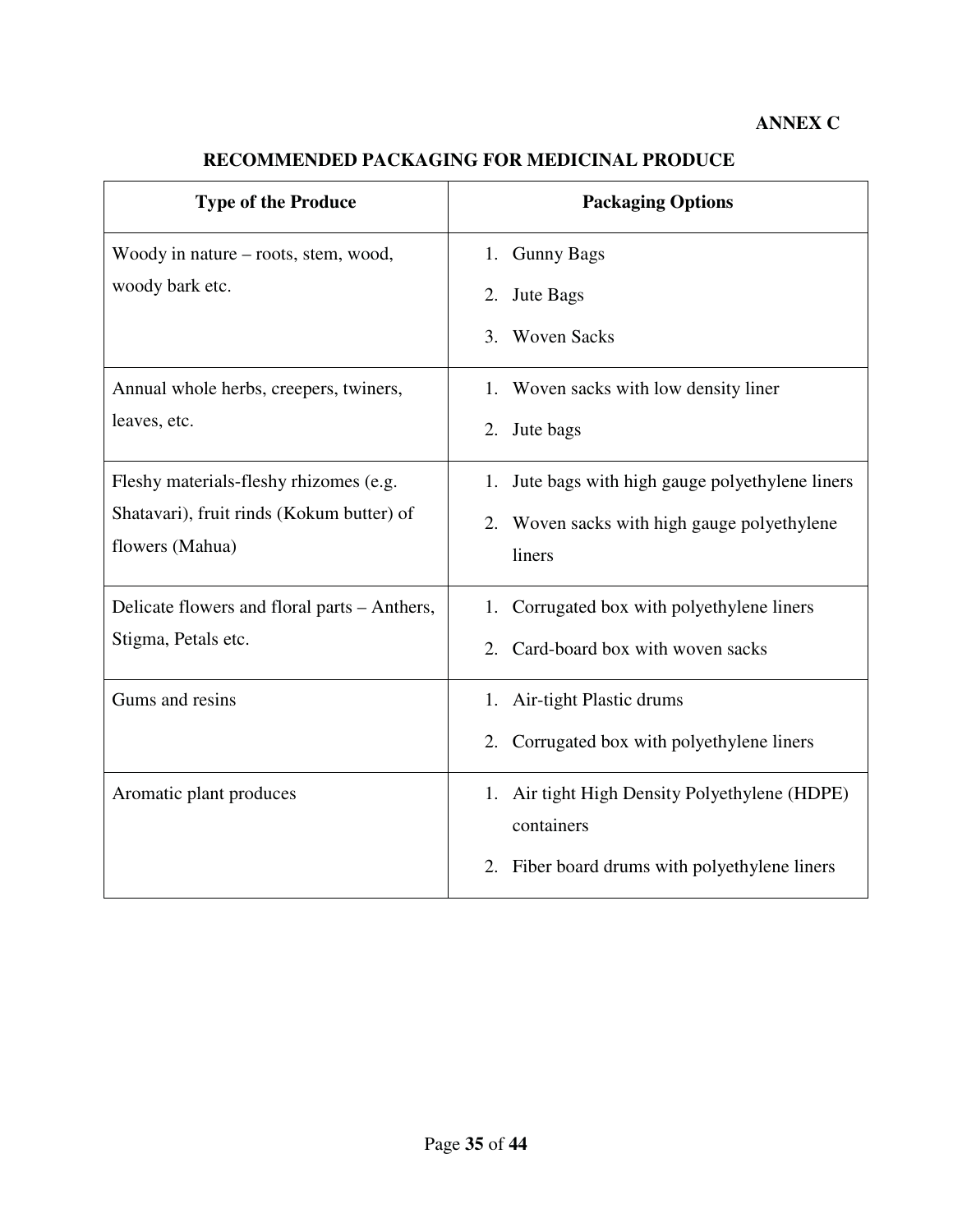# **INFORMATION ON CONTAINER LABEL**

The Label of the container of medicinal produce should bear following information

| 1. Name of the         |                        |                          | 2. Grade, if |  |
|------------------------|------------------------|--------------------------|--------------|--|
| produce                |                        |                          | any          |  |
| 3.                     |                        | 4. Date of receipt (from |              |  |
| Quantity               |                        | Collector)               |              |  |
| 5. Month of collection |                        |                          | 6. Collected |  |
|                        |                        |                          | from         |  |
|                        | Signature of the Store |                          | Date:        |  |
|                        | Manager                |                          |              |  |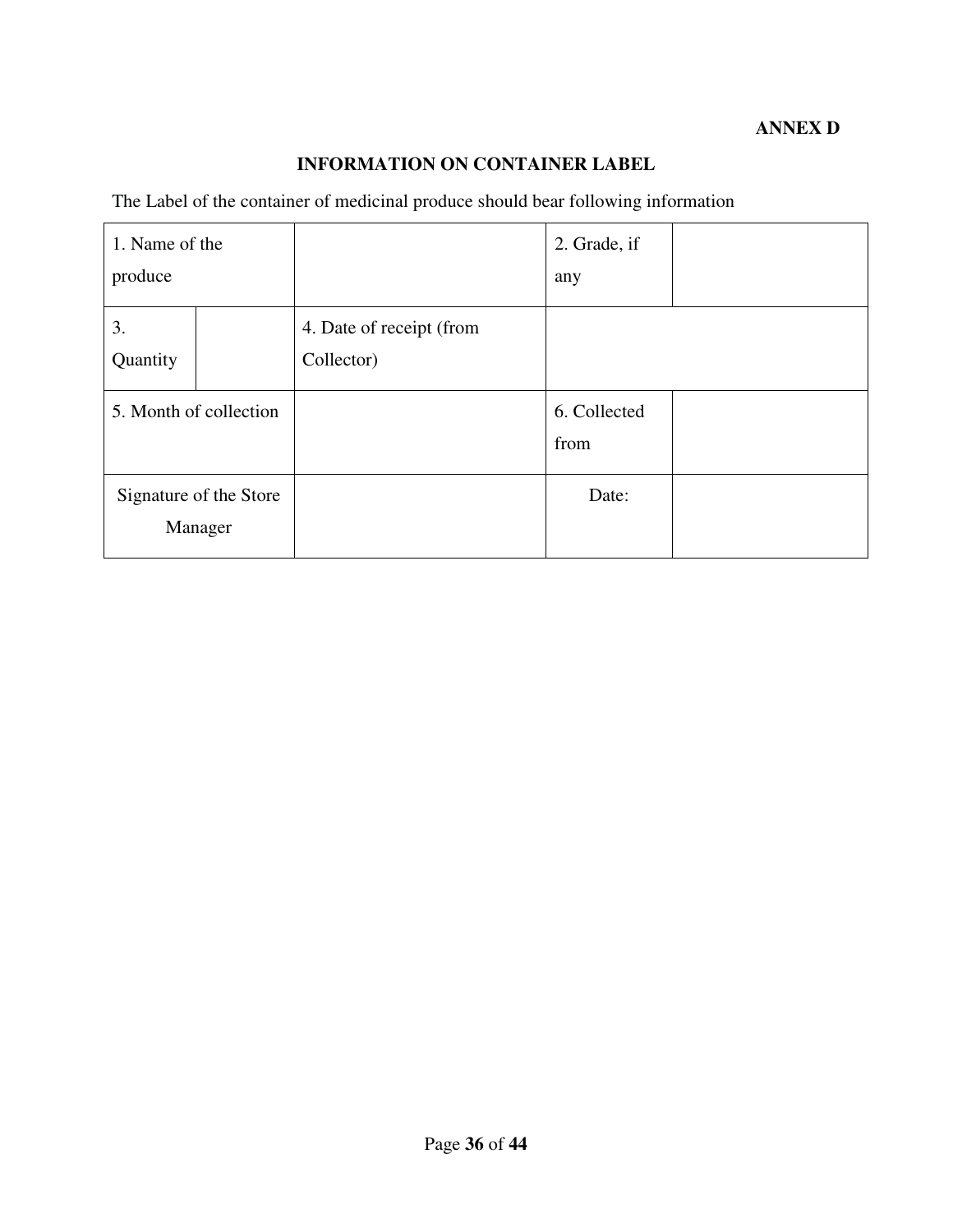# **ANNEX E**

# **PASSPORT DATA SHEET FOR MEDICINAL PLANT PRODUCE**

| Name of Produce<br>and grade, if any:                                                                             |  |  |                                                       | <b>Plant Source:</b>                         |                                     |  |                               |  |  |
|-------------------------------------------------------------------------------------------------------------------|--|--|-------------------------------------------------------|----------------------------------------------|-------------------------------------|--|-------------------------------|--|--|
| Part used:                                                                                                        |  |  |                                                       |                                              | Quantity harvested: (Dried produce) |  |                               |  |  |
| Collected<br>by:                                                                                                  |  |  |                                                       |                                              |                                     |  | How was the produce<br>dried: |  |  |
| Collected from (give name of region/<br>forest/community land, along with<br>village, Taluka, District and State) |  |  |                                                       |                                              |                                     |  |                               |  |  |
| Period during which the<br>produce was collected                                                                  |  |  |                                                       | Moisture content at the<br>time of packaging |                                     |  |                               |  |  |
| Does the species need prior<br>permission to collect from wild                                                    |  |  | Name of the authority who<br>has given the permission |                                              |                                     |  |                               |  |  |
| Phenological state of the plant<br>when collection of produce was<br>undertaken                                   |  |  |                                                       |                                              |                                     |  |                               |  |  |
| Any other information on<br>produce:                                                                              |  |  |                                                       |                                              |                                     |  |                               |  |  |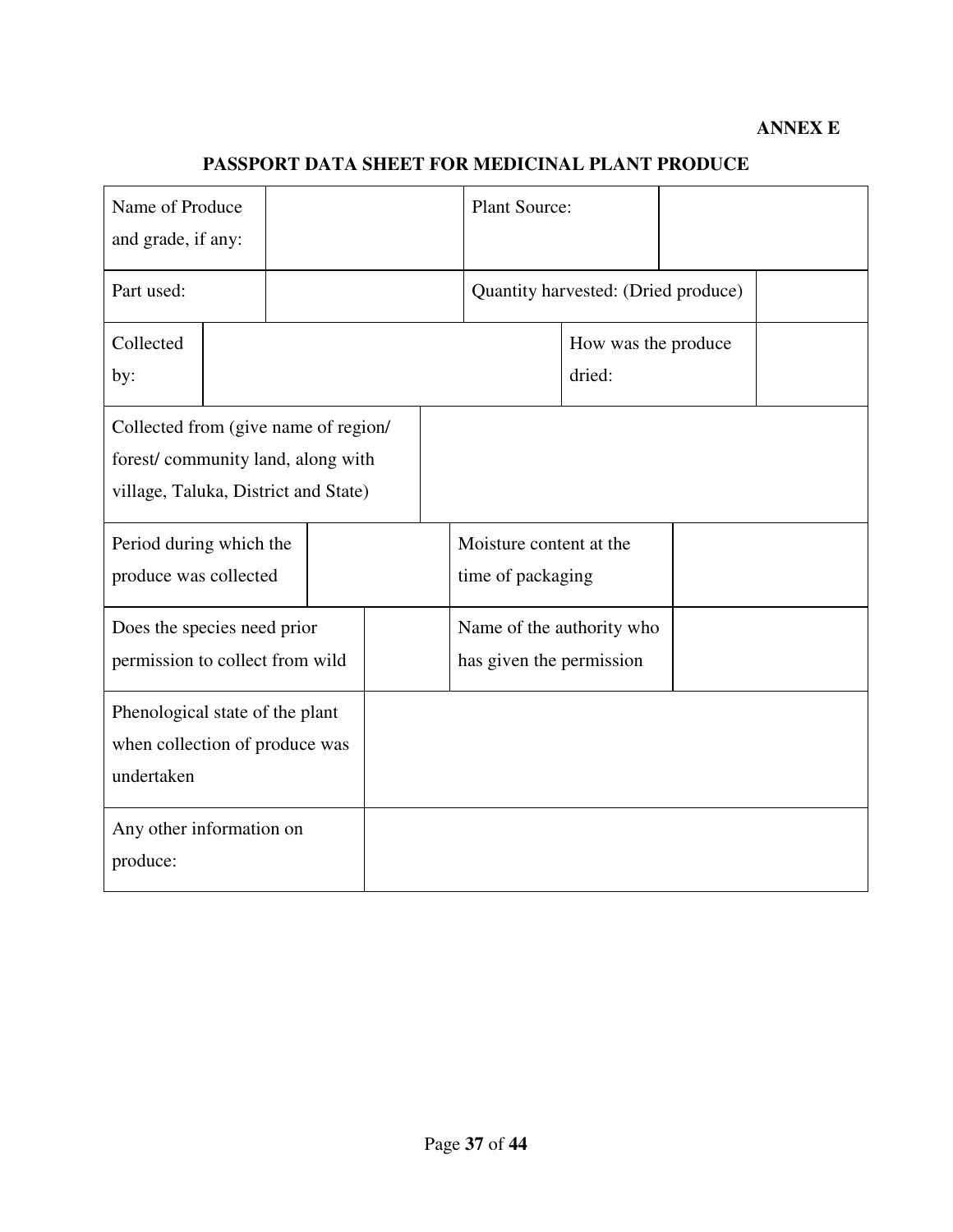# **ANNEX F**

# **HARVESTING TIME OF SELECTED MEDICINAL PLANTS**

| Name of the herb        | <b>Local Name</b>   | <b>Part Used</b>      | <b>Season for Collection*</b> |                              |                                       |                               |  |
|-------------------------|---------------------|-----------------------|-------------------------------|------------------------------|---------------------------------------|-------------------------------|--|
|                         |                     |                       | February<br>to April          | <b>May to</b><br><b>July</b> | <b>August</b><br>to<br><b>October</b> | <b>November</b><br>to January |  |
| Abies webbiana          | Talishpatra         | Leaves                |                               | $\sqrt{}$                    | $\sqrt{}$                             |                               |  |
| Acacia chundra          | Khadir              | Wood                  |                               |                              |                                       | $\sqrt{}$                     |  |
| Acacia nilotica         | Babool              | <b>Bark</b>           |                               |                              | $\sqrt{}$                             |                               |  |
| Achyranthes aspera      | Apamarga            | Whole<br>Plant        | $\sqrt{}$                     |                              |                                       |                               |  |
| Aconitum ferox          | Ativisha            | Rhizome               |                               |                              | $\sqrt{}$                             |                               |  |
| Aconitum heterophyllum  | Atish               | Rhizome               |                               |                              | $\sqrt{}$                             |                               |  |
| Acorus calamus          | Vacha               | Rhizome               |                               | $\sqrt{}$                    |                                       |                               |  |
| Adhatoda vasica         | Adusa               | Leaves                | $\sqrt{}$                     |                              |                                       |                               |  |
| Aegle marmelos          | Belgiri<br>Belchhal | Fruit<br><b>Bark</b>  | V                             | $\sqrt{}$                    |                                       |                               |  |
| Alpinia galanga         | Kulinjana           | Rhizome               |                               |                              | V                                     |                               |  |
| Alstonia scholaris      | Saptaparni          | <b>Bark</b>           |                               | $\sqrt{}$                    |                                       |                               |  |
| Andrographis paniculata | Kalmegh             | Aerial<br>Parts       | $\sqrt{}$                     |                              |                                       | V                             |  |
| Aquilaria agallocha     | Agaru               | Stem                  |                               | $\sqrt{}$                    |                                       |                               |  |
| Argyreia speciosa       | Vidhara             | Root                  |                               | $\sqrt{ }$                   |                                       |                               |  |
| Asparagus adscendens    | Safed Musli         | Root                  |                               |                              | $\sqrt{ }$                            |                               |  |
| Asparagus racemosus     | Shatawari           | Root                  |                               |                              | $\sqrt{ }$                            |                               |  |
| Azadirachta indica      | Neem                | Leaves<br><b>Bark</b> |                               | $\sqrt{}$                    |                                       | $\sqrt{}$                     |  |
| Barringtonia acutangula | Hizzal              | Seeds                 |                               |                              | $\sqrt{}$                             |                               |  |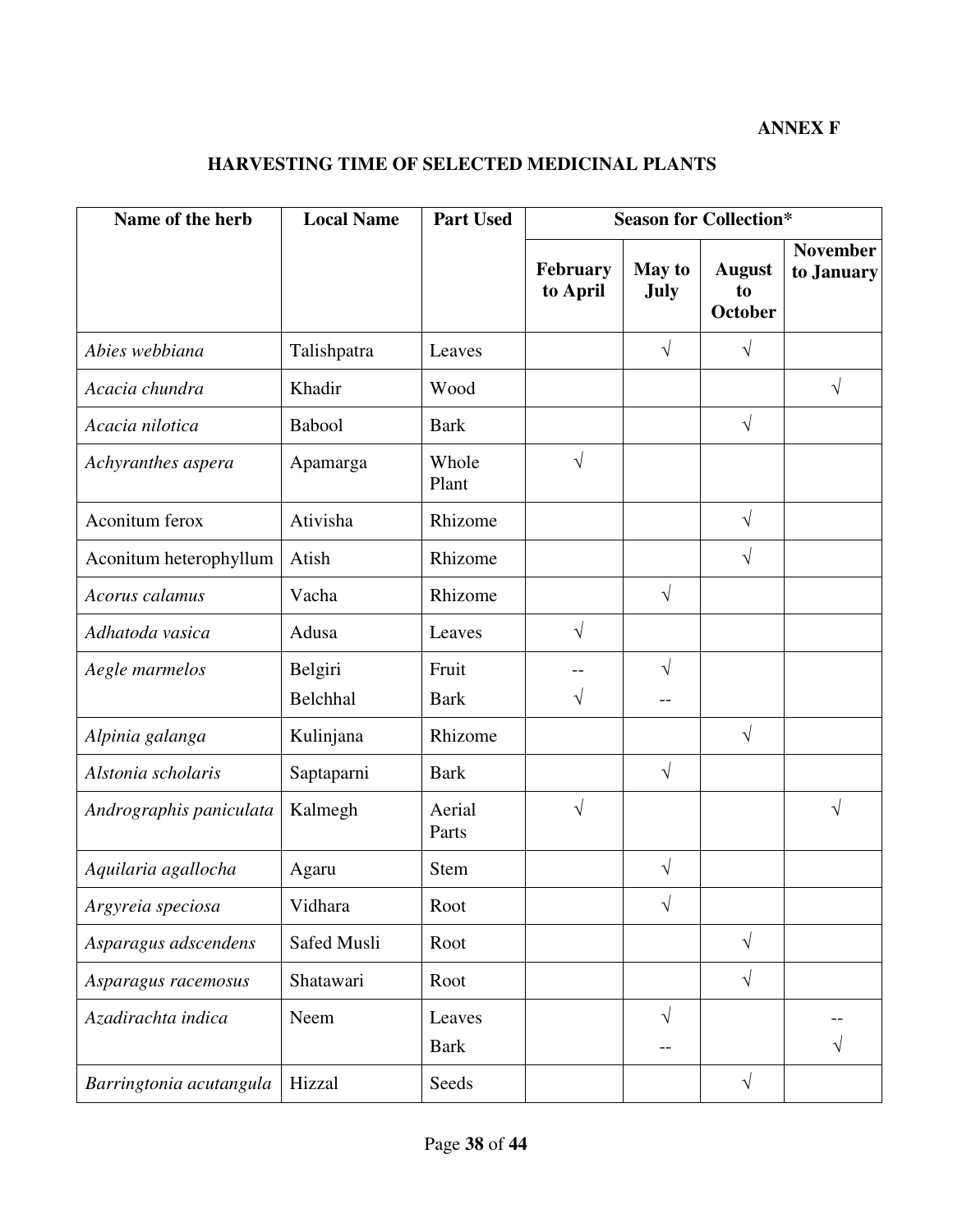| Name of the herb      | <b>Local Name</b> | <b>Part Used</b>        | <b>Season for Collection*</b> |                       |                                       |                               |
|-----------------------|-------------------|-------------------------|-------------------------------|-----------------------|---------------------------------------|-------------------------------|
|                       |                   |                         | February<br>to April          | <b>May to</b><br>July | <b>August</b><br>to<br><b>October</b> | <b>November</b><br>to January |
| Berberis aristata     | Daruhaldi         | Roots/Ste<br>m          |                               |                       | V                                     |                               |
| Blepharis edulis      | Utigan Beej       | Seeds                   | $\sqrt{}$                     | $\sqrt{ }$            |                                       |                               |
| Boerhaavia diffusa    | Punarnava         | Aerial<br>Parts<br>Root |                               | $\sqrt{}$<br>V        |                                       |                               |
| Boswellia serrata     | Sallaki           | Gum-resin               | $\sqrt{}$                     |                       |                                       | $\sqrt{}$                     |
| Butea monosperma      | Palash            | Seeds                   | $\sqrt{}$                     |                       |                                       |                               |
| Calotropis procera    | Arka/Aak          | Leaves                  | $\sqrt{}$                     |                       |                                       |                               |
| Calotropis gigantea   | Arka/Aak          | Leaves                  | $\sqrt{}$                     |                       |                                       |                               |
| Carthamus tinctorius  | <b>Kusum Phol</b> | Floral parts            | $\sqrt{}$                     |                       |                                       |                               |
| Cassia angustifolia   | Senna             | Leaves<br>Pods          | V                             |                       |                                       |                               |
| Cassia fistula        | Amaltas           | Fruit                   |                               | $\sqrt{ }$            |                                       |                               |
| Cedrus deodara        | Devdar            | Wood                    |                               | $\sqrt{ }$            | $\sqrt{}$                             |                               |
| Celastrus paniculata  | Malkagini         | Seed                    |                               | $\sqrt{ }$            |                                       |                               |
| Centella asiatica     | Mandookparni      | Leaves                  |                               |                       | $\sqrt{}$                             |                               |
| Cichorium intybus     | Kashni            | Root<br>Seeds           | $\sqrt{}$                     |                       |                                       | V<br>V                        |
| Cinnamomum tamala     | Tejpatra          | Leaves                  | $\sqrt{ }$                    |                       |                                       | $\sqrt{}$                     |
| Cinnamomum verum      | Dalchini          | <b>Bark</b>             |                               | $\sqrt{ }$            | $\sqrt{ }$                            |                               |
| Cissus quadrangularis | Harhjorh          | <b>Stem</b>             |                               |                       | $\sqrt{}$                             |                               |
| Clerodendrum serratum | Bharangi          | <b>Bark</b>             |                               |                       | $\sqrt{}$                             |                               |
| Commiphora wightii    | Guggulu           | Gum-resin               |                               |                       |                                       | $\sqrt{}$                     |
| Crataeva nurvala      | Varun             | <b>Bark</b>             |                               |                       | $\sqrt{}$                             | $\sqrt{}$                     |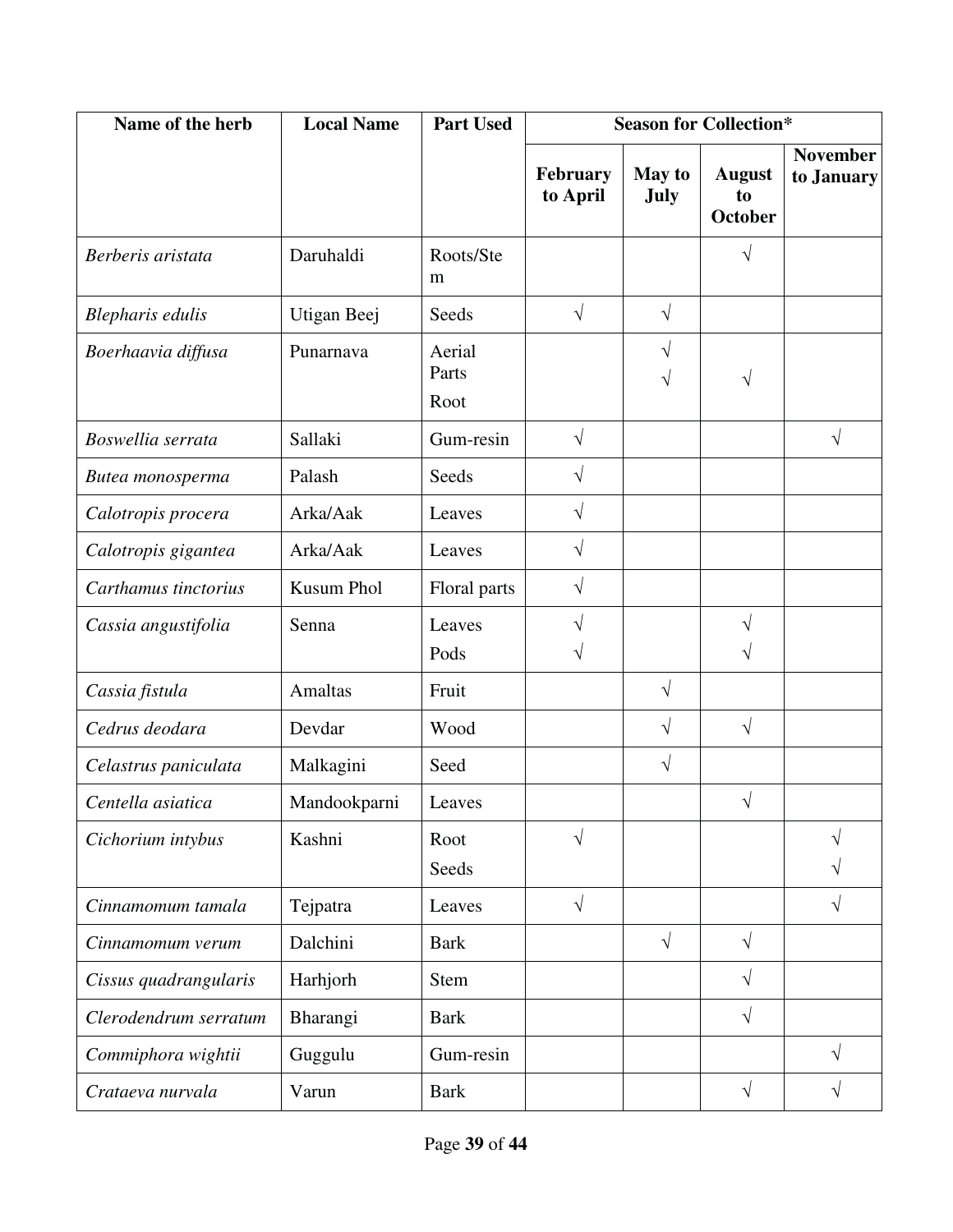| Name of the herb     | <b>Local Name</b>  | <b>Part Used</b> | <b>Season for Collection*</b> |                              |                                       |                               |
|----------------------|--------------------|------------------|-------------------------------|------------------------------|---------------------------------------|-------------------------------|
|                      |                    |                  | February<br>to April          | <b>May to</b><br><b>July</b> | <b>August</b><br>to<br><b>October</b> | <b>November</b><br>to January |
| Crocus sativus       | Keshar             | Stigma           |                               |                              |                                       | $\sqrt{}$                     |
| Curculigo orchioides | Kali Mushli        | Rhizome          | $\sqrt{}$                     | $\sqrt{ }$                   |                                       |                               |
| Cyperus rotundus     | Mustaka            | Rhizome          |                               |                              | $\sqrt{}$                             |                               |
| Desmodium gangeticum | Shalparni          | Aerial<br>parts  |                               |                              | $\sqrt{}$                             |                               |
| Dioscorea bulbifera  | Varahikand         | Tuber            |                               | $\sqrt{}$                    |                                       |                               |
| Eclipta prostrata    | Bhringraj          | Whole<br>Plant   |                               | $\sqrt{}$                    |                                       |                               |
| Embelia ribes        | Vidanga            | Fruit            |                               |                              |                                       | $\sqrt{}$                     |
| Ferula asfoetida     | Heeng              | Gum-resin        | $\sqrt{ }$                    | $\sqrt{ }$                   |                                       |                               |
| Ficus benghalensis   | Vata/Bargad        | <b>Bark</b>      |                               |                              | $\sqrt{}$                             | $\sqrt{}$                     |
| Ficus carica         | Anjeer             | Fruit            |                               | $\sqrt{ }$                   |                                       |                               |
| Ficus racemosa       | Udumbar            | <b>Bark</b>      |                               |                              | $\sqrt{}$                             | $\sqrt{}$                     |
| Ficus religiosa      | Peepal             | <b>Bark</b>      |                               |                              | $\sqrt{}$                             | $\sqrt{}$                     |
| Gmelina arborea      | Gambhar            | <b>Bark</b>      |                               |                              | $\sqrt{}$                             | $\sqrt{}$                     |
| Gymnema sylvestre    | Gurmar             | Leaves           |                               |                              | $\sqrt{}$                             |                               |
| Hedychium spicatum   | Karpoorkachri      | Rhizome          | V                             |                              |                                       |                               |
| Hemidesmus indicus   | Anantmool          | Root             | $\sqrt{ }$                    |                              |                                       |                               |
| Holarrhena           | Kutaz              | <b>Bark</b>      |                               |                              |                                       | $\sqrt{}$                     |
| antidysenterica      | Indarajava         | Seed             | $\sqrt{}$                     |                              |                                       |                               |
| Hyoscyamus niger     | Khursani<br>Ajwain | Seed             |                               | $\sqrt{ }$                   |                                       |                               |
| Inula racemosa       | Pushkarmool        | Root             |                               |                              | $\sqrt{ }$                            |                               |
| Ipomoea digitata     | Kshir-vidari       | Tuber            |                               |                              | $\sqrt{}$                             | $\sqrt{}$                     |
| Madhuca indica       | Mahua              | Flowers          | $\sqrt{}$                     |                              |                                       |                               |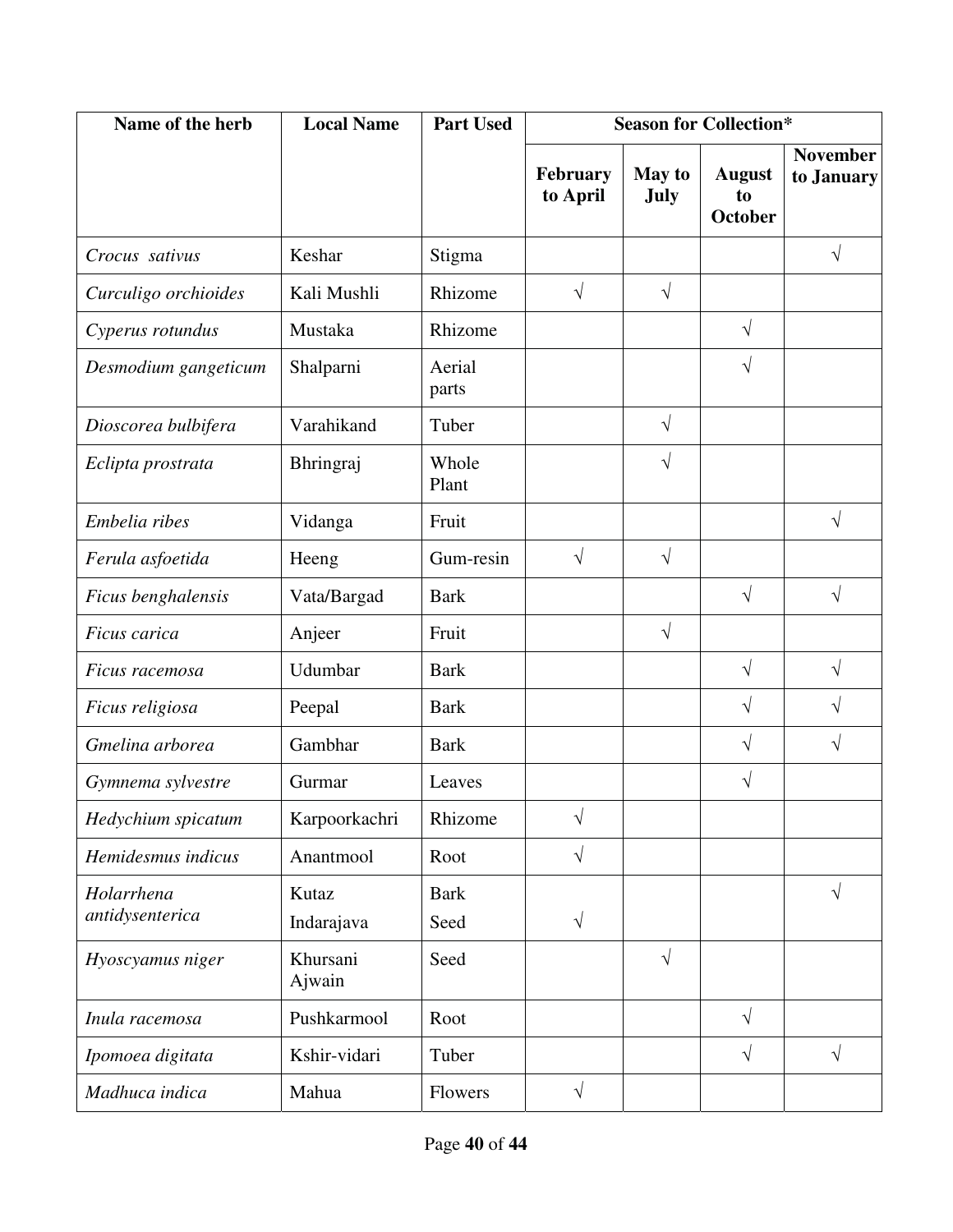| Name of the herb       | <b>Local Name</b>   | <b>Part Used</b> | <b>Season for Collection*</b> |                              |                                       |                               |
|------------------------|---------------------|------------------|-------------------------------|------------------------------|---------------------------------------|-------------------------------|
|                        |                     |                  | February<br>to April          | <b>May to</b><br><b>July</b> | <b>August</b><br>to<br><b>October</b> | <b>November</b><br>to January |
| Martynia diandra       | Kakanasha           | Fruits           |                               |                              | $\sqrt{}$                             |                               |
| Mesua ferrea           | Nagkeshar           | Stamen           | $\sqrt{}$                     |                              |                                       |                               |
| Mimosa pudica          | Lajwanti            | Whole<br>Plant   | $\sqrt{}$                     |                              |                                       |                               |
| Mimusops elengi        | Vakula              | <b>Bark</b>      |                               |                              | $\sqrt{}$                             |                               |
| Moringa oleifera       | Sahajana            | Fruit            | $\sqrt{}$                     |                              |                                       |                               |
| Mucuna pruriens        | Kaunch Beej         | Seed             | $\sqrt{}$                     |                              |                                       |                               |
| Myrica esculenta       | Kaiphal             | <b>Bark</b>      |                               | $\sqrt{}$                    | $\sqrt{}$                             |                               |
| Myristica fragrans     | Jaiphal             | Fruit            |                               | $\sqrt{}$                    | $\sqrt{}$                             |                               |
| Nardostachys jatamansi | Jatamanshi          | Rhizome          |                               |                              |                                       | $\sqrt{}$                     |
| Operculina turpethum   | Nishoth             | Root             |                               |                              | $\sqrt{ }$                            |                               |
| Oroxylum indicum       | Syonaka             | <b>Barks</b>     |                               |                              |                                       | $\sqrt{}$                     |
| Parnelia perlata       | Chharila            | Ascolichen       |                               | $\sqrt{}$                    | $\sqrt{ }$                            |                               |
| Phyllanthus emblica    | Amla                | Fruit/Seed       |                               |                              |                                       | $\sqrt{}$                     |
| Picrorrhiza kurroa     | Kutki               | Rhizome          |                               |                              | $\sqrt{ }$                            |                               |
| Piper longum           | Pippali             | Fruit            | V                             |                              |                                       |                               |
| Plumbago indica        | Chitrakmool         | Root             | $\sqrt{}$                     |                              |                                       | V                             |
| Plantago ovata         | Isabgol             | Seed             | $\sqrt{}$                     |                              |                                       |                               |
| Podophyllum hexandrum  | Bankakri            | Rhizome          |                               | $\sqrt{ }$                   |                                       |                               |
| Premna integrifolia    | Agnimantha          | <b>Stem</b>      |                               |                              | $\sqrt{ }$                            | $\sqrt{}$                     |
| Psoralea corylifolia   | Bakuchi/Somraj<br>1 | Seeds            |                               |                              |                                       | $\sqrt{}$                     |
| Pterocarpus marsupium  | Vijayshal           | Heart<br>wood    |                               |                              | $\sqrt{}$                             |                               |
| Pterocarpus santalinus | Raktachandan        | Heart            | $\sqrt{}$                     |                              |                                       | $\sqrt{}$                     |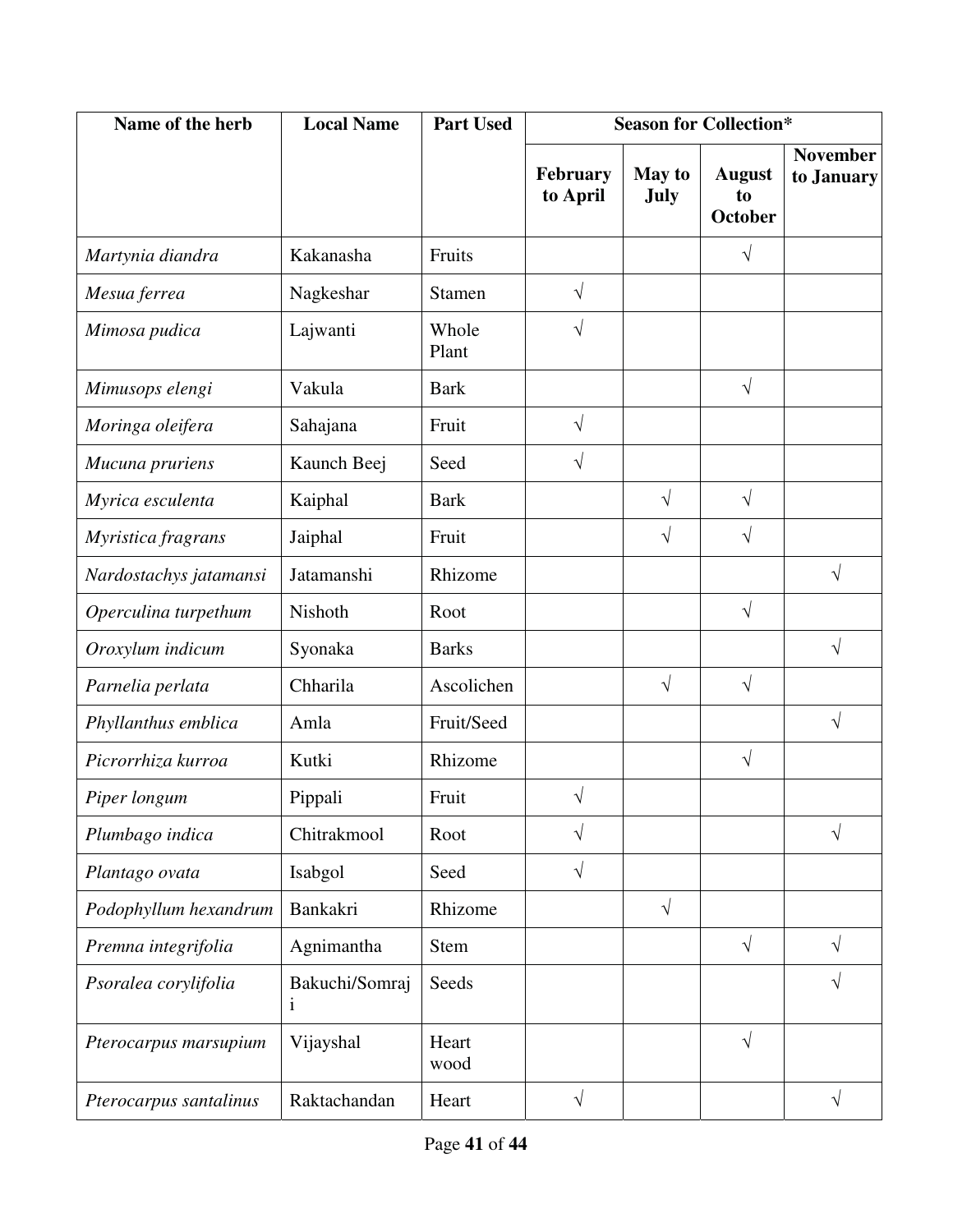| Name of the herb     | <b>Local Name</b> | <b>Part Used</b>        | <b>Season for Collection*</b> |                       |                                       |                               |
|----------------------|-------------------|-------------------------|-------------------------------|-----------------------|---------------------------------------|-------------------------------|
|                      |                   |                         | <b>February</b><br>to April   | <b>May to</b><br>July | <b>August</b><br>to<br><b>October</b> | <b>November</b><br>to January |
|                      |                   | wood                    |                               |                       |                                       |                               |
| Rauwolfia serpentina | Sarpgandha        | Root                    |                               | $\sqrt{ }$            | $\sqrt{}$                             |                               |
| Rheum australe       | Rewandchini       | root                    |                               |                       | V                                     |                               |
| Rubia cordifolia     | Manjishtha        | <b>Stem</b>             |                               |                       | V                                     | $\sqrt{}$                     |
| Santalum album       | Chandan           | Wood                    |                               |                       | $\sqrt{}$                             | V                             |
| Sapindus mukorossi   | Reetha            | Seed                    |                               |                       |                                       | V                             |
| Saraca asoca         | Ashoka            | <b>Bark</b>             |                               |                       | $\sqrt{}$                             |                               |
| Saussurea costus     | Kutha             | Root                    |                               |                       | $\sqrt{}$                             |                               |
| Sida cordifolia      | Bala              | Leaves                  | $\sqrt{}$                     |                       |                                       | V                             |
| Solanum anguivi      | Vrihati           | Root &<br>Stem          | $\sqrt{}$                     | $\sqrt{}$             |                                       |                               |
| Solanum nigrum       | Makoy             | Fruit<br>Whole<br>Plant | $\sqrt{}$                     |                       |                                       |                               |
| Solanum verginianum  | Kantkari          | Whole<br>Plant          | $\sqrt{}$                     |                       |                                       |                               |
| Spheranthus indicus  | Mundi             | Fruits                  | $\sqrt{}$                     | $\sqrt{}$             |                                       |                               |
| Swertia chirayita    | Chirata           | Whole<br>Plant          |                               |                       | V                                     |                               |
| Syzygium cumini      | Jamun             | Seed<br><b>Bark</b>     |                               | $\sqrt{}$             | $\sqrt{}$                             |                               |
| Syzygium aromaticum  | Lavanga           | Floral buds             |                               |                       |                                       | $\sqrt{}$                     |
| Taxus baccata        | Thuner            | Leaves                  |                               |                       | $\sqrt{ }$                            |                               |
| Tephrosia purpurea   | Sarpaunkha        | Whole<br>Plant          |                               |                       | $\sqrt{}$                             |                               |
| Teramnus labialis    | Mashparni         | Aerial                  |                               |                       | $\sqrt{}$                             |                               |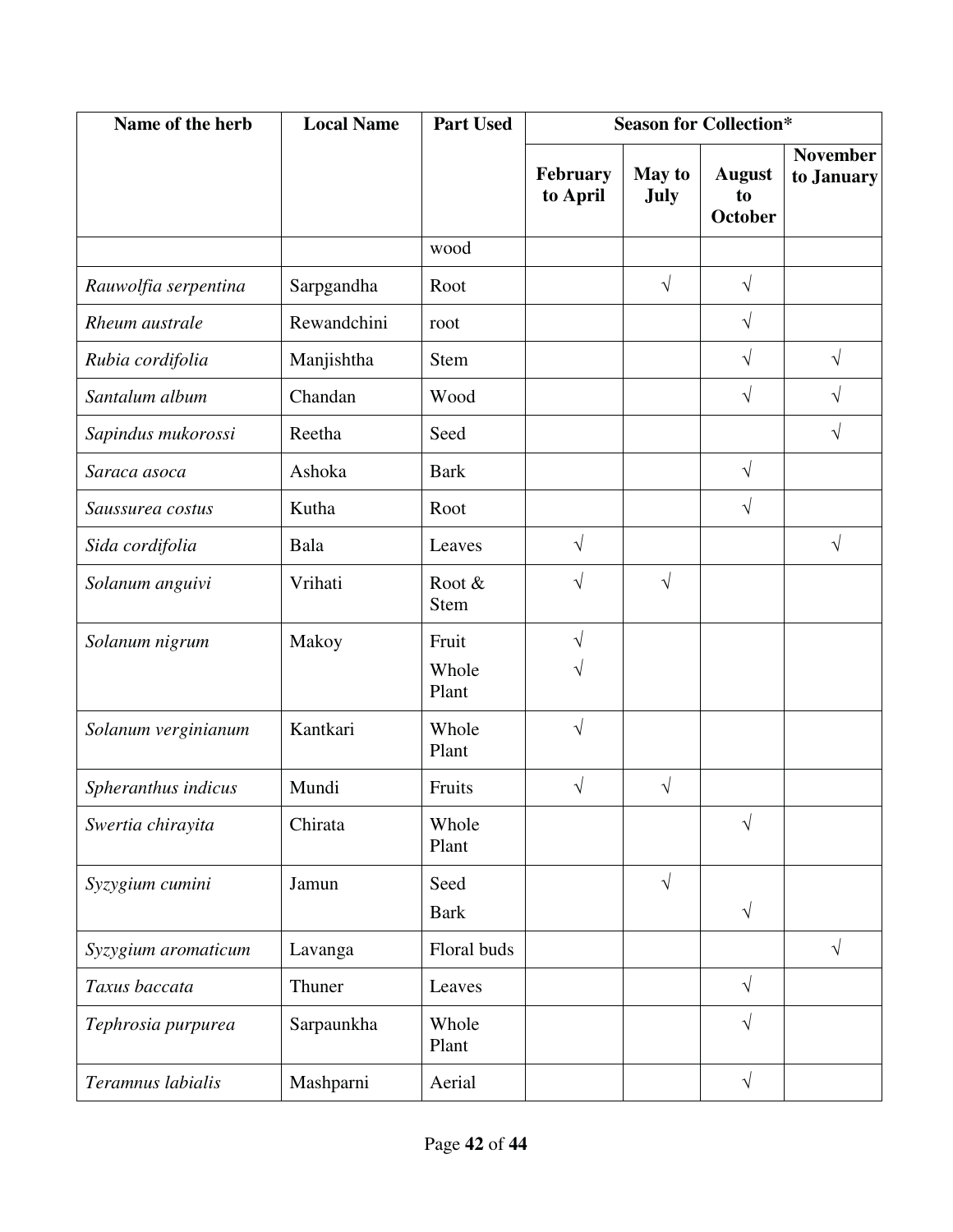| Name of the herb           | <b>Local Name</b> | <b>Part Used</b> | <b>Season for Collection*</b> |                       |                                       |                               |  |
|----------------------------|-------------------|------------------|-------------------------------|-----------------------|---------------------------------------|-------------------------------|--|
|                            |                   |                  | February<br>to April          | <b>May to</b><br>July | <b>August</b><br>to<br><b>October</b> | <b>November</b><br>to January |  |
|                            |                   | parts            |                               |                       |                                       |                               |  |
| Terminalia arjuna          | Arjuna            | <b>Bark</b>      | $\sqrt{}$                     |                       |                                       | $\sqrt{}$                     |  |
| Terminalia bellirica       | Vibheetaki        | Fruit            | $\sqrt{ }$                    |                       |                                       |                               |  |
| Terminalia chebula         | Hareetaki         | Fruit            | $\sqrt{}$                     |                       |                                       |                               |  |
| Tinospora cordifolia       | Guduchi           | <b>Stem</b>      | $\sqrt{ }$                    |                       |                                       |                               |  |
| Tribulus terrestris        | Gokharu           | Fruit            |                               |                       |                                       | $\sqrt{}$                     |  |
| Uraria picta               | Prishniparni      | Aerial<br>Parts  |                               |                       | $\sqrt{}$                             |                               |  |
| Valeriana jatamansi        | Tagar             | Root             |                               |                       | $\sqrt{}$                             |                               |  |
| Vetiveria zizanioides      | Khash/Ushir       | Root             |                               |                       | $\sqrt{}$                             |                               |  |
| Vigna triloba              | Mudgaparni        | Aerial<br>parts  |                               |                       | $\sqrt{}$                             |                               |  |
| Viola odorata / V. serpens | Vanafsha          | Flower           |                               |                       |                                       | $\sqrt{}$                     |  |
| Withania somnifera         | Ashwagandha       | Roots            | $\sqrt{ }$                    |                       |                                       |                               |  |
| Woodfordia fruticosa       | Dhataki           | Flowers          | $\sqrt{ }$                    |                       |                                       |                               |  |
| Zanthoxylum armatum        | Timru/Tejbal      | Fruits           |                               |                       | $\sqrt{}$                             | $\sqrt{}$                     |  |
| Zingiber officinalis       | Sunthi/Adrak      | Rhizome          |                               |                       |                                       | $\sqrt{}$                     |  |
| Zizyphus fruticosa         | Vadari/Ber        | Fruits           | $\sqrt{}$                     |                       |                                       |                               |  |

\*: Collection time may vary according to various geo-climatic conditions

Source: Dabur Research Foundation & TRAFFIC India, General guidelines for harvesting and processing Ayurvedic Medicinal Plants (AMP's)